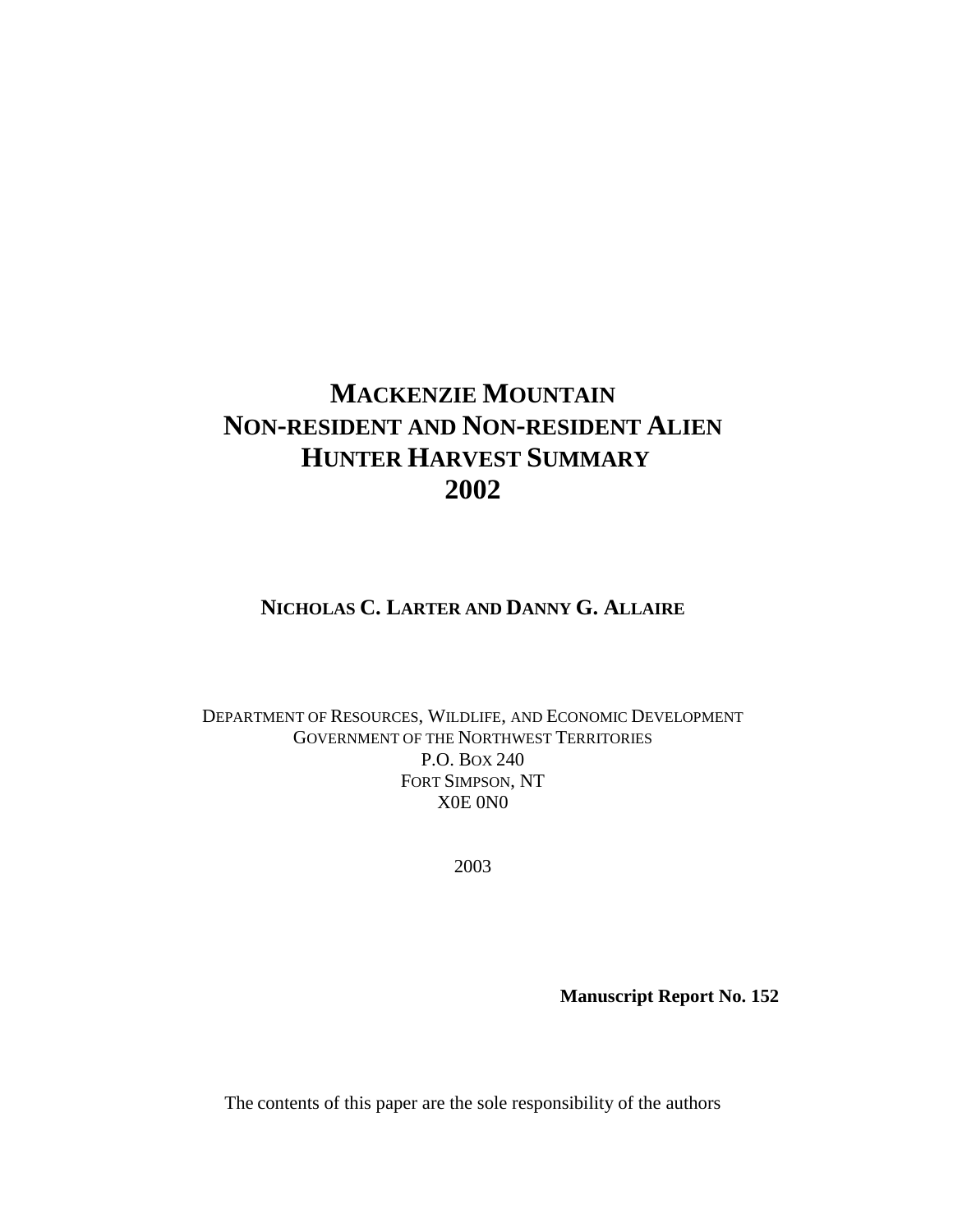#### ABSTRACT

Each of the eight licensed outfitters and Renewable Resource Officers from the Sahtu and Deh Cho Regions, with the Department of Resources, Wildlife & Economic Development (RWED), collected data on big game harvest in the Mackenzie Mountains during the 2002 hunting season. Harvest data and observations of wildlife from non-resident and non-resident alien hunters (collectively called 'non-resident' for this report) were recorded. For 2002, non-resident licences were bought by 329 hunters. Hunters from outside Canada (non-resident aliens), primarily from the United States of America, comprised 86% of the outfitted hunters in the Mackenzie Mountains; Canadian hunters from outside the NT (non-residents) comprised 14%. Of the 329 non-resident licence holders, 325 came to the NT and most spent at least some time hunting. Of 224 tags purchased for Dall's sheep, 173 rams were harvested; the average age of harvested rams was 9.9  $\pm$  2.4 years, which represents the 6<sup>th</sup> consecutive year with an average age of *ca*. 10.0 years or older for the Mackenzie Mountains. Hunters reported seeing an average of 11.6 legal rams (horns at least ¾ curl) during their hunts and observed an estimated 58.3 lambs and 88.6 rams per 100 ewes, respectively. Of 229 tags purchased for woodland caribou 168 bull caribou were harvested. Hunters observed an estimated 59.4 caribou calves and 30.6 bulls per 100 adult female caribou, respectively. Of the 68 tags purchased for moose 42 bull moose were harvested. Hunters observed an estimated 29.2 moose calves and 95.9 bulls per 100 adult female moose, respectively. Five 5 mountain goat billies were harvested from 18 tags purchased, 11 wolves from 159 tags purchased, 1 wolverine from 97 tags purchased, and no black bears harvested from 3 tags purchased. There has not been an open season for nonresidents to hunt grizzly bears since 1982. Hunter satisfaction remains high, with 97% of respondents (n=193) rating their experience as either excellent (82%) or very good (15%). Of 179 respondents, 96% indicated that they would like to return to the Mackenzie Mountains in future years and 20% were repeat clients who were returning for their  $2<sup>nd</sup>$  to  $9<sup>th</sup>$  hunt in the Mackenzie Mountains.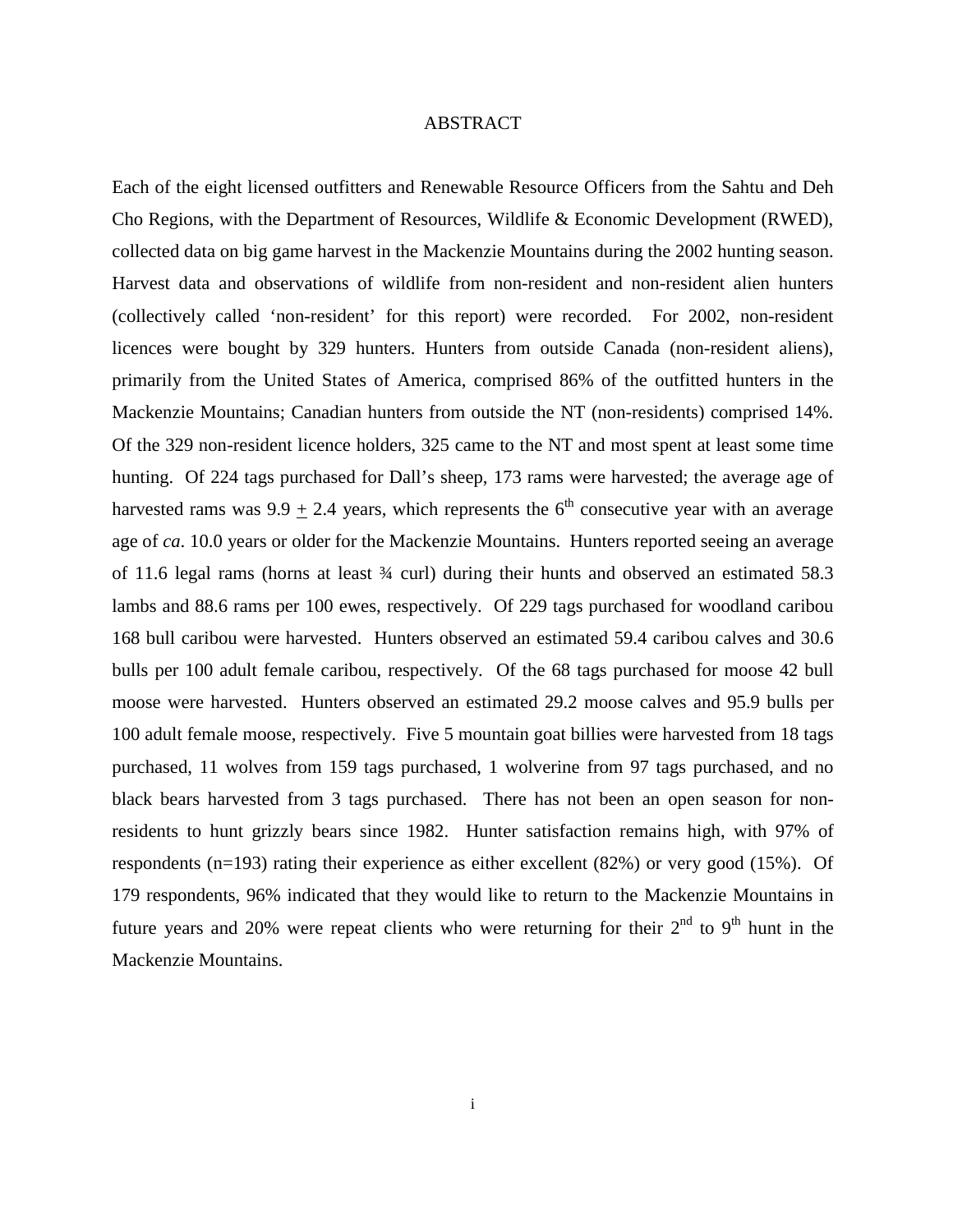| APPENDIX 1. Outfitters licenced to provide services to non-resident hunters in the          |
|---------------------------------------------------------------------------------------------|
|                                                                                             |
| APPENDIX 2. Summary of fees, bag limits, and seasons for big game species available to non- |
|                                                                                             |
| APPENDIX 3. Comments from non-resident hunters in the Mackenzie Mountains on                |
|                                                                                             |
| APPENDIX 4. Number, age, and horn length measurements of Dall's sheep rams harvested        |
| by non-resident hunters in the Mackenzie Mountains, 1967-200242                             |
| APPENDIX 5. Summary of age and sex ratios calculated from non-resident hunter observation   |
|                                                                                             |

# TABLE OF CONTENTS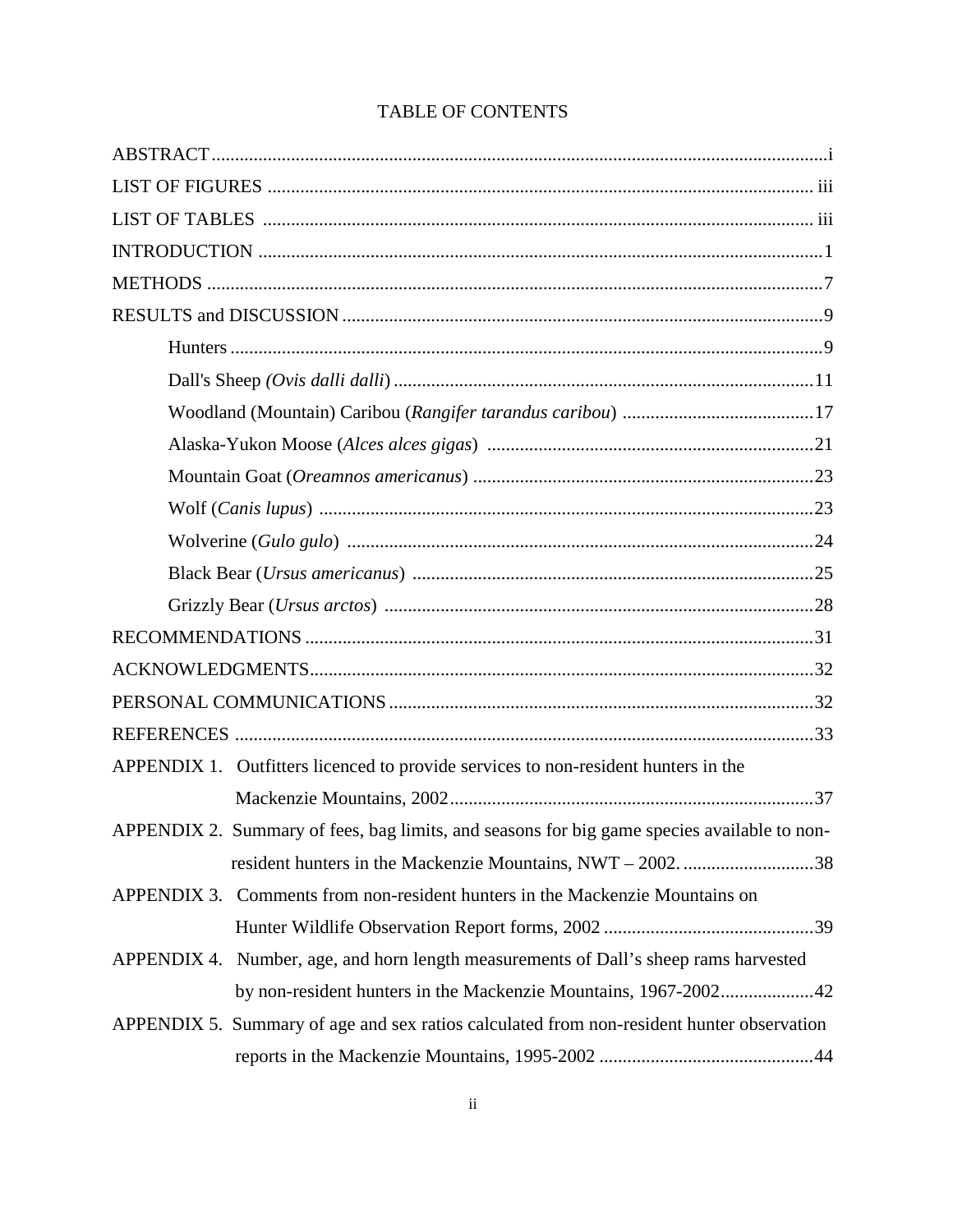| APPENDIX 6. Outfitted non-resident hunter harvests in the Mackenzie Mountains,      |  |
|-------------------------------------------------------------------------------------|--|
|                                                                                     |  |
| APPENDIX 7. A summary of the 2002 voluntary hunter comments broken down by specific |  |
|                                                                                     |  |

# LIST OF FIGURES

| FIGURE 1. | Outfitter zones in the Mackenzie Mountains, Northwest Territories - 2002 3     |
|-----------|--------------------------------------------------------------------------------|
| FIGURE 2. |                                                                                |
| FIGURE 3. | The number of Dall's sheep, woodland caribou, and moose harvested in the       |
|           | Mackenzie Mountains by non-resident hunters, and the number of non-resident    |
|           |                                                                                |
| FIGURE 4. | The number of wolverines observed by hunters from 1995-2002, and the outfitter |
|           |                                                                                |
| FIGURE 5. | The number adult grizzly bears, and the percent of 'cubs' observed by hunters  |
|           |                                                                                |
|           |                                                                                |

# LIST OF TABLES

| TABLE 1. | Province or country of origin of non-resident hunters in the Mackenzie      |  |
|----------|-----------------------------------------------------------------------------|--|
|          |                                                                             |  |
| TABLE 2. | Mackenzie Mountain outfitter and non-resident hunter forms submission       |  |
|          |                                                                             |  |
| TABLE 3. | Satisfaction ratings reported by non-resident hunters in the Mackenzie      |  |
|          |                                                                             |  |
| TABLE 4. | Tags for big game species purchased by non-resident hunters with outfitters |  |
|          |                                                                             |  |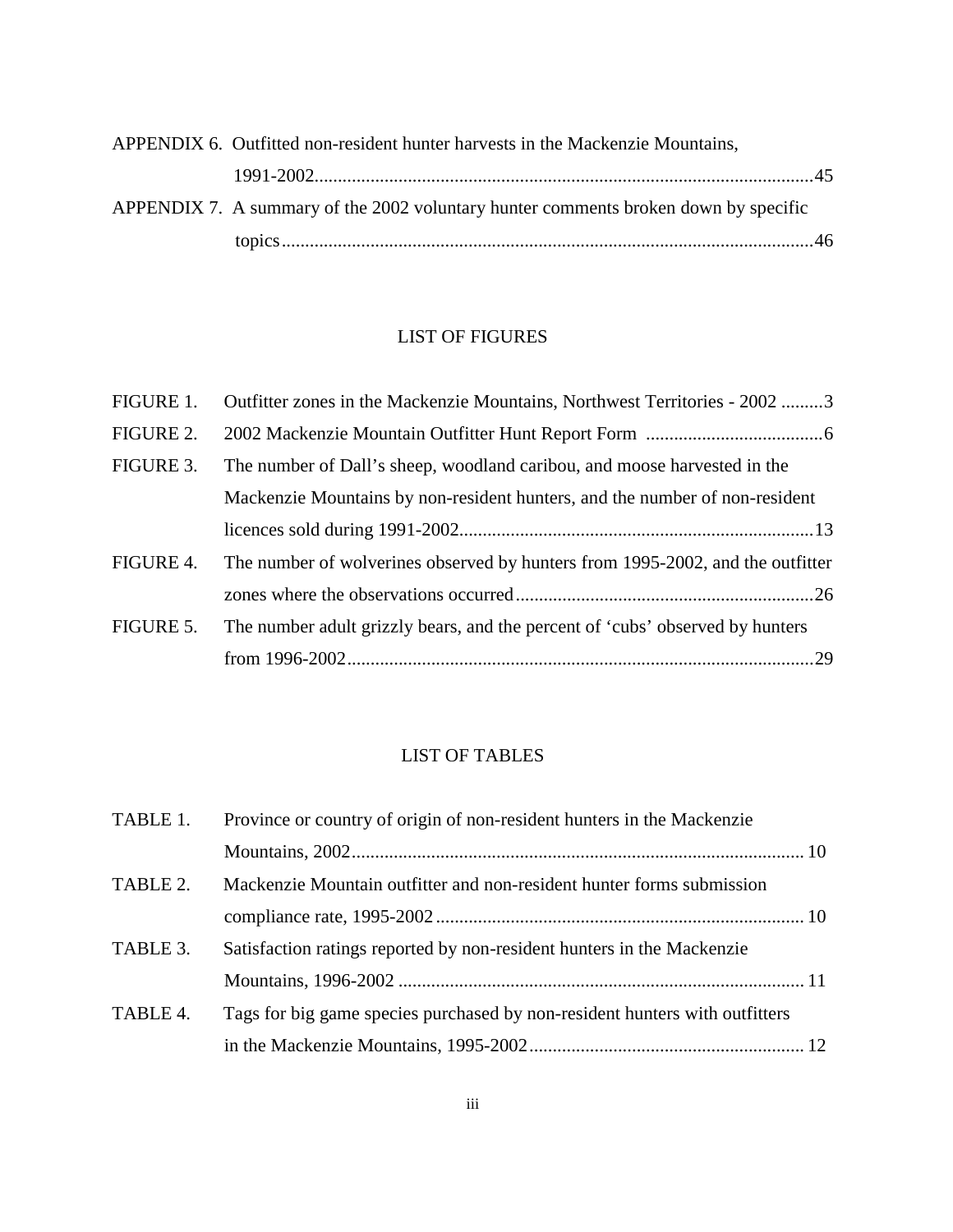| TABLE 5.  | Horn measurements of Dall's sheep rams harvested by non-resident hunters    |  |
|-----------|-----------------------------------------------------------------------------|--|
|           |                                                                             |  |
| TABLE 6.  | Age-structure of Dall's sheep rams harvested by non-resident hunters in     |  |
|           |                                                                             |  |
| TABLE 7.  | Dall's sheep observations reported by non-resident hunters in the Mackenzie |  |
|           |                                                                             |  |
| TABLE 8.  | Classification of Dall's sheep rams observed by non-resident hunters in the |  |
|           |                                                                             |  |
| TABLE 9.  | Antler measurements of woodland caribou bulls harvested by non-resident     |  |
|           |                                                                             |  |
| TABLE 10. | Woodland caribou observations reported by non-resident hunters in the       |  |
|           |                                                                             |  |
| TABLE 11. | Moose observations reported by non-resident hunters in the Mackenzie        |  |
|           |                                                                             |  |
| TABLE 12. | Wolf observations reported by non-resident hunters in the Mackenzie         |  |
|           |                                                                             |  |
| TABLE 13. | Wolverine observations, harvest, and hunter tags purchased, 1995-2002  25   |  |
| TABLE 14. | Black bear observations reported by non-resident hunters in the Mackenzie   |  |
|           |                                                                             |  |
| TABLE 15. | Grizzly bear observations reported by non-resident hunters in the Mackenzie |  |
|           |                                                                             |  |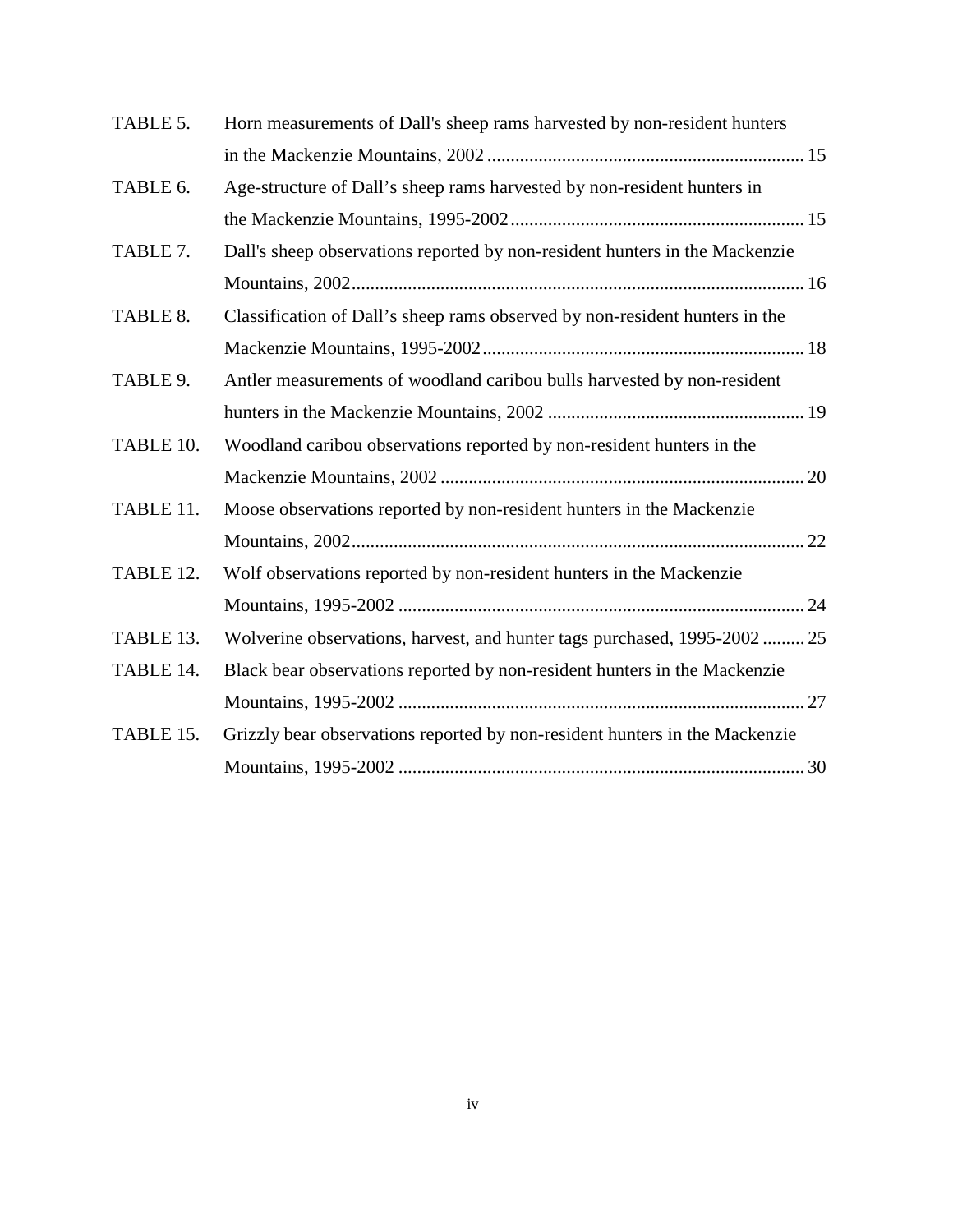#### INTRODUCTION

The 140 000  $\text{km}^2$  (54 000 mi<sup>2</sup>; 34.6 million acres) area of the Mackenzie Mountains in the western Northwest Territories (NWT) were first opened to non-subsistence hunters in 1965 (Simmons 1968). Since then, the Mackenzies have become world-renowned for providing a high quality wilderness hunting experience, particularly for Dall's sheep (Veitch and Simmons 1999). In return, non-resident hunters and outfitters in the Mackenzie Mountains provide an estimated \$1.8 million annually to individuals, businesses, and governments in the NWT (EXCELeration Corp. 2000). The outfitted hunting industry in the Mackenzie Mountains also provides employment for 100 to 120 outfitters, guides, pilots, camp cooks, camp helpers, and horse wranglers (Kelly Hougen, President, Association of Mackenzie Mountain Outfitters personal communication).

Eight outfitters are currently licenced by the Government of the NWT (GNWT) to provide big game outfitting services within the Mackenzie Mountains, NWT (Fig. 1; Appendix 1). No hunting is permitted within the boundaries of Nahanni National Park Reserve in the southern half of the range, except for subsistence harvest by NWT General Hunting Licence holders. Under the terms of the NWT *Wildlife Act*, each licensed outfitter has the exclusive privilege to provide services within their zone, which enhances the outfitters' ability to practice sustainable harvest through annual allocation of the harvest effort.

The hunting licence year in the NWT runs from 01 July to 30 June and those who desire to hunt big game within the NWT must annually obtain a big game hunting licence and must be at least 16-years-old (Department of Resources, Wildlife & Economic Development 2000). There are four classes of licenced big game hunters in the NWT:

- 1) *General* subsistence harvesters, primarily aboriginal people.
- 2) *Resident -* Canadian citizens or landed immigrants who have lived in the NWT for at least two consecutive years prior to application for the licence;
- 3) *Non-resident -* Canadian citizens or landed immigrants who live outside the NWT, or have not lived within the NWT for two consecutive years prior to application for the licence; and
- 4) *Non-resident Alien -* non-Canadian citizens or non-landed immigrants.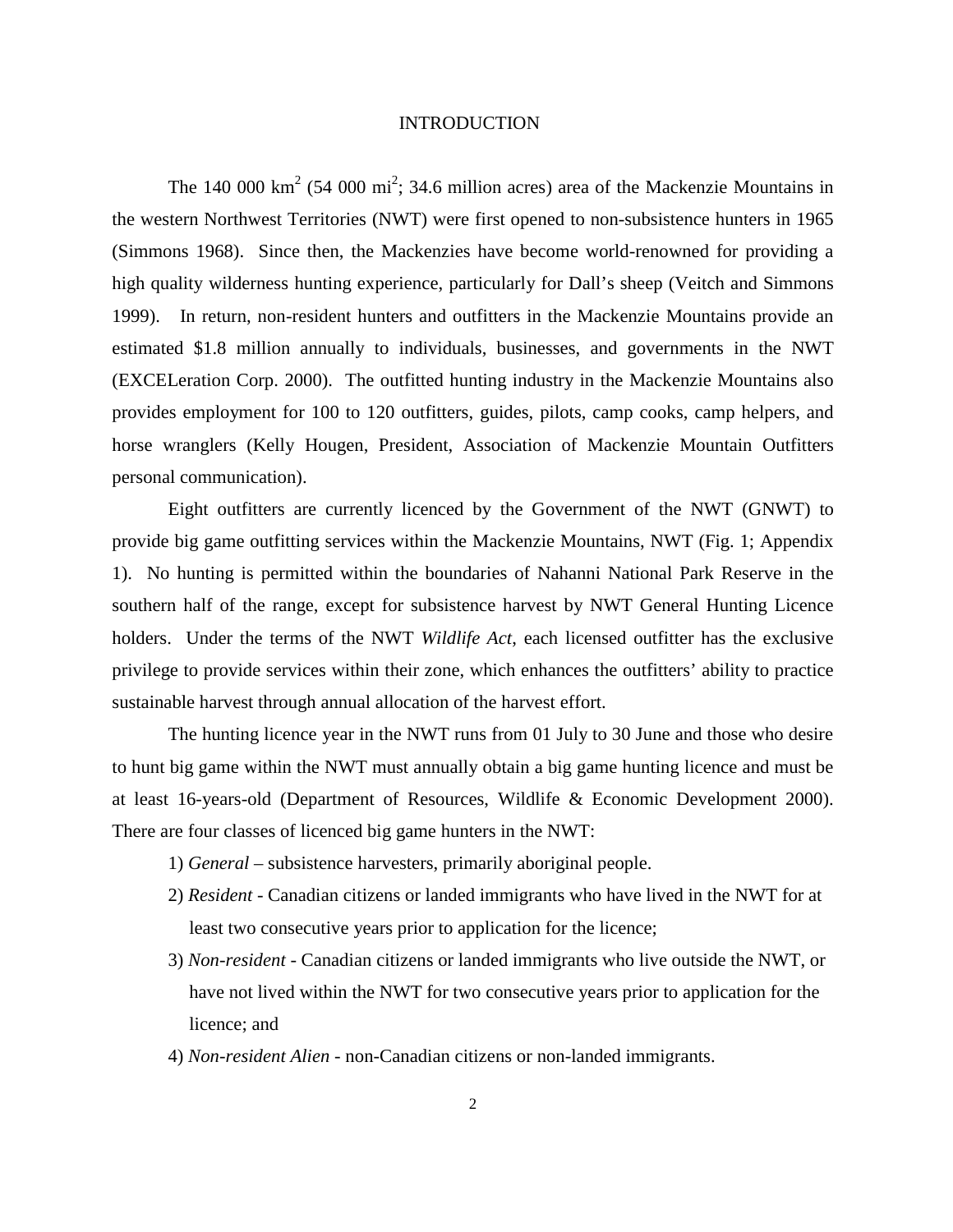

Figure 1. Outfitting zones in the Mackenzie Mountains, NWT – 2002.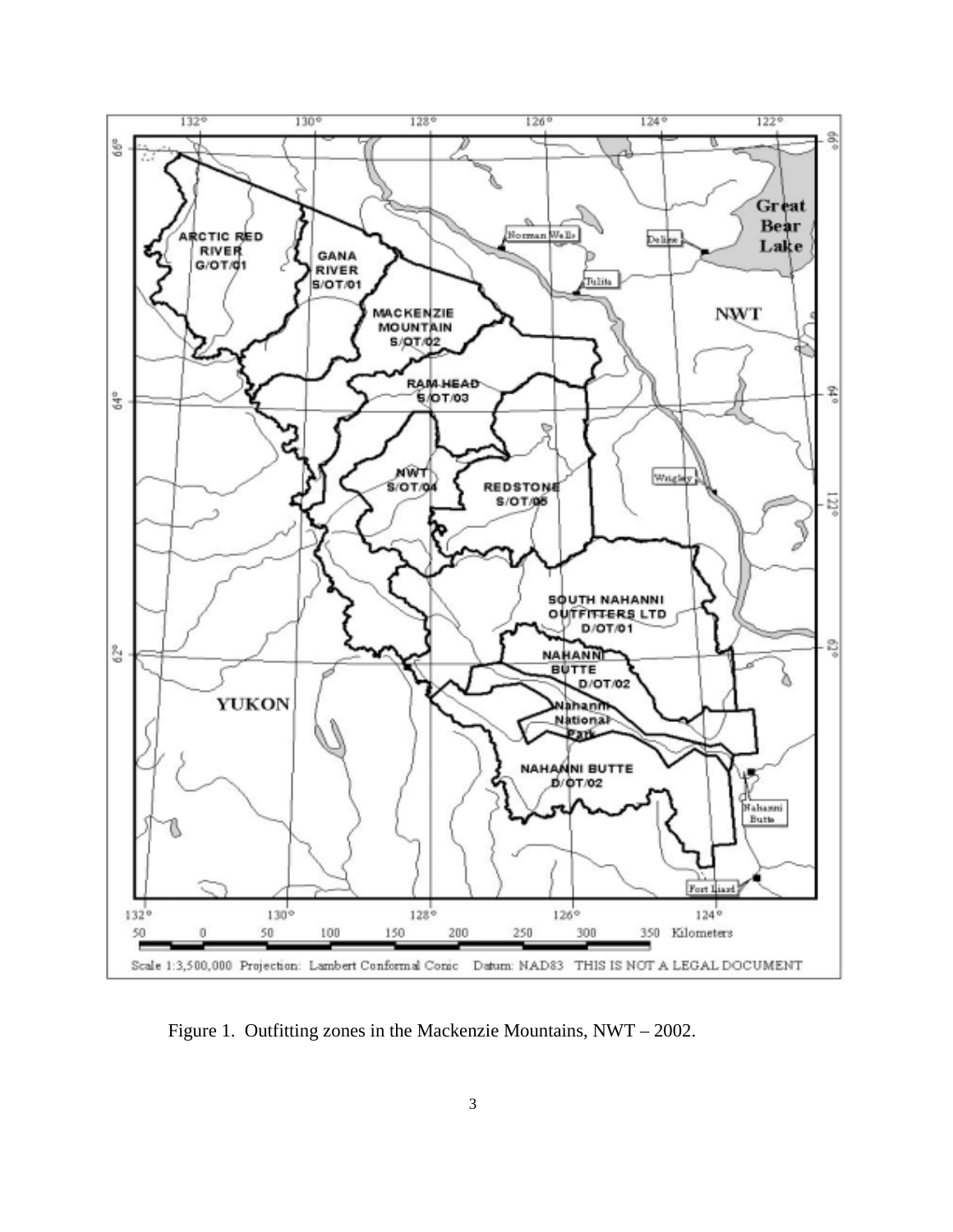Both non-residents and non-resident alien hunters must use the services of an outfitter and must be accompanied by a licenced guide at all times while hunting. For simplification in this report, we call both non-resident and non-resident alien hunting licence holders 'nonresidents' and combine their harvest statistics.

 Individual non-resident hunters are annually restricted to one each of the following big game species (Appendix 2): Dall's sheep (male with at least ¾ curl horns), woodland caribou (either sex), moose (either sex), mountain goat (either sex), wolf (either sex), wolverine (either sex), and black bear (adult not accompanied by a cub or cubs). Non-resident hunting for grizzly bears was closed in 1982 as a result of concerns about over-harvest (Miller et al. 1982; Latour and MacLean 1994). There are currently no restrictions on the total number of each big game species that an outfitter can take within the zone for which they are licenced.

 Wildlife management within the Mackenzie Mountains is the responsibility of a variety of government agencies and boards set up as a result of comprehensive land claim agreements. The Nahanni National Park Reserve  $(4766 \text{ km}^2)$  in the south Mackenzie Mountains is managed by Parks Canada – an agency of the Canadian federal government. Under the terms of the Sahtu Dene and Metis Comprehensive Land Claim Agreement (signed in 1993) and the Gwich'in Comprehensive Land Claim Agreement (signed in 1992), primary responsibility for wildlife management within the two settlement areas lies with the Sahtu Renewable Resources Board (SRRB) and the Gwich'in Renewable Resource Board (GRRB), respectively. Approximately  $68000 \text{ km}^2$  of the central and northern Mackenzie Mountains are within the Sahtu Settlement Area and  $8300 \text{ km}^2$  are within the Gwich'in Settlement Area, which encompasses the extreme north end of the range. However, the GNWT maintains ultimate jurisdiction for management of wildlife and wildlife habitat within each of the claim areas. The Department of Resources, Wildlife & Economic Development (RWED) of the GNWT is responsible for licencing outfitters, guides, and hunters and for annually monitoring non-resident big game harvest in the Mackenzie Mountains. Under the terms of the Deh Cho First Nations Interim Measures Agreement (signed in 2001), RWED has primary responsibility for wildlife management within the Deh Cho region (approximately 59 000  $km<sup>2</sup>$ ) of the southern half of the Mackenzie Mountains.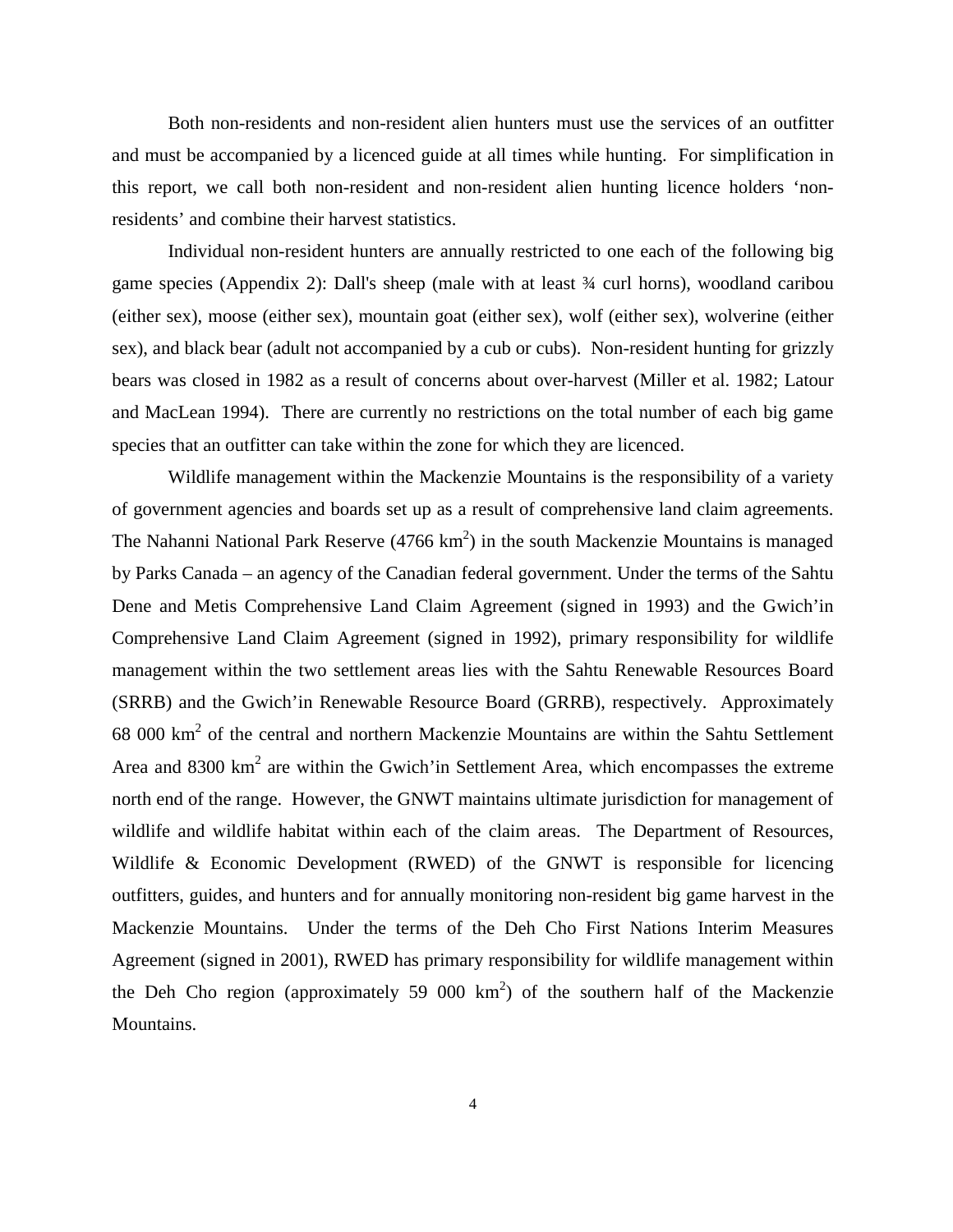Each year RWED, under provisions in the GNWT's *Wildlife Business Regulations*, requires that outfitters submit an Outfitter Return on Client Hunter Success form for each person that purchased a NWT non-resident big game hunting licence (Fig. 2). These are known as outfitter return forms and they must be submitted whether or not a client actually hunted, and whether or not any game was harvested. The outfitter return forms allow us to quantify harvest by non-resident hunters to help biologists with the GRRB, SRRB, and RWED to ensure that the harvest of each species is within sustainable limits.

In 1995 RWED requested that all non-resident hunters also fill out a voluntarily questionnaire. The questionnaire has changed and been revised through the years having included different questions pertaining to wildlife observations, the quality of the hunting experience, the quality of services related to hunter travel, and provided an opportunity for specific comments by the hunter. One key component of the questionnaire that has remained throughout the years pertains to reporting the different types and numbers of wildlife seen during their hunts. These data have been recorded and the questionnaire forms have been and will be referred to as hunter observation forms in this report.

This is the eighth consecutive year that a summary of the data collected by RWED on non-resident hunters in the Mackenzie Mountains has been made. In the text of this document, data for 1995 are found in Veitch and Popko (1996), for 1996 in Veitch and Popko (1997), for 1997 in Veitch and Simmons (1998), for 1998 in Veitch et al. 2000b, for 1999 and 2000 in Veitch and Simmons (2000; 2001; respectively), and for 2001 by Veitch and Simmons (unpublished data). Additionally, Latour and MacLean (1994) summarized data for 1979 to 1990. This report compiles the harvest data collected during the 2002 hunting season and compares it with data collected since 1995.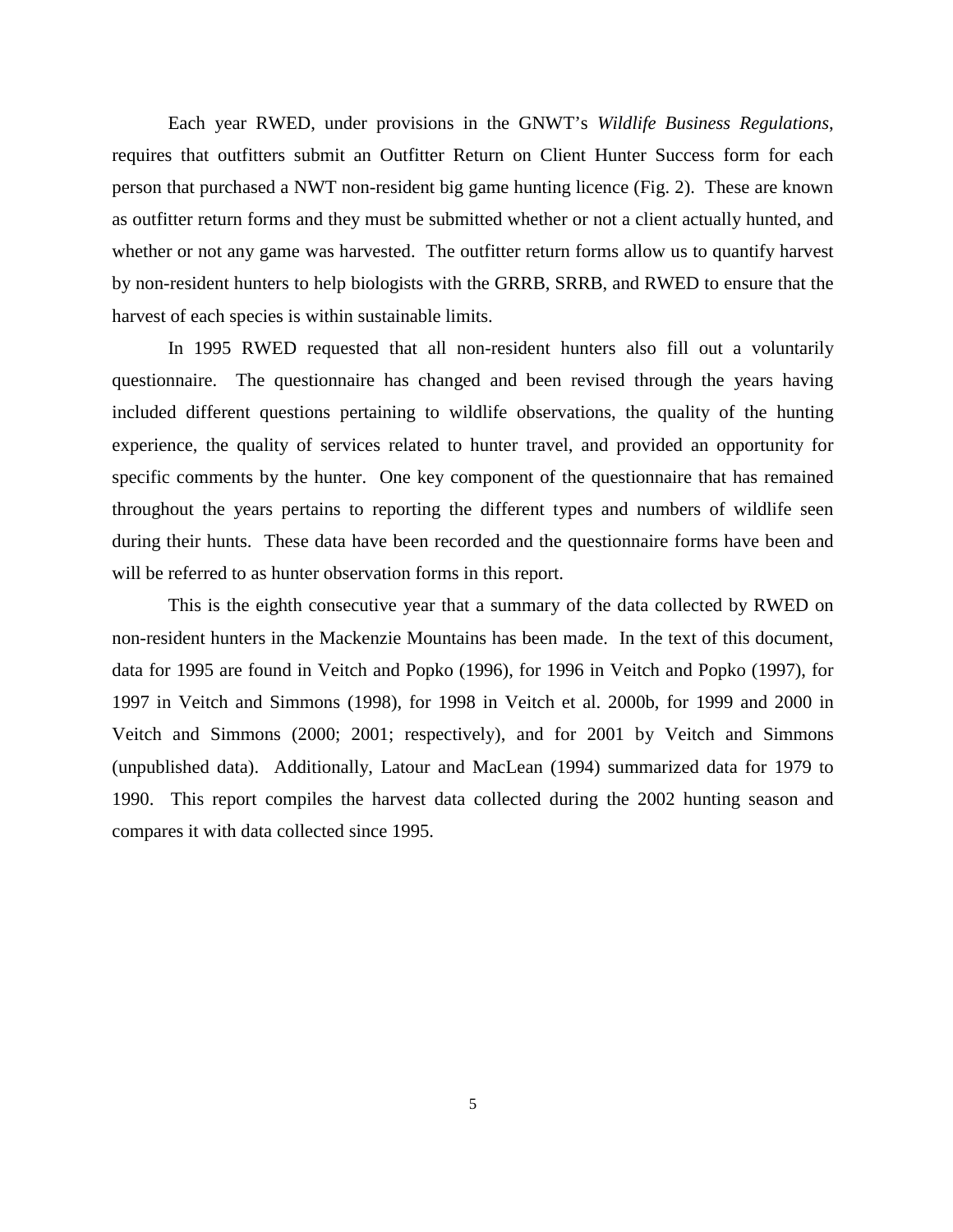| QUITETERICLENT HURTER - POUR/OYEU/NCLENT CHASSEUR<br>MSTRUCTIONS:<br>ŢГ,<br><b>THIS - ROLE II</b><br>š                                                                                                                                                                                                                                                                                                                                                                                                                                                                                                                         | ON CLIENT HUNTER SUCCESS<br>OUTFITTER RETURN<br>paul in                                                                                                                                                                                                                                                                                                                     | Co-formation of the winds a lower last produce against the produced and show a state of the state of the state of the state of the state of the state of the state of the state of the state of the state of the state of the<br>particular at it is the belief used and amount and political adults<br>Parson to the WLDLIFE ACT - En Verto De Lo LOI SUR LA FAUNE<br>Department of Resources, Wildlife and Economic Development<br>Départment de Resources, Faune et Développement économique<br>g<br>Forder Last Rame - Norn og fam | 10th day of the following month to the Fieggeral Belogian<br>Tell Kent - Pet                             | SUR LES RÉSULTATS DE CHASSE D'UN CLIENT<br>RAPPORT DU POURVOYEUR<br>X                                                                       | Furthyp (i.e. - N - Supporting the channel | RETURN FOR THE PERIOD OF - RAPPORT MENSUEL POUR<br>翡<br>$3$ ept. /oz.                                                            |
|--------------------------------------------------------------------------------------------------------------------------------------------------------------------------------------------------------------------------------------------------------------------------------------------------------------------------------------------------------------------------------------------------------------------------------------------------------------------------------------------------------------------------------------------------------------------------------------------------------------------------------|-----------------------------------------------------------------------------------------------------------------------------------------------------------------------------------------------------------------------------------------------------------------------------------------------------------------------------------------------------------------------------|----------------------------------------------------------------------------------------------------------------------------------------------------------------------------------------------------------------------------------------------------------------------------------------------------------------------------------------------------------------------------------------------------------------------------------------------------------------------------------------------------------------------------------------|----------------------------------------------------------------------------------------------------------|---------------------------------------------------------------------------------------------------------------------------------------------|--------------------------------------------|----------------------------------------------------------------------------------------------------------------------------------|
| E<br>River                                                                                                                                                                                                                                                                                                                                                                                                                                                                                                                                                                                                                     |                                                                                                                                                                                                                                                                                                                                                                             | Kurkarea                                                                                                                                                                                                                                                                                                                                                                                                                                                                                                                               | <b>Hak</b>                                                                                               | ರಾ                                                                                                                                          | <b>SOS 377</b>                             |                                                                                                                                  |
|                                                                                                                                                                                                                                                                                                                                                                                                                                                                                                                                                                                                                                |                                                                                                                                                                                                                                                                                                                                                                             | Archive, Ked. K. Ver. Durff Herse, marking and the World Archiver to was species buries - Sizes an interaction and the second and the second and the second and the second and the second and the second and the second and co                                                                                                                                                                                                                                                                                                         |                                                                                                          | rengiti is partiv «Nontino de jous à la chosoe» pour chaque espèce chessée.)                                                                |                                            |                                                                                                                                  |
| <b>Rolected - English</b>                                                                                                                                                                                                                                                                                                                                                                                                                                                                                                                                                                                                      | <b>COMPANY</b><br>$\begin{tabular}{ c c c } \hline \multicolumn{3}{ c }{30000} & 0.14 \\ \multicolumn{3}{ c }{30000} & 0.00000 \\ \multicolumn{3}{ c }{30000} & 0.00000 \\ \multicolumn{3}{ c }{30000} & 0.00000 \\ \multicolumn{3}{ c }{30000} & 0.00000 \\ \multicolumn{3}{ c }{30000} & 0.00000 \\ \multicolumn{3}{ c }{30000} & 0.000000 \\ \multicolumn{3}{ c }{30000$ | g                                                                                                                                                                                                                                                                                                                                                                                                                                                                                                                                      | Fig. 80/80/19 02<br>Guide Lic No.<br>l<br>deaway.<br><b><i><i><b>POID</b></i></i></b>                    | <b>Rivers</b>                                                                                                                               | earcabon's                                 |                                                                                                                                  |
| CARDIO LOS BOS<br>NOODHYS-DWYDDOON                                                                                                                                                                                                                                                                                                                                                                                                                                                                                                                                                                                             | 2995<br>ú.                                                                                                                                                                                                                                                                                                                                                                  | こうバルー<br>RoldMR                                                                                                                                                                                                                                                                                                                                                                                                                                                                                                                        | 009683<br>包                                                                                              | e,<br>q,<br>m                                                                                                                               | a i e<br>del                               | <b>Single Book</b><br>Tungkal<br>soften peace rather                                                                             |
| September<br>38000                                                                                                                                                                                                                                                                                                                                                                                                                                                                                                                                                                                                             | 15229<br>90                                                                                                                                                                                                                                                                                                                                                                 | 7/6/4/<br><b>SACIONAL</b>                                                                                                                                                                                                                                                                                                                                                                                                                                                                                                              | 69690<br>51                                                                                              | 99<br>$64^{\circ}$<br>₹é 「                                                                                                                  | 13/0<br>ne.                                | : (ethe in panels (is plus in the<br><b>Nobel John Spreet</b>                                                                    |
| DISPUTE OIL MONTHGRE<br><b>LYON NYUNTOW</b>                                                                                                                                                                                                                                                                                                                                                                                                                                                                                                                                                                                    |                                                                                                                                                                                                                                                                                                                                                                             |                                                                                                                                                                                                                                                                                                                                                                                                                                                                                                                                        |                                                                                                          |                                                                                                                                             |                                            | <b>POR HURSEY</b><br>Rept Hon Library                                                                                            |
| POLIVI BEAR                                                                                                                                                                                                                                                                                                                                                                                                                                                                                                                                                                                                                    |                                                                                                                                                                                                                                                                                                                                                                             |                                                                                                                                                                                                                                                                                                                                                                                                                                                                                                                                        |                                                                                                          |                                                                                                                                             |                                            | Linguar<br>20 Ispani - Caphodha, Seen-Sunthi speryodhar - Sem<br>Sponim - Caphodha, Seen-Sunthi speryodhar - Sem<br><b>Right</b> |
| <b>THERE IS CONDITIONS</b>                                                                                                                                                                                                                                                                                                                                                                                                                                                                                                                                                                                                     |                                                                                                                                                                                                                                                                                                                                                                             |                                                                                                                                                                                                                                                                                                                                                                                                                                                                                                                                        |                                                                                                          |                                                                                                                                             |                                            | ù                                                                                                                                |
| <b>RAIL specty - AURA, pakoes</b>                                                                                                                                                                                                                                                                                                                                                                                                                                                                                                                                                                                              |                                                                                                                                                                                                                                                                                                                                                                             |                                                                                                                                                                                                                                                                                                                                                                                                                                                                                                                                        |                                                                                                          |                                                                                                                                             |                                            | g                                                                                                                                |
| Ret, spech - Adre, prices                                                                                                                                                                                                                                                                                                                                                                                                                                                                                                                                                                                                      |                                                                                                                                                                                                                                                                                                                                                                             |                                                                                                                                                                                                                                                                                                                                                                                                                                                                                                                                        |                                                                                                          |                                                                                                                                             |                                            | ν<br>Celies<br>Cenus                                                                                                             |
| <b>STAI, specify - AUDI, policies</b>                                                                                                                                                                                                                                                                                                                                                                                                                                                                                                                                                                                          |                                                                                                                                                                                                                                                                                                                                                                             |                                                                                                                                                                                                                                                                                                                                                                                                                                                                                                                                        |                                                                                                          |                                                                                                                                             |                                            | $7/50$ can be (735 kels) $59$ called                                                                                             |
| <b>Ret, spechy-Rutra, policies</b>                                                                                                                                                                                                                                                                                                                                                                                                                                                                                                                                                                                             |                                                                                                                                                                                                                                                                                                                                                                             |                                                                                                                                                                                                                                                                                                                                                                                                                                                                                                                                        |                                                                                                          |                                                                                                                                             |                                            | -9<br>ķΔ<br>rizzly (V cubs                                                                                                       |
| DALL'S BHEEP<br>DALL'S BHEEP                                                                                                                                                                                                                                                                                                                                                                                                                                                                                                                                                                                                   | 돌<br>9536<br>k<br>downed at<br>8                                                                                                                                                                                                                                                                                                                                            | TA WS<br><b>PAIRWO</b>                                                                                                                                                                                                                                                                                                                                                                                                                                                                                                                 | 23300<br>g,                                                                                              | 3<br><b>Refit Hom Line</b><br>ÉY                                                                                                            | 2é                                         | 27 (4)<br>E Ceuer / Archives                                                                                                     |
| COMBENTS - COMMENTAIRES                                                                                                                                                                                                                                                                                                                                                                                                                                                                                                                                                                                                        |                                                                                                                                                                                                                                                                                                                                                                             | Ē                                                                                                                                                                                                                                                                                                                                                                                                                                                                                                                                      | <b>BRANCH</b><br>root +in)                                                                               | on and in<br><b>P-40 B-40</b>                                                                                                               | <b>ROUNDED</b>                             |                                                                                                                                  |
| between the last handwide and<br>We are interested in your streetwitting of quantity and quality at least at the content states of<br>Tape, in masses, assigning and the phase, and phases are assigning to the particular field and the second control of the $\Delta\mu$ phases are completed and the control of the control of the control of the control of the cont<br>ļ<br>stimaux abutus (depthos), comportament, etc.).<br>ur is quantly at la qualit de la fiume, as localization, so combine.<br>from acres in this and out the phasmatics can use that target<br>l<br>comment on any ansural condition (i.e. scale, |                                                                                                                                                                                                                                                                                                                                                                             |                                                                                                                                                                                                                                                                                                                                                                                                                                                                                                                                        |                                                                                                          |                                                                                                                                             |                                            |                                                                                                                                  |
| FFRS USE ONLY - F<br>ë<br>and in Acc<br><b>DRIVERS</b>                                                                                                                                                                                                                                                                                                                                                                                                                                                                                                                                                                         | ï<br>Pyrold Ha. - M. to: permit of supprison                                                                                                                                                                                                                                                                                                                                | g<br>Peace for - AF on peace                                                                                                                                                                                                                                                                                                                                                                                                                                                                                                           | of the age of running age of<br>All it (state states of the one)<br>All the party and was the states     | MOTE: Cath formula and the a lipsc Un apport<br>All is in lister a in pipe, power in welter in                                              |                                            | unun.bg                                                                                                                          |
| and input / Analysis<br>7Ř                                                                                                                                                                                                                                                                                                                                                                                                                                                                                                                                                                                                     | t<br>$^{20}$<br>esteed by - historical                                                                                                                                                                                                                                                                                                                                      |                                                                                                                                                                                                                                                                                                                                                                                                                                                                                                                                        | often is give this or miskeling<br>information in the rear or<br>www.ho.hy a Middy Office:<br><b>SER</b> | not regates natures to an tension on<br>every financial service of the state of<br>inkels<br>Lateras on but on qui est inset sur le sepport |                                            |                                                                                                                                  |
|                                                                                                                                                                                                                                                                                                                                                                                                                                                                                                                                                                                                                                |                                                                                                                                                                                                                                                                                                                                                                             |                                                                                                                                                                                                                                                                                                                                                                                                                                                                                                                                        |                                                                                                          |                                                                                                                                             |                                            |                                                                                                                                  |

Figure 2. An example of a completed outfitter return form.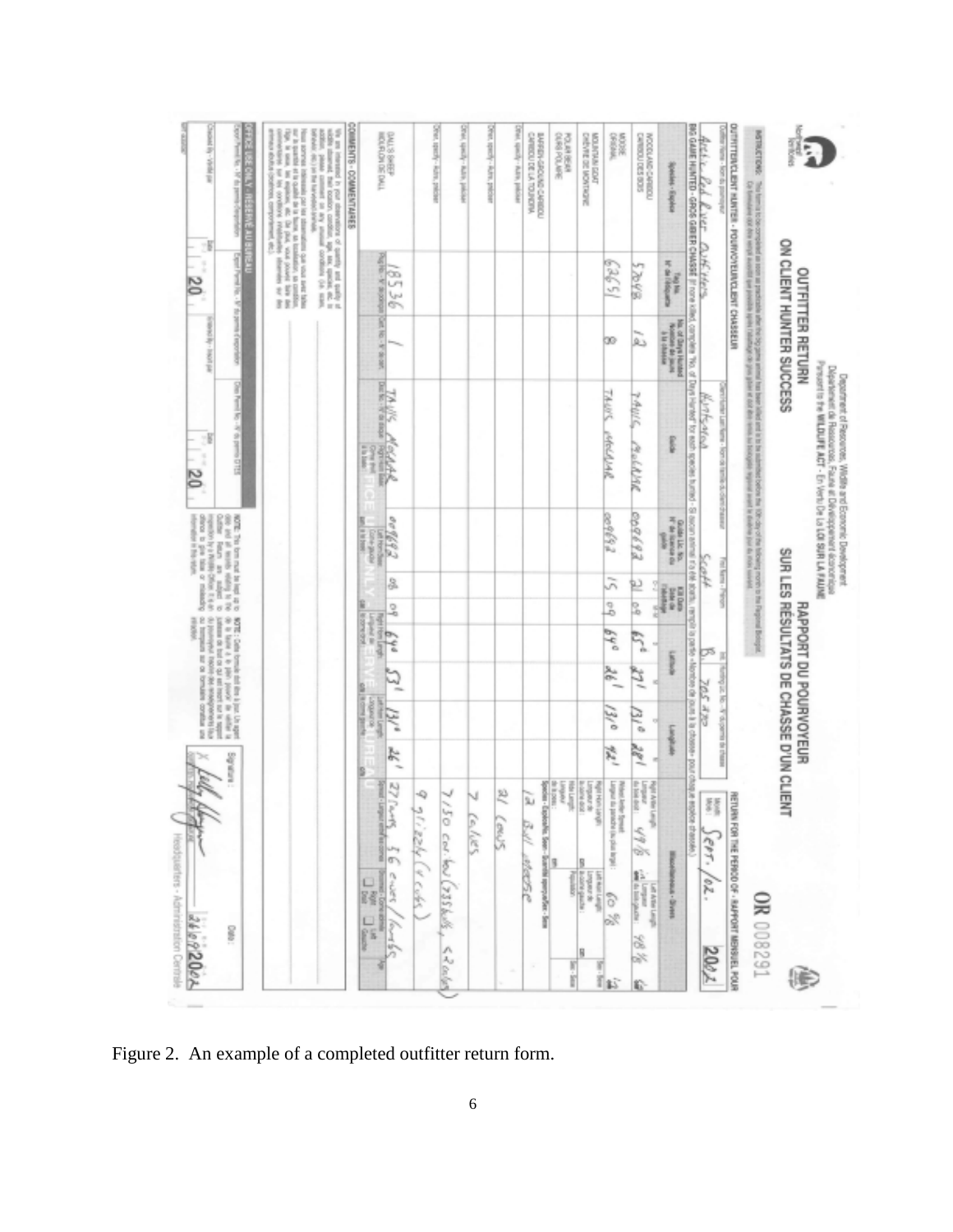#### **METHODS**

Prior to the start of the 2002 hunting season, each outfitter in the Mackenzie Mountains received sufficient copies of the outfitter return and hunter observation forms for all their clients for the year. The *Wildlife Business Regulations* require outfitter returns to be returned by the tenth day of the month following the month of the hunt – e.g., for a hunter that was in the field in July, a form must be submitted by the  $10<sup>th</sup>$  of August. Those forms were submitted to the senior biologist in either the Sahtu or the Deh Cho whether or not a client actually hunted and whether or not harvest occurred. In co-operation with RWED Renewable Resource Officers and the outfitters, persistent attempts were made to obtain outfitter return forms for every nonresident that held a big game hunting licence through a Mackenzie Mountain outfitter in 2002.

Data from both the outfitter return forms and hunter observation forms were entered into *Excel 2000* (Microsoft Corporation, Seattle, WA) spreadsheets. Data were cross-checked with the records of sequentially numbered, unique identifier plugs inserted in the horns of legally harvested rams (maintained by RWED offices across the western NWT), and with the GNWT wildlife *Export Permit* forms to ensure that all data were verified and that the spreadsheets contained all appropriate available data required for the analyses.

For wildlife observation data we recorded all observations directly from the hunter observation form. If we did not receive a hunter observation form but there was wildlife observation data recorded on the outfitter return form, we entered these wildlife observation data. If we received observation information that differed between the hunter observation form and the outfitter return form for the same client we used the data from the hunter observation form. Occasionally we received identical observation data from forms of different hunters. These hunters had had the same guides and lengths of hunts and obviously had hunted together. We recorded that forms with data had been provided, but for the wildlife observation analyses only one set of observation data were used because these data represented one set of wildlife observations.

Unfortunately some of the observation forms distributed in 2002 had the final section cut off. This section provided a space for hunter comments. In some instances hunter comments were included on the outfitter return forms. When observation forms lacked this section we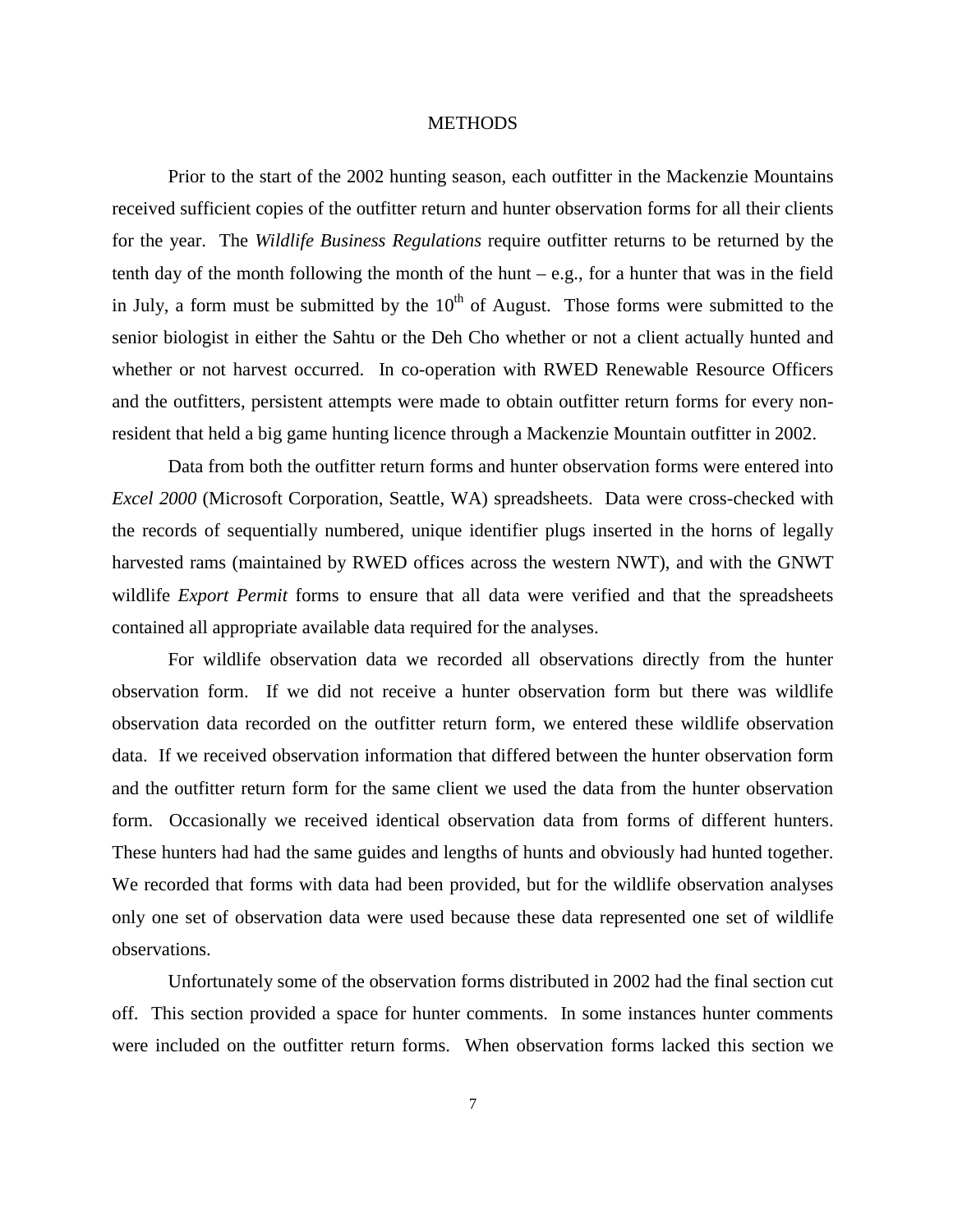used the hunter comments from the corresponding outfitter return forms for our analyses. We will try to ensure in future that photocopied observation forms do not have missing sections.

All descriptive statistical analyses were performed using *Excel 2000* (Microsoft Corporation, Seattle, WA). We present means  $\pm$  standard deviation. Some statistical analyses were performed using Minitab 7.2 software (Minitab Inc, 1989).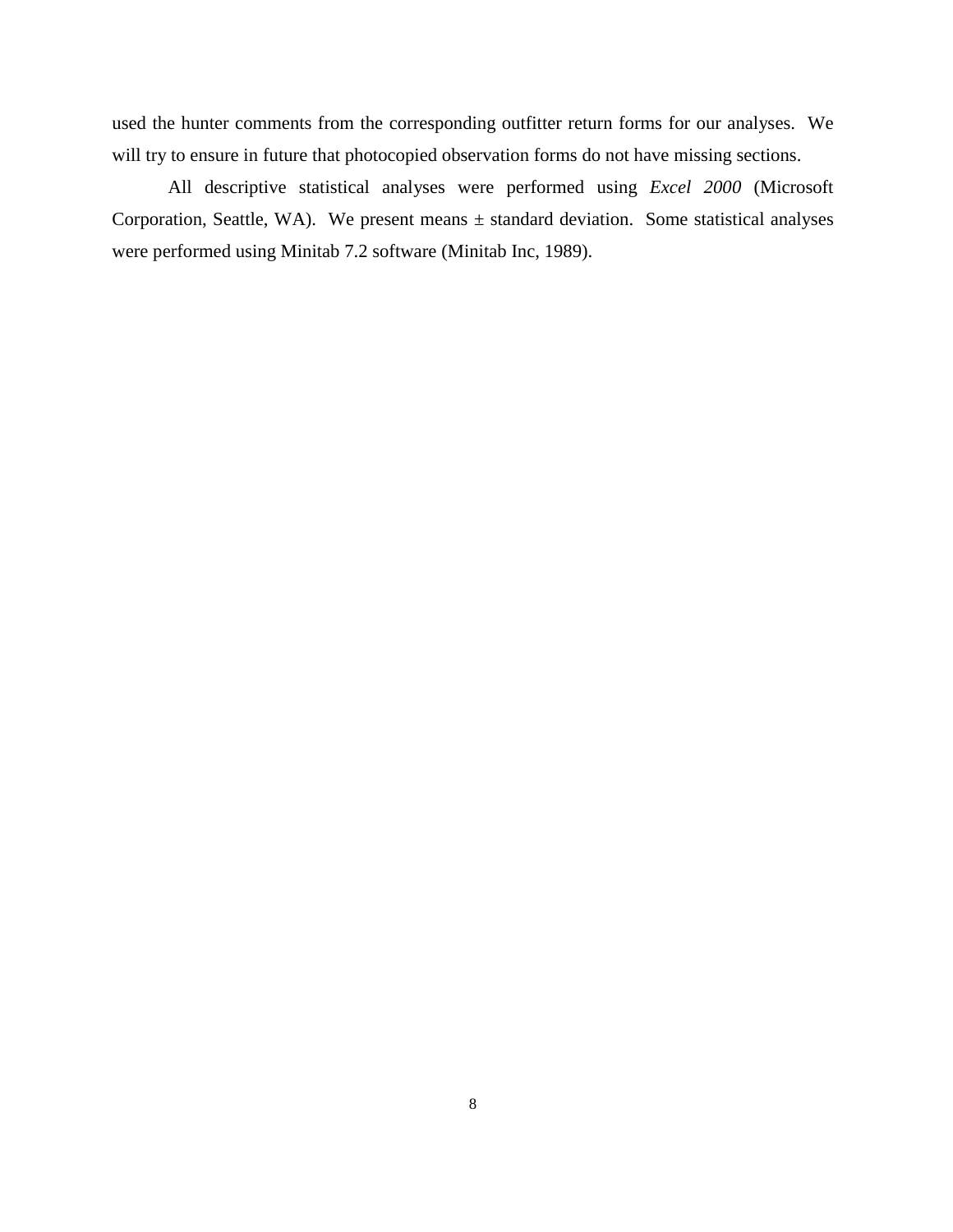#### RESULTS and DISCUSSION

#### **Hunters**

Big game hunting licences for the Mackenzie Mountains, NWT were bought by 329 non-resident hunters in 2002 (Table 1). Of those, 325 came to the NWT and spent some time hunting; 4 either cancelled their hunts or decided not to hunt after arriving in the NWT. Although Americans were the vast majority of hunters there were more international hunters in 2002 than 2001. Licence sales to non-resident Canadians was 14%, higher than in 2001 but still below the 1979-1990 average of 22% and the 17% recorded in both 1997 and 1998. Because outfitters charge in US dollars the continued low value of the Canadian dollar relative to the US dollar may be contributing to the reduced proportion of Canadian hunters. Given the recent rise in the Canadian dollar relative to the US dollar it will be interesting to see if there is an increased proportion of non-resident Canadian hunters in 2003.

We received mandatory Outfitter Return forms for 322 (95%) of the 338 people that purchased non-resident licences. However, voluntary Hunter Observation Report forms were received from only 200 (59%) of the 338 that did at least some hunting in 2002 (Table 2). This is only a slight increase over the previous year and is quite disappointing considering that the topic of increasing the return rate of these forms was discussed with the Association of Mackenzie Mountain Outfitters at their annual general meeting in February 2001, and a suggested procedure was to have been implemented. Also, we received >70% of the voluntary hunter observation forms for 1995 and 1996. What was strikingly apparent in 2002 was that the return rate of voluntary hunter observation forms varied substantially between outfitters; returns from Ram Head and Mackenzie Mountain Outfitters were 10% and 35% of a possible 50 and 74 respondents, respectively. Unfortunately these poor return rates came from outfitters with the greatest number of hunters. We are unable to comment on whether these outfitters have historically had low rates of returns in previous years.

 It is obvious that non-residents immensely enjoy their hunting experience in the Mackenzie Mountains (Table 3) – in 2002, 97% of hunters rated their experience as either excellent (82%) or very good (15%). It was the first time hunting the Mackenzie Mountains for 144 of 179 (80%) hunters; the 35 repeat hunters (20%) had hunted from 1 to 8 times previously.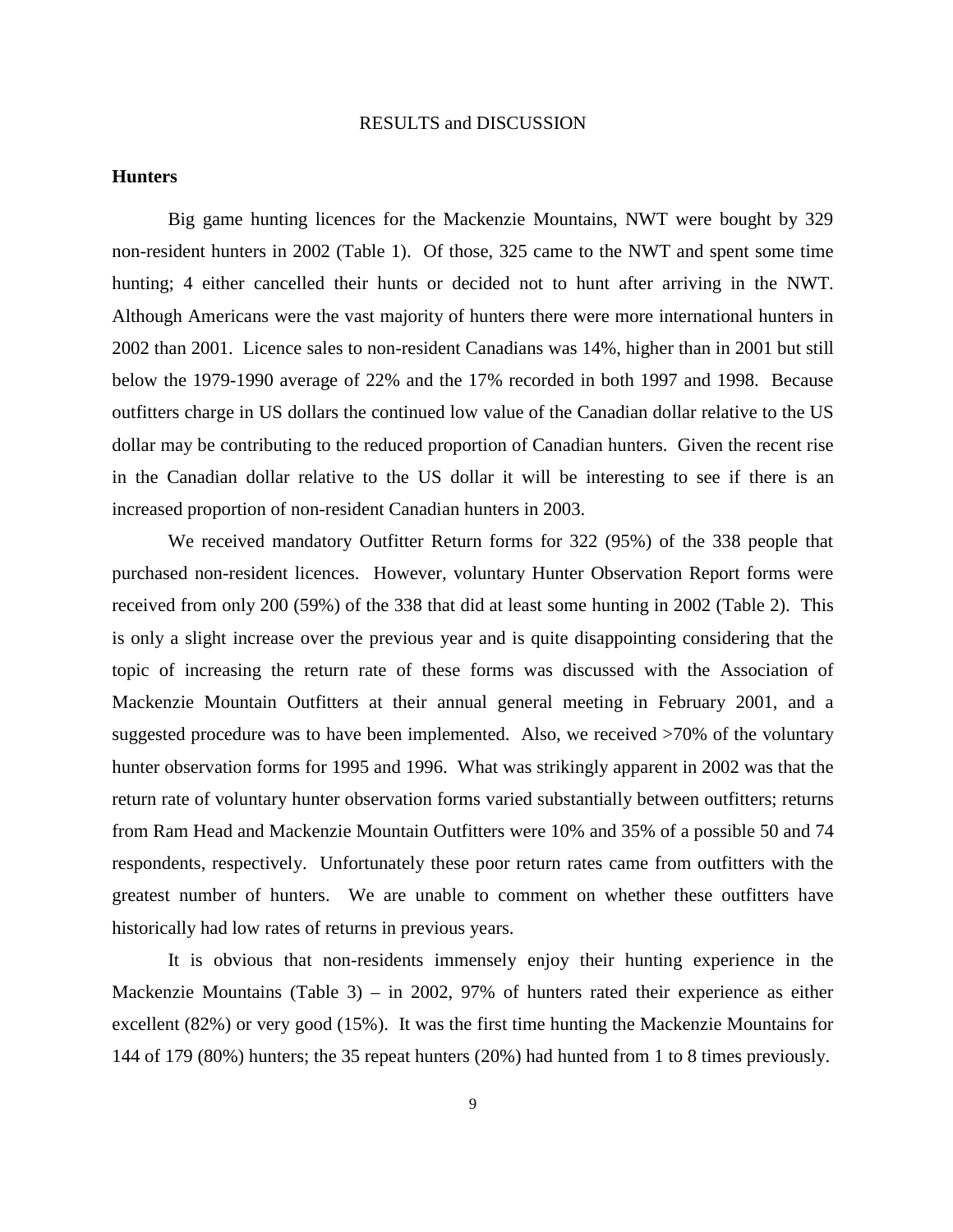| Canada                     |                | <b>United States</b>           |     | Europe  |                | Other           |              |
|----------------------------|----------------|--------------------------------|-----|---------|----------------|-----------------|--------------|
| Yukon                      | 1              | Eastern<br>States <sup>1</sup> | 121 | Spain   | $\overline{4}$ | Mexico          | 3            |
| <b>British</b><br>Columbia | 20             |                                |     | Germany | $\overline{2}$ | Costa Rica 1    |              |
| Alberta                    | 23             | Western<br>States <sup>2</sup> | 148 | Holland | $\overline{2}$ | South<br>Africa | $\mathbf{1}$ |
| Saskatchewan 1             |                |                                |     |         |                |                 |              |
| Manitoba                   | $\overline{0}$ |                                |     |         |                |                 |              |
| Ontario/<br>Quebec         | $\overline{2}$ |                                |     |         |                |                 |              |
| Atlantic<br>Provinces      | $\overline{0}$ |                                |     |         |                |                 |              |
| Total                      | 47             |                                | 269 |         | 8              |                 | 5            |

Table 1. Province or country of origin for 329 non-resident hunters in the Mackenzie Mountains, 2002

1 AL, AR, CT, DE, DC, FL, GA, IL, IN, IA, KY, LA, ME, MD, MA, MI, MN, MS, MO, NH, NJ, NY, NC, OH, PA, RI, SC, TN, VT, VA, WV, WI

 $^2$  AK, AZ, CA, CO, HI, ID, KS, MT, NE, NV, NM, ND, OK, OR, SD, TX, UT, WA, WY

Table 2. Percent of Mackenzie Mountain outfitter and non-resident hunter forms submitted, 1995-2002.

| Form Type                            | 2002 | 2001 | 2000 | 1999 | 1998 | 1997 | 1996 | 1995 |
|--------------------------------------|------|------|------|------|------|------|------|------|
| Outfitter<br>Return<br>(mandatory)   | 95%  | 92%  | 96%  | 96%  | 97%  | 98%  | 100% | 98%  |
| Hunter<br>Observation<br>(voluntary) | 59%  | 57%  | 53%  | 51%  | 60%  | 50%  | 71%  | 80%  |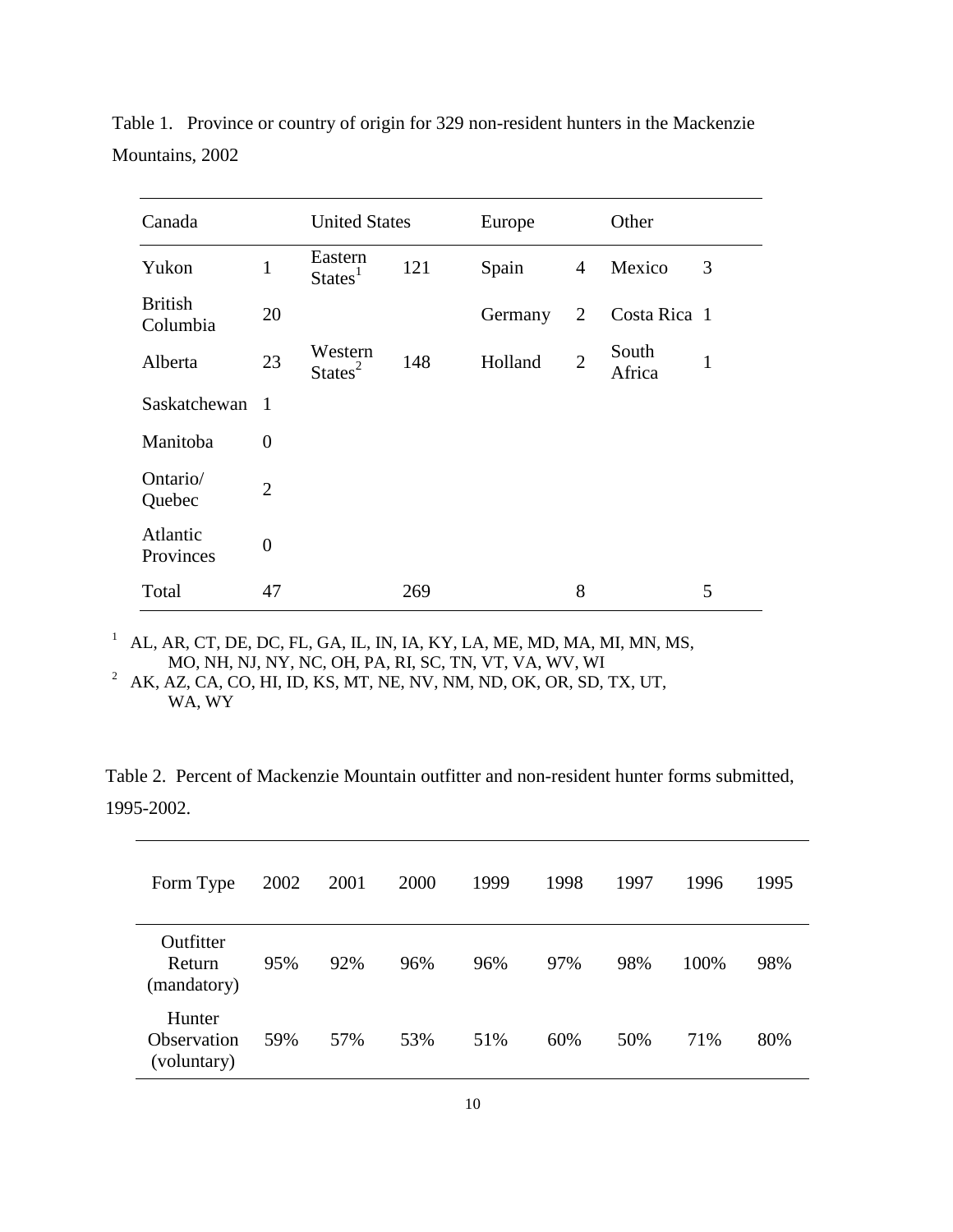Of 179 hunters that answered our question about their plans to return to the Mackenzie's to hunt in the future, 96% indicated they would like to return.

Hunter comments about high wolf numbers had not been mentioned prior to 2000 when 12% of responding hunters reported high wolf numbers; in 2002, 8% of responding hunters reported high wolf numbers. Most reports about wolves were from the South Nahanni and Nahanni Butte Outfitter Zones. Hunter comments prior to 2000 reflected a general dissatisfaction at the inability to hunt for grizzly bears and about problems encountered with bears in and around camps. Similar comments were made by hunters in 2000 and 2002, but with a decline in frequency. All comments received are provided in Appendix 3.

| Rating                                   | 2002 | 2001 | 2000 | 1999 | 1998 | 1997 | 1996 |
|------------------------------------------|------|------|------|------|------|------|------|
| Number of<br><b>Hunters</b><br>Reporting | 193  | 191  | 158  | 157  | 202  | 144  | 224  |
| Excellent                                | 82%  | 75%  | 76%  | 73%  | 80%  | 78%  | 77%  |
| Very Good                                | 15%  | 16%  | 17%  | 20%  | 17%  | 17%  | 17%  |
| Good                                     | 3%   | 6%   | 6%   | 20%  | 2%   | 3%   | 2%   |
| Fair                                     | 0%   | 1%   | 0%   | 1%   | 1%   | 1%   | 3%   |
| Poor                                     | 0%   | 1%   | 1%   | 20%  | 0%   | 1%   | 1%   |

Table 3. Satisfaction ratings for non-resident hunters in the Mackenzie Mountains, 1996-2002.

#### **Dall's Sheep (***Ovis dalli dalli***)**

Dall's sheep are one of the most desired species sought by non-resident hunters in the Mackenzie Mountains. Tags to hunt Dall's sheep were purchased by 66% of non-resident hunters in 2002, down slightly from 70-71% in 1997-2000 (Table 4). At least 79% of sheep tag holders pursued Dall's sheep and they harvested 173 rams. This is the fewest Dall's sheep harvested since 1991, and down at least 10% from the average harvest 1991-2001 (Fig. 3;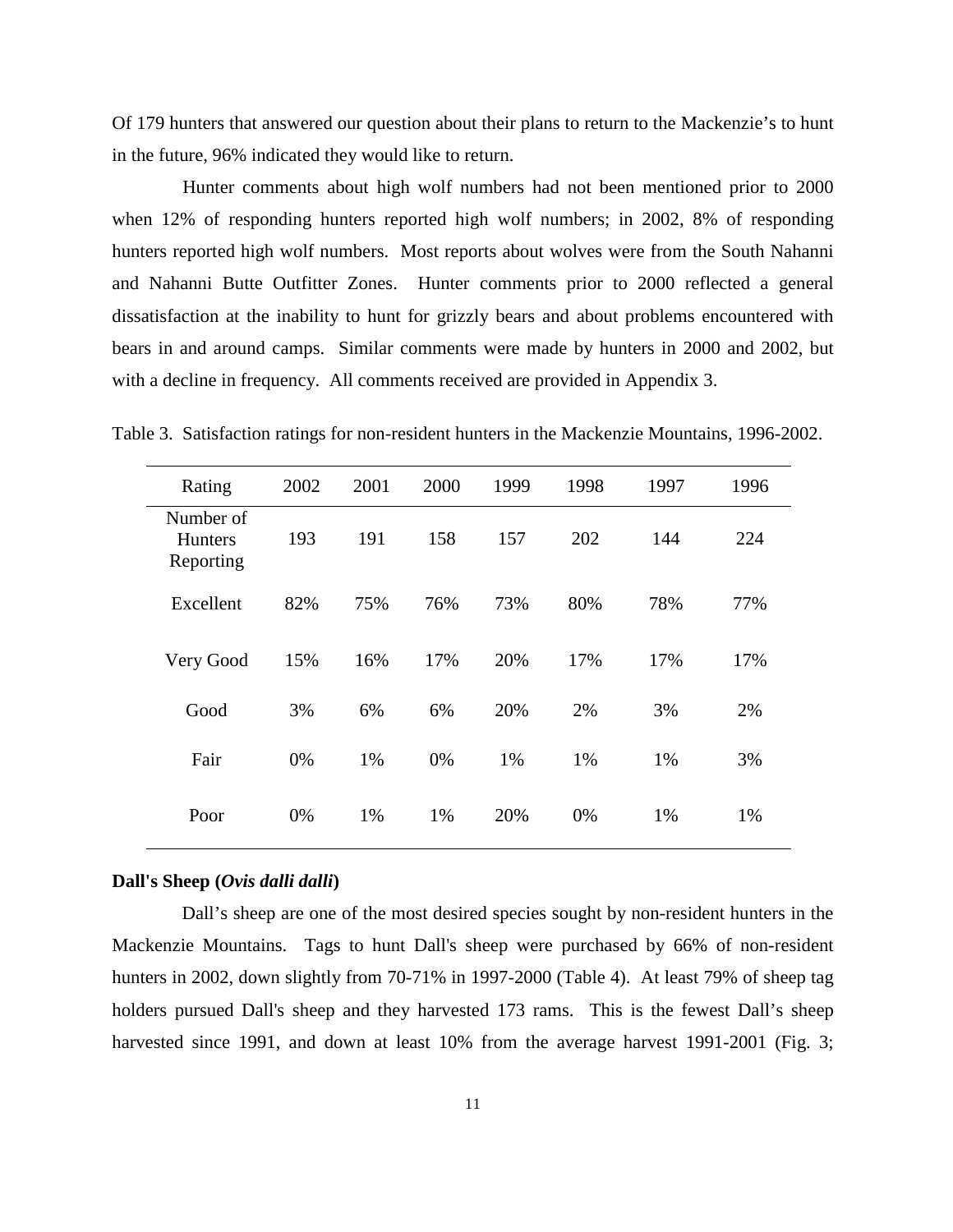|                     | 2002          |      | 2001             |                  | 2000          |                | 1999          |                | 1998           |          | 1997          |                | 1996             |                  | 1995             |                |
|---------------------|---------------|------|------------------|------------------|---------------|----------------|---------------|----------------|----------------|----------|---------------|----------------|------------------|------------------|------------------|----------------|
| Species             | (329 hunters) |      | (339 hunters)    |                  | (332 hunters) |                | (321 hunters) |                | (345 hunters)  |          | (352 hunters) |                | (387 hunters)    |                  | (343 hunters)    |                |
|                     | N             | $\%$ | N                | $\%$             | $\mathbf N$   | $\%$           | ${\bf N}$     | $\%$           | $\mathbf N$    | $\%$     | N             | $\%$           | N                | $\%$             | $\mathbf N$      | $\%$           |
| Dall's<br>Sheep     | 218           | 66   | 220              | 65               | 231           | 70             | 227           | 71             | 246            | 71       | 252           | 72             | 252              | 65               | 218              | 64             |
| Woodland<br>Caribou | 229           | 69   | 201              | 59               | 206           | 62             | 181           | 56             | 223            | 65       | 260           | 74             | 274              | 71               | 233              | 68             |
| Moose               | 68            | 21   | 65               | 19               | 69            | 21             | 63            | 20             | 69             | 20       | 73            | 21             | 74               | 18               | 70               | 20             |
| Mountain<br>Goat    | 18            | 5    | 12               | $\overline{4}$   | 12            | 4              | 6             | $\mathfrak{2}$ | 23             | $\tau$   | 30            | 8              | 14               | 4                | 16               | 5              |
| Wolf                | 159           | 48   | 137              | 40               | 155           | 47             | 89            | 28             | 165            | 48       | 209           | 59             | 193              | 50               | 72               | 21             |
| Wolverine           | 97            | 29   | 83               | 25               | 85            | 26             | 65            | 20             | 99             | 29       | 135           | 38             | 114              | 30               | 35               | 10             |
| <b>Black Bear</b>   | 3             |      | $\boldsymbol{0}$ | $\boldsymbol{0}$ | 6             | $\overline{2}$ | 2             | $\leq$ 1       | $\overline{2}$ | $\leq$ 1 | $\,8\,$       | $\overline{2}$ | $\boldsymbol{0}$ | $\boldsymbol{0}$ | $\boldsymbol{0}$ | $\overline{0}$ |

Table 4. Tags for big game species purchased by non-resident hunters with outfitters in the Mackenzie Mountains, 1995-2002.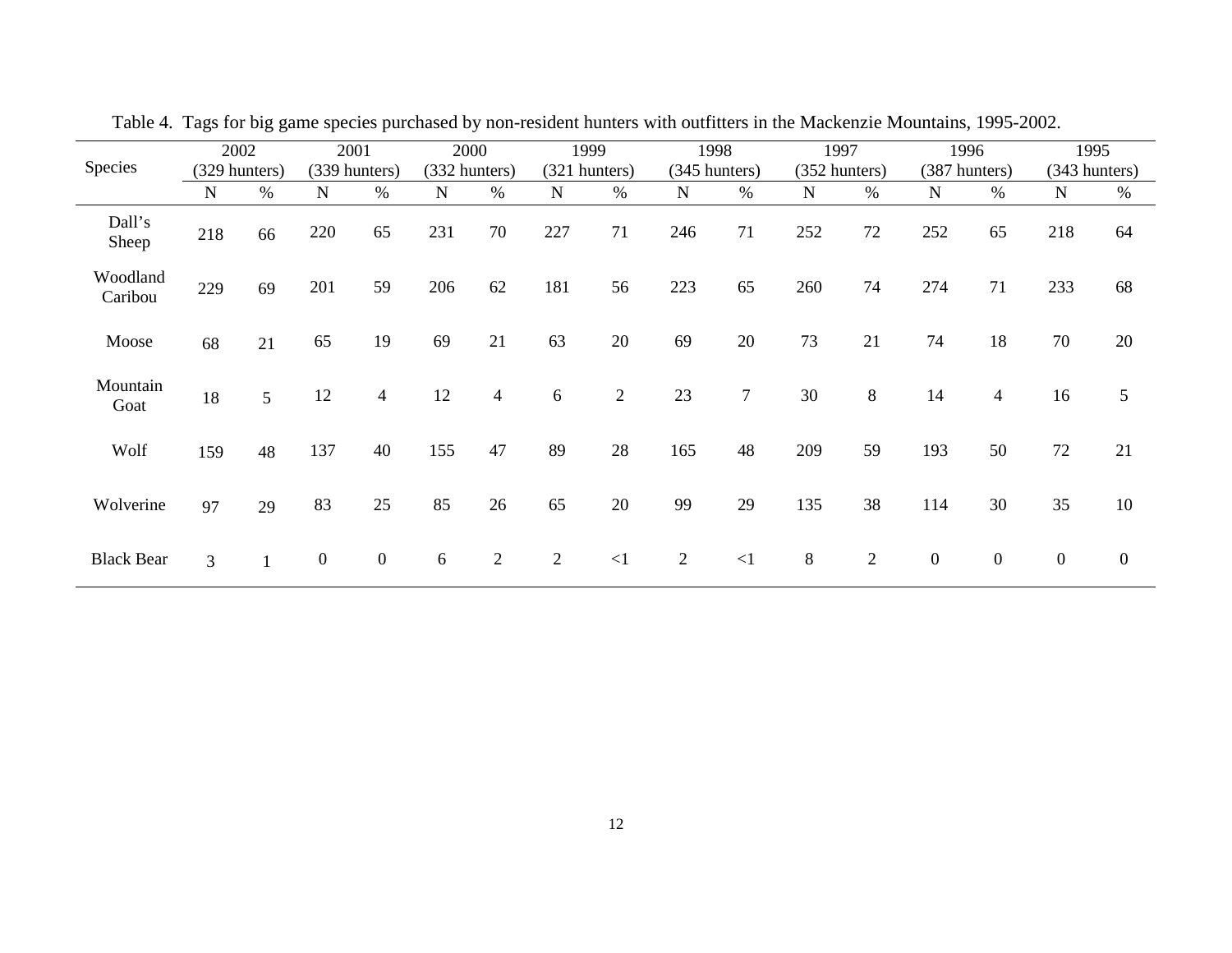

Figure 3. The number of Dall's sheep, woodland caribou, and moose harvested in the Mackenzie Mountains by non-resident hunters, and the number of non-resident licences sold during 1991-2002.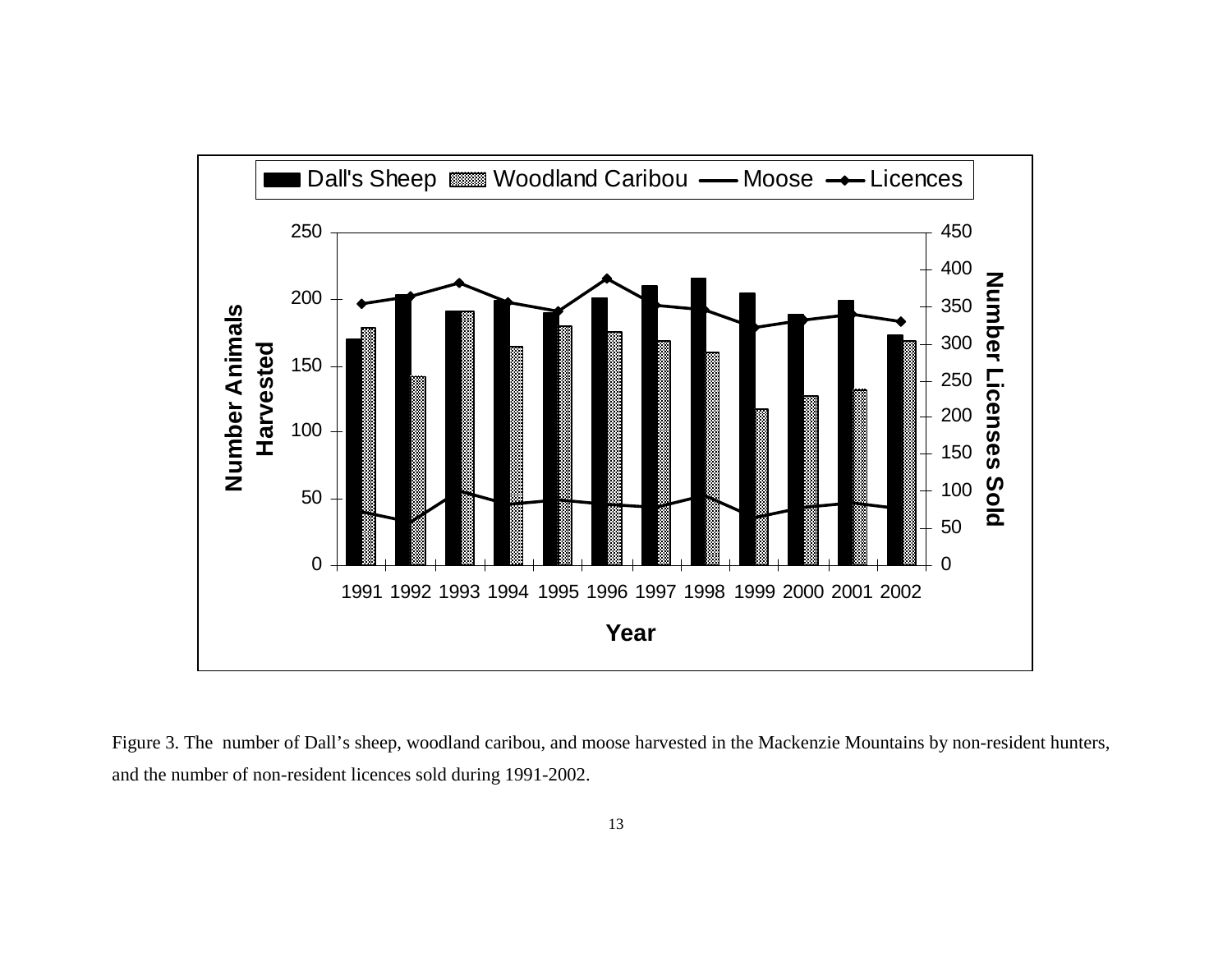Appendices 4 and 6). The weather this summer may have played a role in the reduced sheep harvest. Poor weather was a common comment on the hunter observation forms (Appendices 3 and 7), and snow storms were prevalent in the mountains during the latter part of July and early August. However, the average length of a sheep hunt was  $4.1 \pm 3.0$  days - similar to 1997 (4.3) days), 1998 (4.4 days), 1999 (4.7 days), and 2000 (4.5), but a drop from the 5.3 day average for 1979-1990 (Latour and MacLean 1994). Outfitted hunts in the Mackenzie Mountains are generally booked for 10 days; when hunters fill their sheep tag, any remaining time on the hunt is typically spent in pursuit of other big game species for which tags are held, or in hunting small game.

 Harvest by non-residents comprises at least 90% of the total annual harvest of Dall's sheep in the Mackenzie Mountains and takes only 0.8 to 1.5% of the estimated 14,000 to 26,000 Dall's sheep in the Mackenzie Mountains (Veitch et al. 2000a). Therefore, the current nonresident harvest level appears well within sustainable limits, provided that hunting pressure is geographically distributed across each of the zones. In the Yukon Territory - where harvest is managed by a full curl rule - thinhorn sheep managers have set the sustainable harvest at 4% of the non-lamb population (Yukon Renewable Resources 1996). In those areas of the Yukon where the management objective is to increase population size, harvest is limited to 2% of the total population.

 There has been remarkable consistency from 1979 to 2002 in the mean outside contour length of the right horns from rams harvested by non-residents (Appendix 4; Table 5), which is surprising given the increase in average age during that same period. We expected to see more broomed, or broken, horn tips on older animals, since horn breakage generally occurs as a result of fights between rival males (Geist 1993).

 In 2002, brooming was noted on 29% of left and 32% of right horns. This was lower than the 35 and 38% reported for 2001, but similar to the average brooming reported since 1991, 31 and 32% respectively. Seventy-one (43%) of 166 aged rams taken by non-residents were at least 10-years-old, with the average age being  $9.9 \pm 2.4$  years (range 6.5-14.5 years; Table 6). This is the sixth consecutive year for which the reported average age of rams harvested by non-residents has been *ca*. 10 years or older (Appendix 4).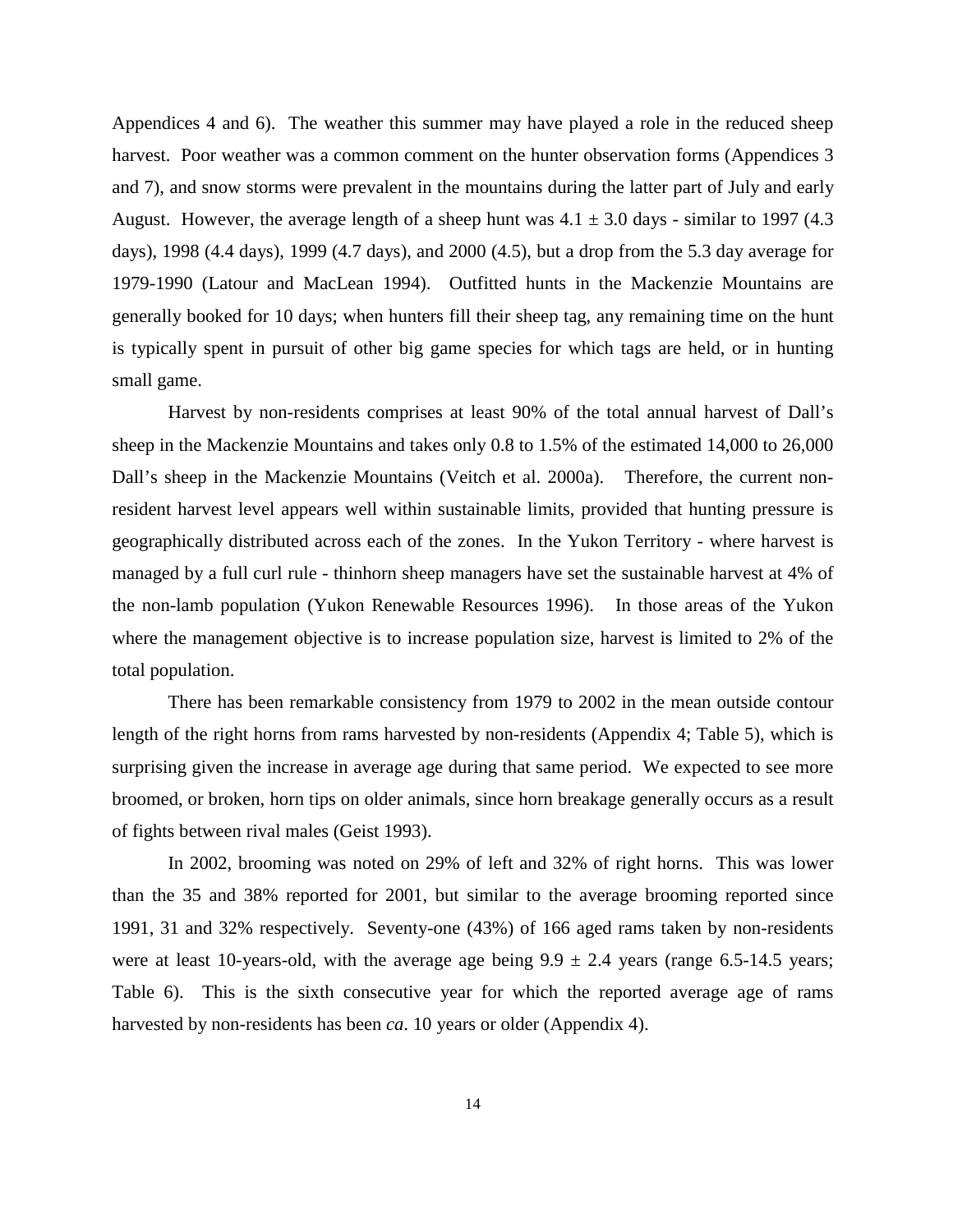|                       | Left Horn |               |       |      |      |               |                                                           | Right Horn Left Horn Base Right Horn Base |      | Tip to Tip |
|-----------------------|-----------|---------------|-------|------|------|---------------|-----------------------------------------------------------|-------------------------------------------|------|------------|
|                       |           |               |       |      |      |               | Contour Length Contour Length Circumference Circumference |                                           |      | Spread     |
|                       | cm        | $\cdot$<br>in | cm    | In   | cm   | $\cdot$<br>in | cm                                                        | 1n                                        | cm   | in         |
| Mean                  | 89.3      | 35.2          | 89.2  | 35.1 | 33.6 | 13.2          | 33.5                                                      | 13.1                                      | 60.6 | 23.9       |
| Standard<br>Deviation | 19.2      | 7.6           | 19.3  | 7.6  | 6.9  | 2.7           | 6.8                                                       | 2.7                                       | 14.9 | 5.9        |
| Maximum               | 107.0     | 42.1          | 107.3 | 42.2 | 38   | 15            | 37                                                        | 14.6                                      | 85.5 | 33.7       |
| Minimum               | 69        | 27.2          | 67.7  | 26.7 | 28   | 11            | 28                                                        | 11                                        | 46.5 | 18.3       |

Table 5. Horn measurements of Dall's sheep rams harvested by non-resident hunters in the Mackenzie Mountains, 2002.

Table 6. Age-structure of Dall's sheep rams harvested by non-resident hunters in the Mackenzie Mountains, 1995-2002.

|                   |                  | 2002 |                | 2001 | 2000             |      |                | 1999             |                  | 1998 |                | 1997 |                  | 1996 | 1995             |      |
|-------------------|------------------|------|----------------|------|------------------|------|----------------|------------------|------------------|------|----------------|------|------------------|------|------------------|------|
| Age               | No.              | $\%$ | No.            | $\%$ | No.              | $\%$ | No.            | $\%$             | No.              | $\%$ | No.            | %    | No.              | %    | No.              | $\%$ |
|                   |                  |      |                |      |                  |      |                |                  |                  |      |                |      |                  |      |                  |      |
| 3.5               | $\boldsymbol{0}$ | 0.0  | $\overline{0}$ | 0.0  | $\boldsymbol{0}$ | 0.0  | $\overline{0}$ | 0.0              | $\boldsymbol{0}$ | 0.0  | $\overline{0}$ | 0.0  | $\mathbf{1}$     | 0.5  | $\boldsymbol{0}$ | 0.0  |
| 4.5               | $\overline{0}$   | 0.0  | $\overline{0}$ | 0.0  | $\boldsymbol{0}$ | 0.0  | $\mathbf{0}$   | 0.0              | $\boldsymbol{0}$ | 0.0  | $\overline{0}$ | 0.0  | $\boldsymbol{0}$ | 0.0  | $\overline{0}$   | 0.0  |
| 5.5               | $\overline{0}$   | 0.0  | $\overline{0}$ | 0.0  | $\boldsymbol{0}$ | 0.0  | $\overline{0}$ | 0.0              | $\mathbf{1}$     | 0.5  | $\overline{0}$ | 0.0  | $\mathbf{1}$     | 0.5  | $\mathbf{1}$     | 0.5  |
| 6.5               | $\overline{2}$   | 1.2  | $\overline{4}$ | 2.2  | 3                | 1.6  | $\mathbf{1}$   | 0.5              | $\overline{4}$   | 2.0  | $\mathbf{1}$   | 0.5  | 5                | 2.5  | $\overline{4}$   | 2.1  |
| 7.5               | 6                | 3.6  | 15             | 8.2  | 16               | 8.5  | 13             | 7.1              | 9                | 4.3  | 12             | 5.8  | 21               | 10.5 | 16               | 8.5  |
| 8.5               | 44               | 26.5 | 33             | 18.0 | 39               | 20.8 | 23             | 12.6             | 39               | 18.8 | 39             | 18.8 | 47               | 23.5 | 49               | 25.9 |
| 9.5               | 43               | 25.9 | 41             | 22.4 | 40               | 21.2 | 49             | 26.8             | 45               | 21.7 | 52             | 25.1 | 56               | 28.0 | 51               | 27.0 |
| 10.5              | 39               | 23.5 | 45             | 24.6 | 41               | 21.8 | 47             | 25.7             | 63               | 30.4 | 58             | 28.0 | 36               | 18.0 | 34               | 18.0 |
| 11.5              | 16               | 9.6  | 29             | 15.9 | 28               | 14.9 | 29             | 15.8             | 30               | 14.5 | 24             | 11.6 | 26               | 13.0 | 14               | 7.4  |
| 12.5              | 9                | 5.4  | 11             | 6.0  | 14               | 7.5  | 15             | 8.2              | 12               | 5.8  | 15             | 7.2  | 6                | 3.0  | 14               | 7.4  |
| 13.5              | 6                | 3.6  | 10             | 5.5  | 3                | 1.6  | 6              | 3.3              | $\overline{2}$   | 1.0  | $\overline{4}$ | 1.9  | $\mathbf{1}$     | 0.5  | $5\overline{)}$  | 2.6  |
| 14.5              | $\mathbf{1}$     | 0.6  | $\overline{0}$ | 0.0  | 3                | 1.6  | $\mathbf{0}$   | $\boldsymbol{0}$ | $\mathbf{1}$     | 0.5  | 2              | 1.0  | $\boldsymbol{0}$ | 0.0  | $\mathbf{1}$     | 0.5  |
| 15.5              | $\overline{0}$   | 0.0  | $\overline{0}$ | 0.0  | $\mathbf{1}$     | 0.5  | $\overline{0}$ | $\boldsymbol{0}$ | $\mathbf{1}$     | 0.5  | $\overline{0}$ | 0.0  | $\overline{0}$   | 0.0  | $\overline{0}$   | 0.0  |
| >10y              | 71               |      | 95             |      | 90               |      | 97             |                  | 109              |      | 102            |      | 69               |      | 68               |      |
| $\% > 10y$        | 42.7             |      | 51.0           |      | 47.9             |      | 53.0           |                  | 52.6             |      | 49.5           |      | 34.5             |      | 36.0             |      |
| >12y              | 16               |      | 21             |      | 21               |      | 21             |                  | 16               |      | 21             |      | 7                |      | 20               |      |
| $\frac{\%}{12}$ y | 9.6              |      | 11.2           |      | 11.2             |      | 11.4           |                  | 7.7              |      | 10.1           |      | 3.5              |      | 10.6             |      |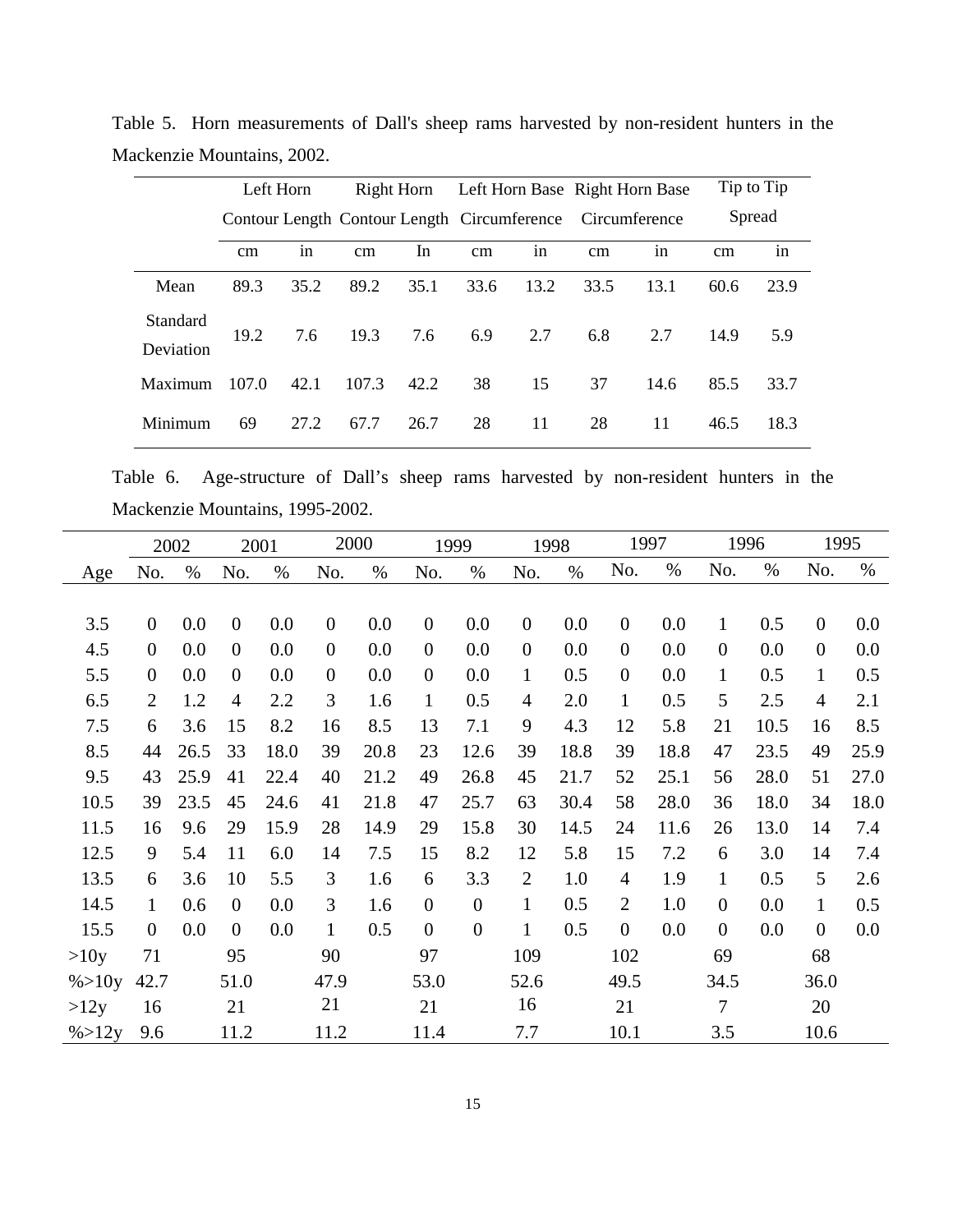From hunters' classifications of sheep observed during their hunts in 2002 we calculated an estimated 58.3 lambs per 100 ewes, similar to the 57-60 lambs per 100 ewes for 1997-1999 and 2001, and up from 47 lambs per 100 ewes in 2000 (Table 7; Appendix 5). For the Richardson Mountains of the northern Yukon and NWT, Nagy and Carey (1991) suggest an August ratio of 43 lambs per 100 ewes would have allowed for their observed 10.5% average annual rate of increase from 1986 to 1991. Jorgenson (1992) summarized 17 years of lamb:ewe classification data for a population of bighorn sheep in westcentral Alberta and found a mean of 43 lambs per 100 ewes in September (range 25-54).

Table 7. Dall's sheep observations reported by non-resident hunting licence holders in the Mackenzie Mountains, 2002.

|                   | Number of Hunters | Number   | Mean Number | Percent of Sheep |
|-------------------|-------------------|----------|-------------|------------------|
|                   | Reporting         | Observed | Observed    | Classified       |
| Rams              | 157               | 3594     | 22.9        | 33.6             |
| Ewes <sup>T</sup> | 147               | 4058     | 27.6        | 39.6             |
| Lambs             | 142               | 2366     | 16.7        | 23.1             |

 $<sup>1</sup>$  includes females >1-yr-old, yearlings, and younger rams. Also called 'nursery sheep'.</sup>

 Differences in adult sex ratios among populations may result from differences in hunting pressure, differences in survival of males and females from birth to adulthood, or both (Nichols and Bunnell 1999). However, since the ratio of rams to ewes is almost never equal in wild populations of mountain sheep, even where they are unhunted, it is clear that there is a different natural mortality rate for the two sexes. Geist (1971) suggested that this difference is a result of injuries and stress accumulated by males during the breeding season. The 89:100 ram to ewe ratio (ram:ewe) estimated from hunters' observations in 2002 was nearly identical to estimates for 1999-2001 and follows the 1995-1999 trend of generally high ram:ewe (Appendix 6). In the Yukon, mid to late June annual aerial surveys to count and classify sheep from 1973 to 1998 produced an average of 48 rams (range 28-74) per 100 'nursery sheep' (Jean Carey, Sheep and Goat Biologist, Yukon Dept. of Renewable Resources unpublished data). In Alaska, ram:ewe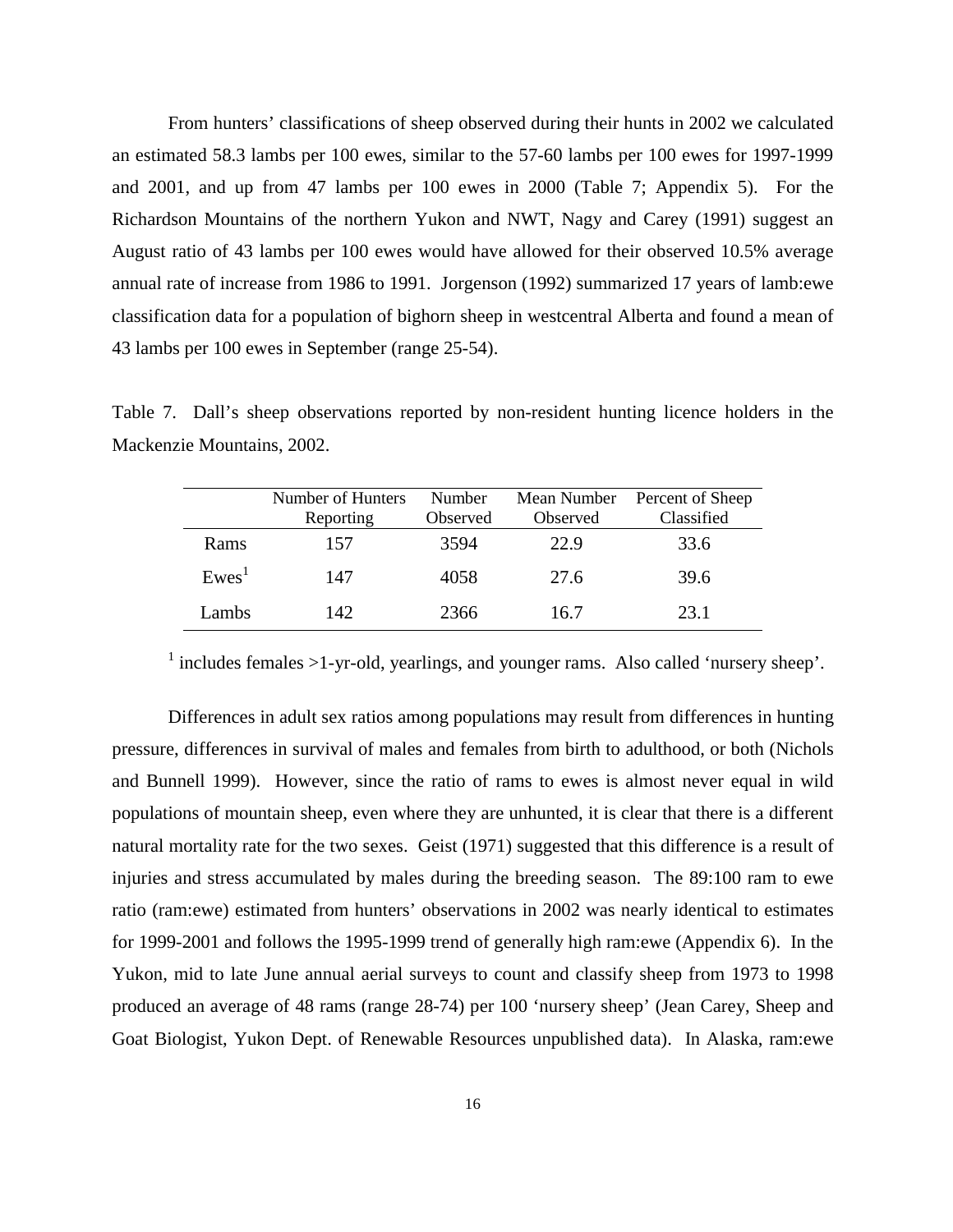for two unhunted herds in Denali and Gates of the Arctic national parks typically averaged 60- 67:100 (Nichols and Bunnell 1999). In more heavily hunted Alaskan herds, ram:ewe range from 33:100 (heavily hunted) to 87:100 (lightly hunted). Therefore, the mean ram:ewe of 83:100 calculated from hunters' observations since 1995 (Appendix 5) suggests that the harvest of rams in the Mackenzie Mountains is sustainable at current levels.

In 2002, as in previous years  $(1997-2001)$ , hunters observed fewer legal  $(>\frac{3}{4}$  curl) rams than rams with <¾ curl during their hunts, means of 11.6 and 12.9 rams/hunt, respectively. The mean number of classified rams/hunt observed during  $2002$  was the highest for both  $\langle 34 \text{ curl} \rangle$ and  $\geq$ <sup>3</sup>/4 curl rams for the period 1997-2002. During this same period the percent of rams of both classes classified was relatively constant (Table 8.).

#### **Woodland (Mountain) Caribou (***Rangifer tarandus caribou***)**

Woodland caribou are another of the more desired species sought by non-resident hunters. Tags were purchased by 69% of non-resident hunters (Table 4), and at least 73% of tag holders hunted caribou harvesting 168 bulls. The number of bulls harvested in 2002 was up from the 132, 127, and 117 taken during the three previous years, and similar to the annual mean of 164 bulls harvested during 1991-1999 (Veitch and Simmons 2000; Fig. 3; Appendix 6). The average length of a woodland caribou hunt, determined from the 188 reports where hunters spent at least 1 day hunting, was  $3.6 \pm 2.6$  days (range 1-12 days). This is similar to the 3.5 day average for caribou hunts reported for 1979-1990, but slightly down from the *ca*. 4 day average caribou hunt from 1995-2000. Poor weather may have been a factor in the length of caribou hunts this year (Appendices 3 and 7).

 There was quite a range in the 118 antler length measurements that were reported for 2002 (60.5-155.5 cm, mean *ca*. 117  $\pm$  12 cm; Table 9). The maximum left and right antler lengths reported were 155.5 and 153.6 cm respectively. The maximum antler length recorded by Boone and Crockett for mountain caribou in North America is 158.5 cm (62.4 in) for a caribou taken from the Mackenzie Mountains in 1978 (Byers and Bettas 1999). Thirteen of the top 50 mountain caribou recorded in the  $11<sup>th</sup>$  edition of the Boone and Crockett Club record book are from the Mackenzie Mountains, with the highest scoring antlers holding  $6<sup>th</sup>$  place (Byers and Bettas 1999).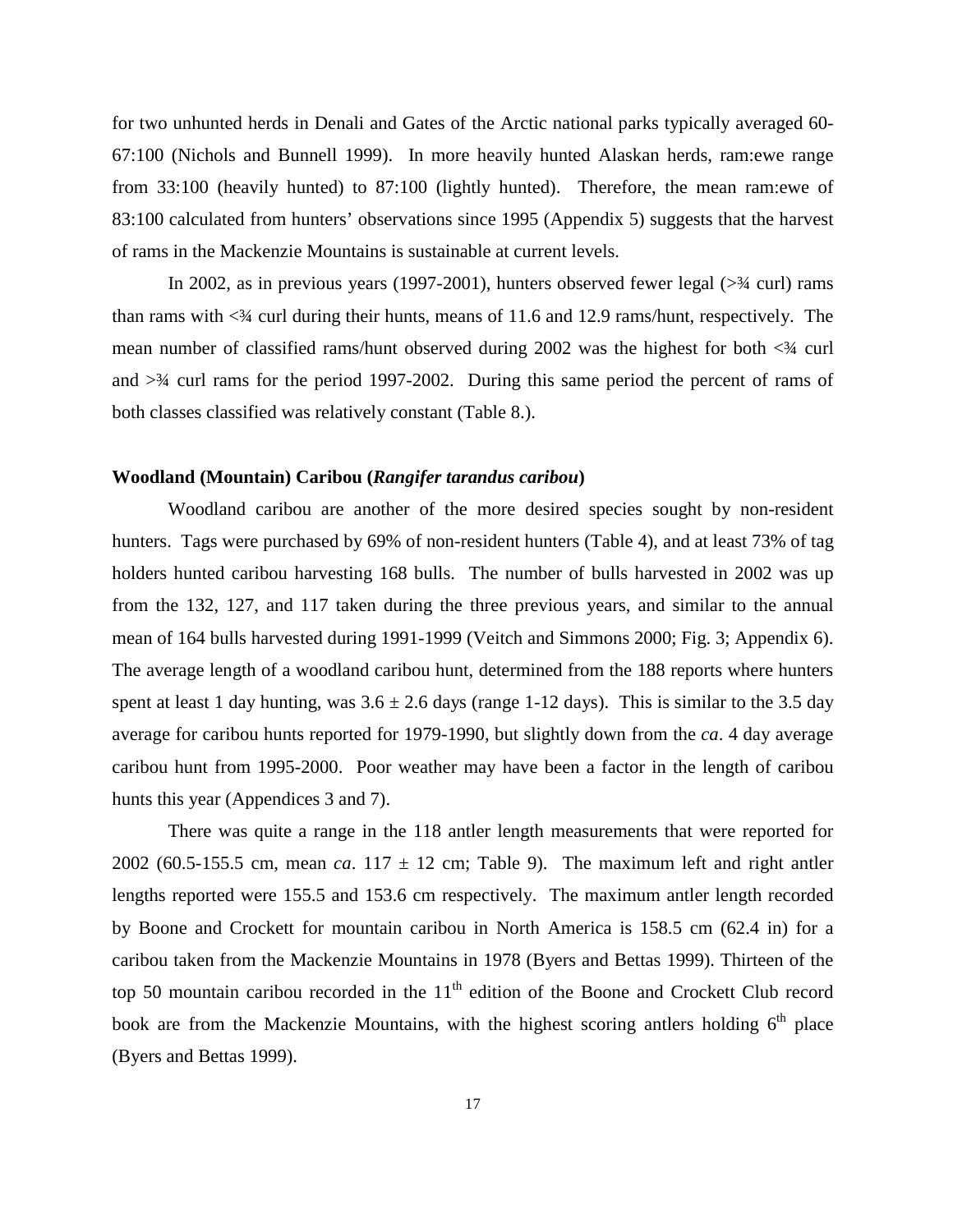|                  |       | 2002    | 2001  |       |       | 2000       |       | 1999       |       | 1998       | 1997  |              |       | 1996         |       | 1995       |
|------------------|-------|---------|-------|-------|-------|------------|-------|------------|-------|------------|-------|--------------|-------|--------------|-------|------------|
|                  | Horns | Horns   | Horns | Horns | Horns | Horns      | Horns | Horns      | Horns | Horns      | Horns | Horns        | Horns | Horns        | Horns | Horns      |
| <b>Ram Class</b> | >3/4  | $<^3/4$ | >3/4  | $3/4$ | >3/4  | $\leq 3/4$ | >3/4  | $\leq 3/4$ | >3/4  | $\leq 3/4$ | >3/4  | $<^{3}/_{4}$ | >3/4  | $<^{3}/_{4}$ | >3/4  | $\leq 3/4$ |
|                  | curl  | curl    | curl  | curl  | curl  | curl       | curl  | curl       | curl  | curl       | curl  | curl         | curl  | curl         | curl  | curl       |
| No. of           |       |         |       |       |       |            |       |            |       |            |       |              |       |              |       |            |
| <b>Hunters</b>   | 148   | 133     | 186   | 174   | 151   | 147        | 144   | 138        | 177   | 177        | 205   | 205          | 172   | 174          | 181   | 180        |
| Reporting        |       |         |       |       |       |            |       |            |       |            |       |              |       |              |       |            |
| No. of           |       |         |       |       |       |            |       |            |       |            |       |              |       |              |       |            |
| Rams             | 1720  | 1720    | 1812  | 1765  | 1351  | 1717       | 1579  | 1756       | 1848  | 1924       | 1538  | 1586         | 1713  | 1699         | 2070  | 1645       |
| Classified       |       |         |       |       |       |            |       |            |       |            |       |              |       |              |       |            |
| Percent of       |       |         |       |       |       |            |       |            |       |            |       |              |       |              |       |            |
| Rams             | 47.9  | 47.9    | 49.1  | 47.8  | 44.0  | 56.0       | 47.3  | 52.7       | 49.0  | 51.0       | 49.2  | 50.8         | 50.2  | 49.8         | 55.7  | 44.3       |
| Classified       |       |         |       |       |       |            |       |            |       |            |       |              |       |              |       |            |
| Mean no.         | 11.6  | 12.9    | 9.7   | 10.1  | 8.9   | 11.7       | 11.0  | 12.7       | 10.4  | 11.3       | 7.5   | 7.7          | 10.0  | 9.8          | 11.4  | 9.1        |
| Observed         |       |         |       |       |       |            |       |            |       |            |       |              |       |              |       |            |

Table 8. Classification of Dall's sheep rams observed by non-resident hunters in the Mackenzie Mountains, 1995 to 2002*.*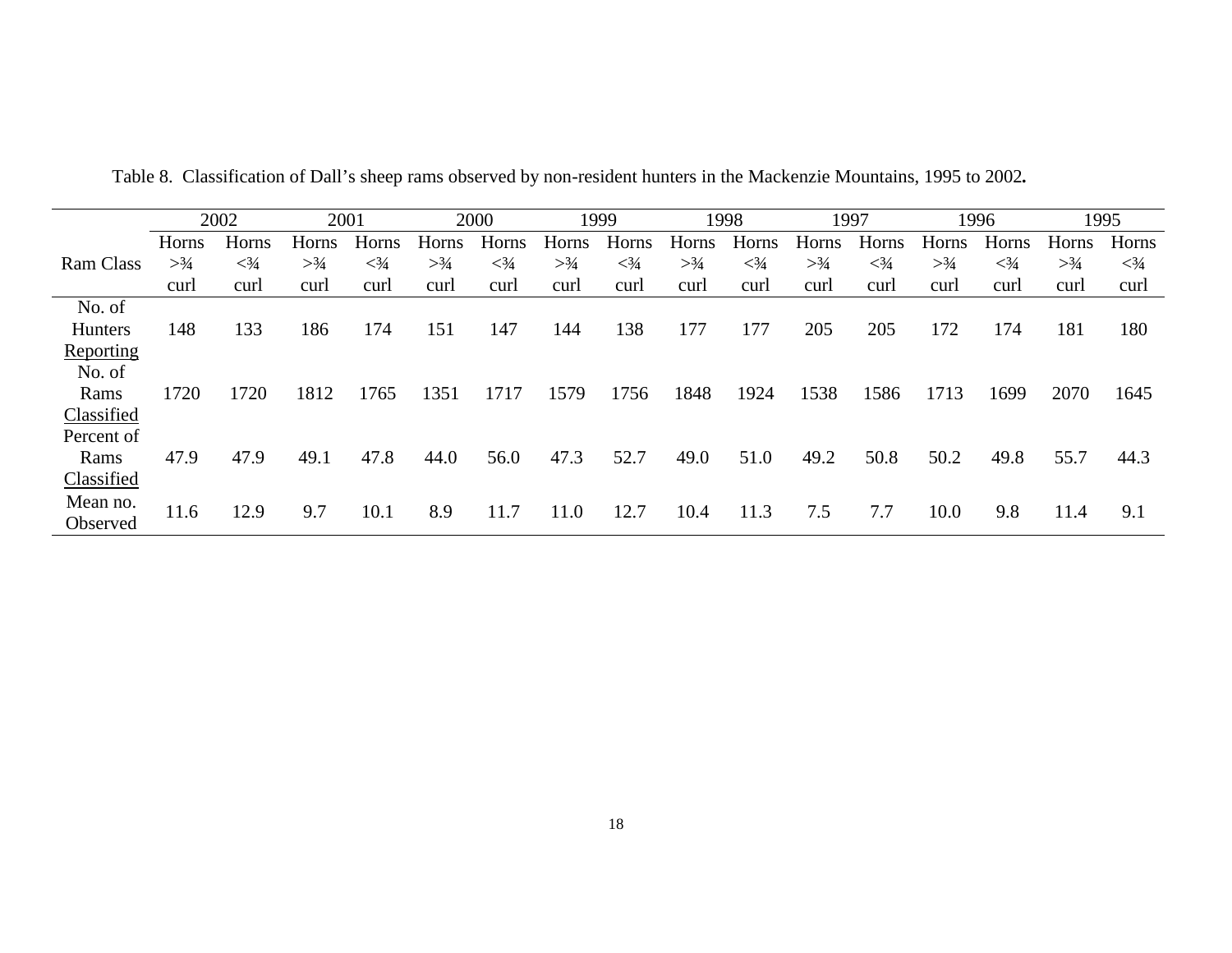|                                | Contour Length |                     |
|--------------------------------|----------------|---------------------|
|                                | Left Antler    | <b>Right Antler</b> |
| Number Measured                | 118            | 118                 |
| Mean (cm)                      | 117.3          | 117.7               |
| Mean $(in)$                    | 46.2           | 46.3                |
| Standard Deviation (cm)        | 12.5           | 12.2                |
| <b>Standard Deviation (in)</b> | 4.9            | 4.8                 |
| Maximum (cm)                   | 155.5          | 153.6               |
| Maximum (in)                   | 61.2           | 60.5                |
| Minimum (cm)                   | 79             | 75                  |
| Minimum (in)                   | 31.1           | 29.5                |

Table 9. Antler measurements of woodland caribou bulls harvested by non-resident hunters in the Mackenzie Mountains, 2002.

 From hunters' classifications of woodland caribou observed during their hunts, we calculated an estimated 59.4 calves and 30.6 bulls per 100 adult females (cows) and bulls comprised 15.9% of all caribou classified (Table 10). The 59.4 calves:100 cows is the highest reported, far surpassing 42:100, the average of the previous 7 years (Appendix 5). Contrastingly, the 30.6 bulls:100 cows is down substantially from the 61:100 in 2001 and the 1995-2001 average of 36:100 (Appendix 5). Bulls comprised only 15.9% of all caribou classified in 2002, down from the 27, 22, and 20% of all caribou classified for 2001, 2000, and 1999 respectively. Bergerud (1978) summarized data for eight North American caribou populations that were either non-hunted or hunted non-selectively (i.e., both males and females included in the harvest) and documented a cumulative average bull component of 39%. Veitch et al. (2000c) classified 2659 of an estimated 5000 caribou in the central Mackenzie Mountains in August 1999 and reported only 25% of those animals were classified as males  $\geq$ 1-year-old. Therefore, further investigation is warranted to determine the reason for lower bull:cow ratios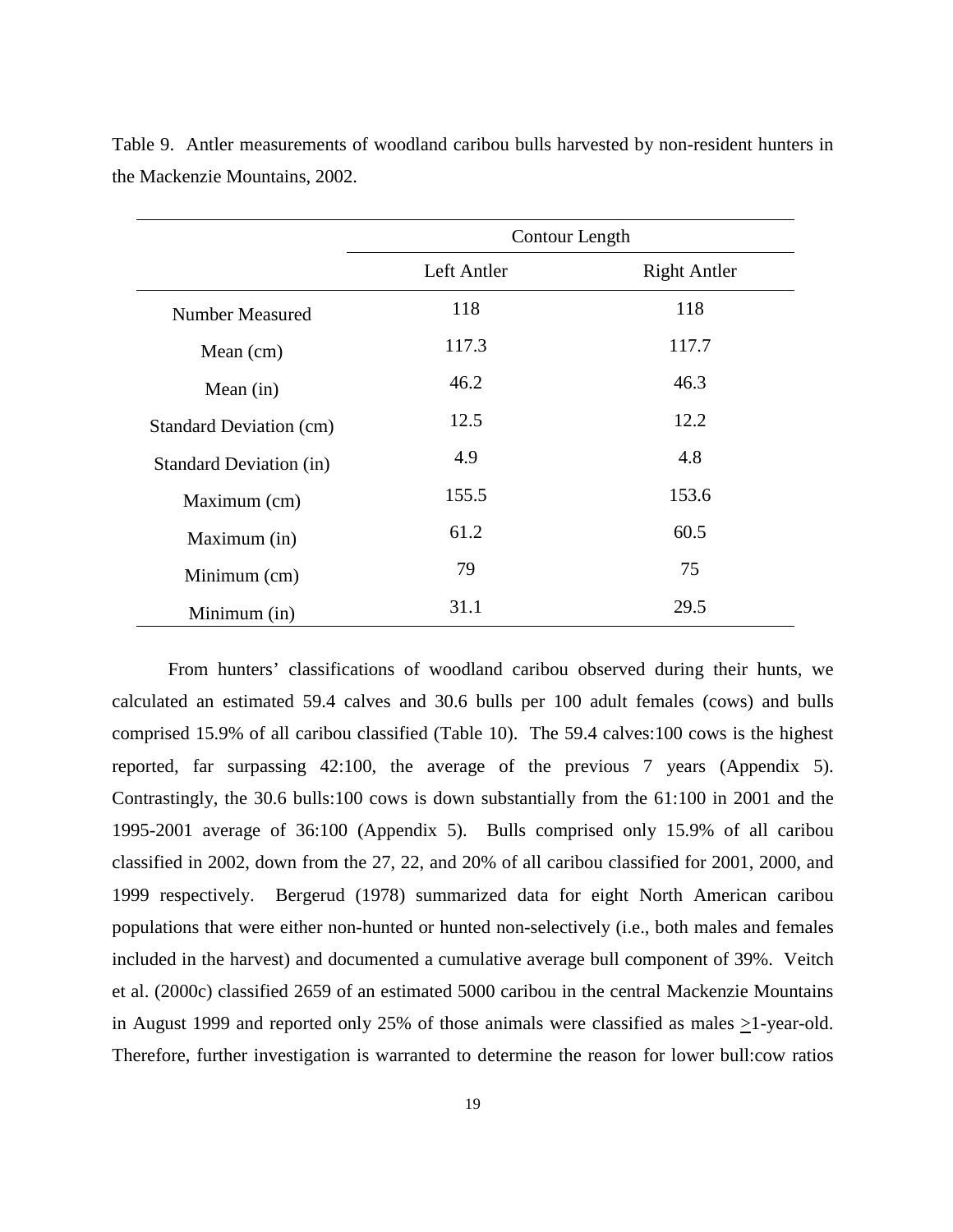reported for the Mackenzie Mountains. Caribou in the Mackenzie Mountains are estimated to number between 12 400 and 17 400 from at least 4 separate herds shared between the Yukon and NWT: Bonnet Plume herd (5000 estimated), Redstone herd (5-10 000 estimated), South Nahanni (2000 estimated), and La Biche (400 estimated) (Yukon Renewable Resources 1996). They are subjected to an annual bull-selective non-resident harvest averaging only 159 animals per year (1991-2002). The resident harvest of woodland caribou in the Mackenzie Mountains also tends to be bull-selective (but not restricted to bulls) and is generally light (i.e., 25 animals/year); subsistence harvest includes both males and females, with the proportion of each dependent on the time of year that animals are harvested (Jody Snortland, Executive Director and Sahtu Settlement Harvest Study Co-ordinator, SRRB unpublished data). The northern mountain population of woodland caribou was assessed as a species of Special Concern by the Committee on the Status of Endangered Wildlife in Canada (COSEWIC).

 In March 2002, 10 female woodland caribou from the Redstone caribou herd were equipped with satellite radio collars as part of a study of woodland caribou in the central and northcentral Mackenzie Mountains. This study is being conducted by staff with the SSRB. In December 2000, a workshop on woodland caribou co-management was held in Norman Wells (Olsen 2000; 2001; Olsen et al. 2001).

|                  | Table 10. Woodland caribou observations reported by non-resident hunters in the Mackenzie |  |  |  |  |  |
|------------------|-------------------------------------------------------------------------------------------|--|--|--|--|--|
| Mountains, 2002. |                                                                                           |  |  |  |  |  |

| Age/Sex class | Number of<br><b>Hunters Reporting</b> | Number<br>Observed | Mean Number<br>Observed/hunter | Percent of Total<br>Classified |
|---------------|---------------------------------------|--------------------|--------------------------------|--------------------------------|
| <b>Bulls</b>  | 169                                   | 4361               | 25.8                           | 15.9%                          |
| Cows          | 165                                   | 14253              | 86.4                           | 52.0%                          |
| Calves        | 143                                   | 8472               | 59.2                           | 30.9%                          |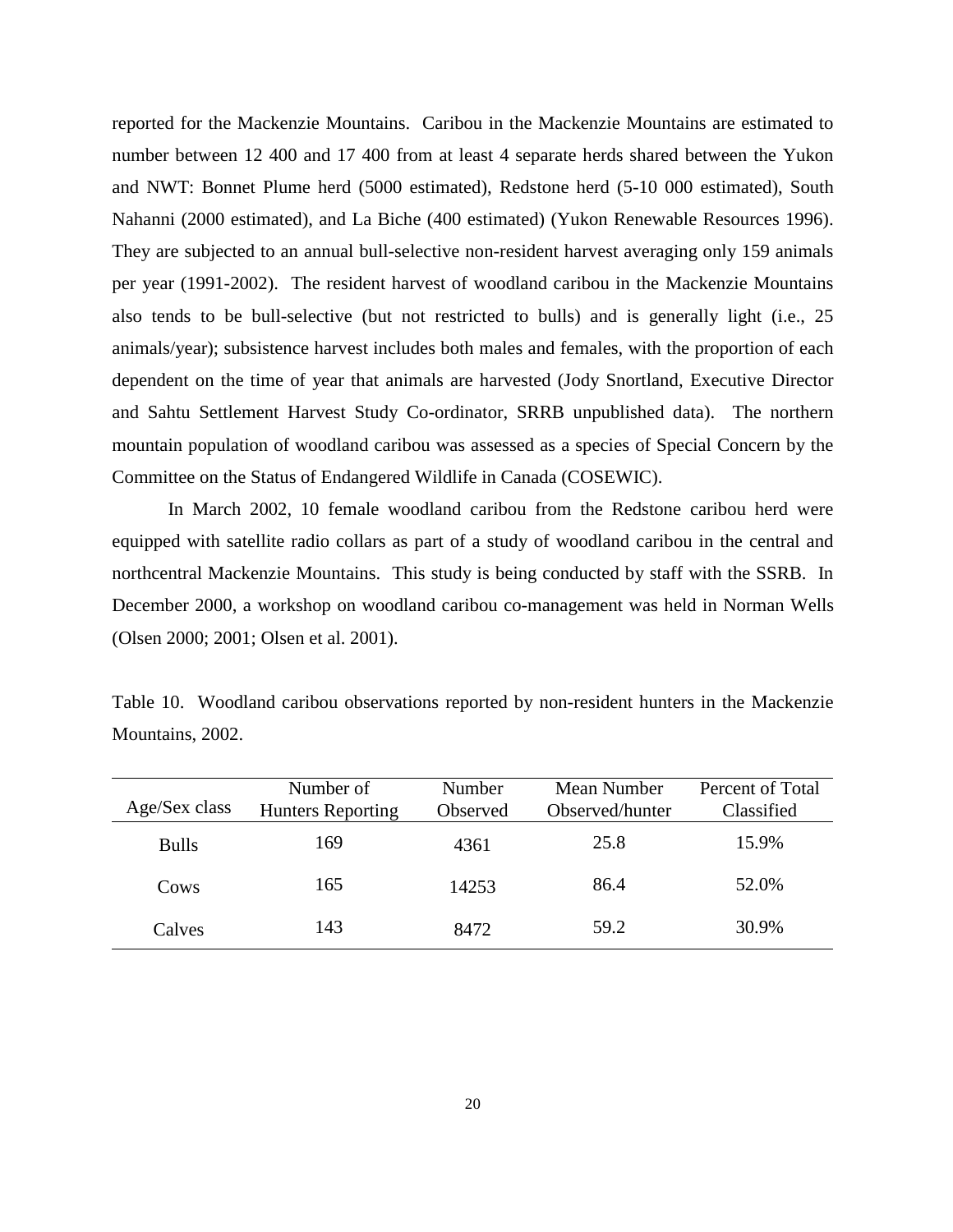#### **Alaska-Yukon Moose (***Alces alces gigas***)**

Moose in the Mackenzie Mountains belong to the Alaska-Yukon subspecies of moose (also known as tundra moose) that occur across Alaska, the Yukon, extreme northern British Columbia, and the Mackenzie Mountains, with the Mackenzie's representing the eastern limit of the subspecies' range. This is the largest of the four subspecies of moose that occur in North America (Bubenik 1997). Tags to hunt moose were purchased by 21% of non-resident hunters in 2002, which is similar to previous years (Table 4). At least 62% of tag holders hunted moose and harvested 42 bulls which is similar to previous years', mean of 45 moose/year during 1991- 2001 (Fig. 3). Moose hunts in 2002 averaged  $2.6 \pm 2.6$  days, ranging from 1-12 days, which was shorter than in previous years, average of *ca*. 4 days/hunt during 1995-2001.

The mean tip-to-tip spread of 32 measured antlers was  $149.3 \pm 17.4$  cm  $(58.8 \pm 6.85 \text{ in})$ from bull moose harvested by non-residents in 2002. This was somewhat higher than in previous years where the mean tip-to-tip spreads were 144.3 cm, 147.0 cm, and 144.2 cm for 2001, 2000, and 1999, respectively. The maximum recorded moose antler spread in 2002 was 178 cm (70.1in), 10 cm narrower than the maximum recorded antler spread for an Alaska-Yukon moose taken in the NWT in 1995. Two moose taken from the Mackenzie Mountains are in the top 20 Alaska-Yukon moose recorded in the record book of the Boone and Crockett Club and hold places 11 and 15 (Byers and Bettas 1999); the rest of the top 20 were all taken in Alaska. The maximum antler spread recorded from across the subspecies' range is 210 cm (82.7 in; Bubenik 1997).

 From hunters' observations of moose seen during hunts we calculated an estimated 29.2 calves and 95.9 bulls per 100 adult females (cows) (Table 11). This is the eight consecutive year in which moose calf:cow ratios have been  $\leq 30:100$ , which is somewhat lower than the 40-60:100 that has been documented during early to mid-winter aerial surveys for northwestern moose (*Alces alces andersoni*) along the Mackenzie River in the vicinity of the communities of Fort Good Hope (MacLean 1994a), Norman Wells (Veitch et al. 1996), and Tulita (MacLean 1994b) (Appendix 5). We have no explanation for the apparent discrepancies between ratios from the mountains and the river valley. Because the Mackenzie Mountains data are collected during fall and in areas frequented more by adult males lower ratios would be expected, and those reported are not especially low (R. Ward personal communication). A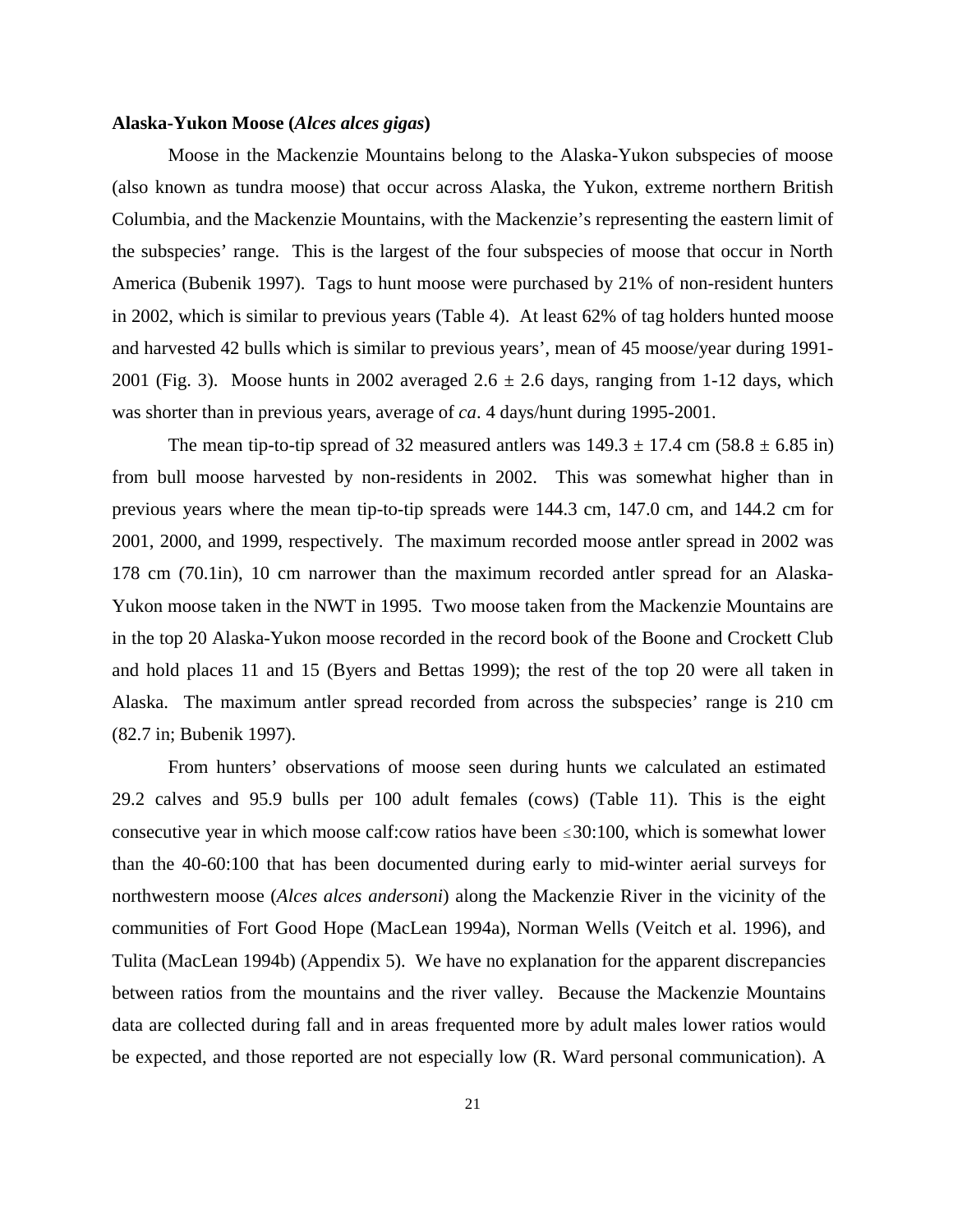January 2001 survey of moose near Norman Wells estimated 18:100 (RWED, Norman Wells unpublished data), indicating a low calf:cow not restricted to the Mackenzie Mountains.

 The 2002 bull:cow was similar to the average of 98:100 (range 75-120:100) from 1995- 2002. These ratios are higher than the range of 27-105:100 reported in the Yukon (R. Ward cited in Schwartz 1997) and from heavily harvested populations in Alaska of 16:100 (Schwartz et al. 1992) and Norway an average 46:100 (range 25-69:100) (Solberg et al. 2002). There has been concern that low bull:cow ratios could influence conception dates, pregnancy rates and newborn sex ratios (Bishop and Rausch 1974; Crête et al. 1981; Solberg et al. 2002) and that management strategies should maintain a high bull:cow (Bubenik 1972). Studies on tundra moose in Alaska have not found evidence that moose populations with low bull:cow have reduced reproductive rates (Schwartz et al 1992); populations with a more skewed sex ratio had a relative rate of population increase greater than populations without a skewed sex ratio (Van Ballenberghe 1983). However, a recent study of 8 heavily harvested moose populations in Norway indicated a relationship between declining recruitment rate and skewed adult sex ratio (Solberg et al. 2002). Based upon hunter observations since 1995, there is no indication of any decreasing trend in the bull:cow of moose in the Mackenzie Mountains hence the adult sex ratios are not a factor in the low calf:cow ratios reported. The reported sex ratios may have an inherent bias towards a greater number of bulls if harvesters consistently spend more time searching for moose in areas frequented more by large males than females.

| Age/Sex class | Number of<br><b>Hunters Reporting</b> | Number<br>Observed | Mean Number<br>Observed/Hunter | Percent of<br>Total<br>Classified |
|---------------|---------------------------------------|--------------------|--------------------------------|-----------------------------------|
| <b>Bulls</b>  | 72                                    | 283                | 3.9                            | 42.6                              |
| Cows          | 69                                    | 295                | 4.3                            | 44.4                              |
| Calves        | 38                                    | 86                 | 2.3                            | 13                                |

Table 11. Moose observations reported by non-resident hunters in the Mackenzie Mountains, 2002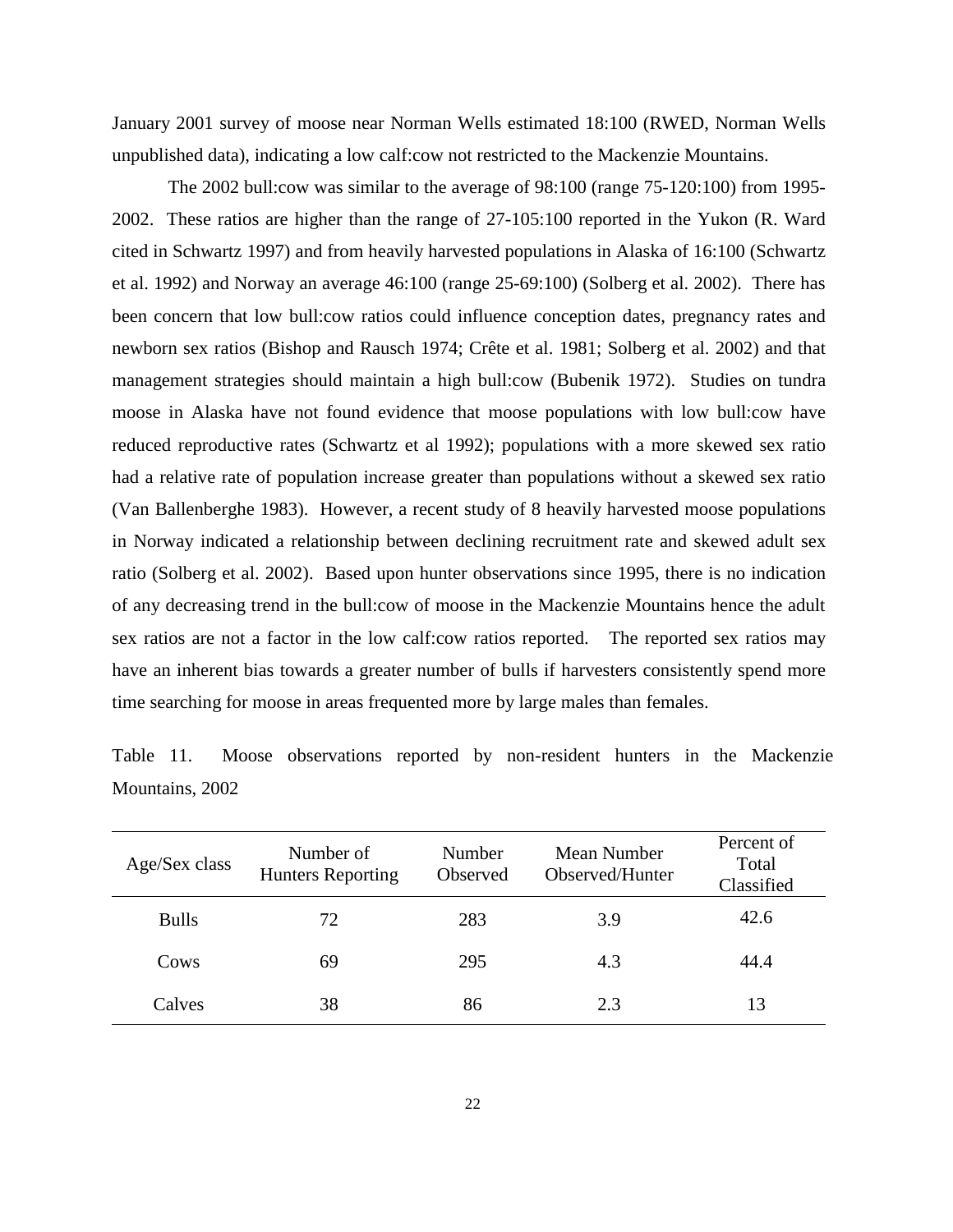#### **Mountain Goat (***Oreamnos americanus***)**

Tags to hunt mountain goats were purchased by just 5% of non-resident hunters in 2002 (Table 4). Sales of mountain goat tags show more annual fluctuation than for any other ungulate species available to non-resident hunters in the Mackenzie Mountains. Since 1995 annual tag sales have ranged from 6-30 (Table 4), whereas harvest during that period ranged from 1-6 animals (Appendix 6). In 2002, at least 5 tag holders hunted mountain goats and all five harvested billies. The average hunt length was  $2.8 \pm 1.7$  days (range 1-5 days), similar to that reported from 1996-2000. The average hunt length in 2001 was noticeably lower than in other years at  $1.5 \pm 0.7$  days. No hunts have been longer than 6 days in the past 7 years.

Mountain goats are known to occur in 5 of the 8 outfitting zones in the Mackenzie Mountains, occurring almost exclusively below  $63^{\circ}$  00' N (RWED, Norman Wells unpublished data). They are most numerous in high relief terrain along the Yukon-NWT border between  $61^{\circ}$  00' and  $62^{\circ}$  00' N. However since 1995, we have only received hunter observations or harvest reports of goats from 4 zones - D/OT/01, D/OT/02, S/OT/03, and S/OT/04. In 2002, observations of mountain goats by hunters came only from zones D/OT/01 and D/OT/02.

The largest horns from a mountain goat taken in 2002 were 21.5 cm (right) and 20.5 cm (left). This is the largest set of mountain goat horns since 1998, when a goat with horns of 23.5 cm (right and left) was taken. No mountain goats from the NWT are listed in the 11th edition of the Boone and Crockett Club record book (Byers and Bettas 1999).

#### **Wolf (***Canis lupus***)**

Wolf tags were purchased by 48% of non-resident hunters in 2002 (Table 4) and 11 wolves were harvested (Appendix 6). In 2002 more hunters observed at least one wolf than in previous years and the total number of wolves observed in 2002 was the highest since 1995 (Table 12). Eight percent of responding hunters indicated that they believed wolf numbers were high. This was up from the 3% of responding hunters in 2001, but down from the 12% of responding hunters in 2000, the first year that there were any hunter comments on wolf numbers.

The number of hunters reporting in 2002 was higher than in previous years, however this may have resulted from a slight change in how we defined hunter reporting. For the 2002 data,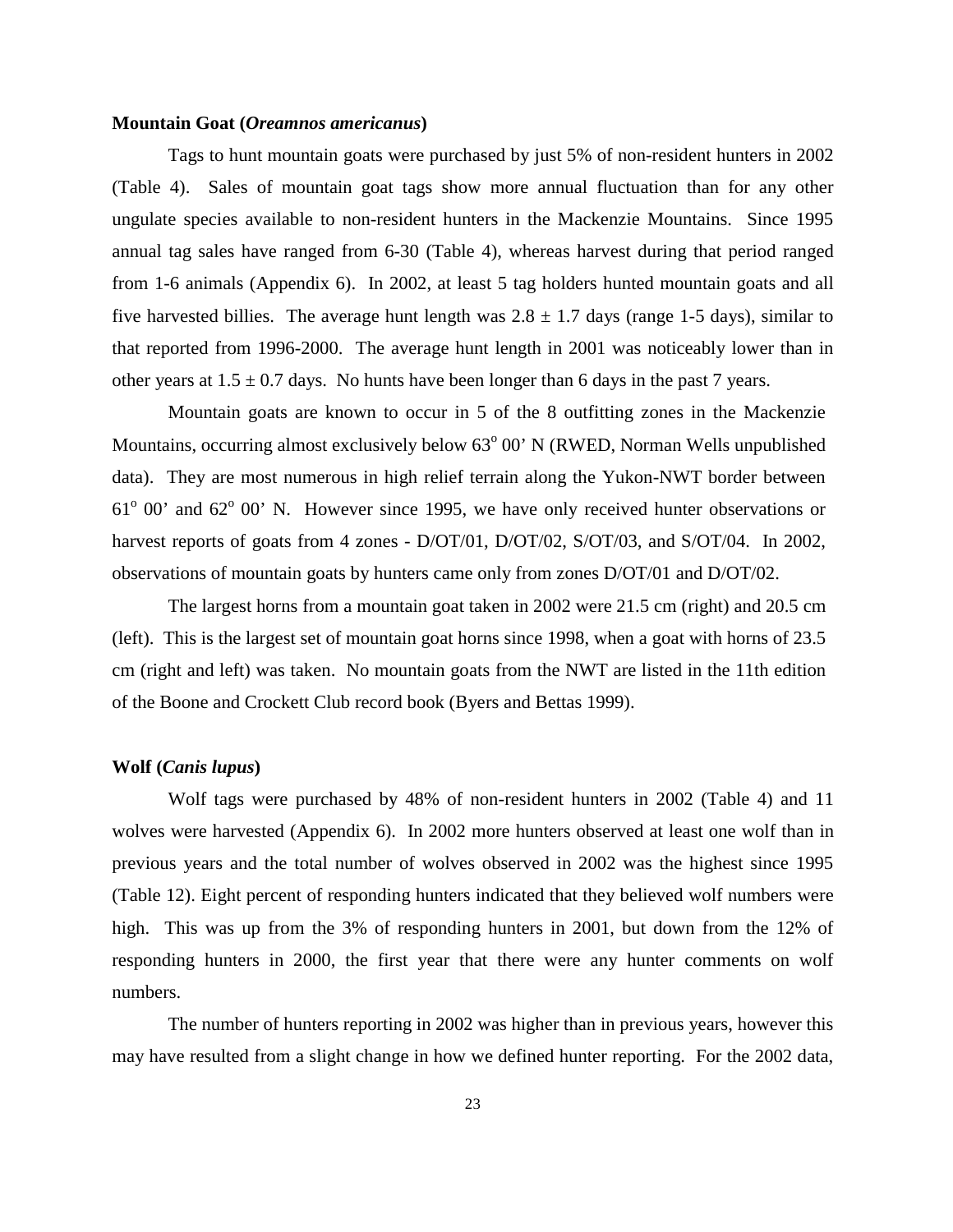we assumed that all returned observation forms where there was a blank, a zero, or a dash in the box indicating the number of wolves observed was a report of no wolves being observed. When looking at the forms this seemed like a reasonable assumption. However, this assumption is likely invalid for previous years' data when forms with blank spaces were not included as no observations. This would bias the 2002 returns by indicating a higher hunter reporting than in previous years. We plan on using the same assumption about no wolves being reported for future harvest reports.

Table 12. Wolf observations reported by non-resident hunters in the Mackenzie Mountains, 1995-2002*.*

|                                    | $2002^1$ | 2001 | 2000 | 1999 | 1998 | 1997 | 1996 | 1995 |
|------------------------------------|----------|------|------|------|------|------|------|------|
| No. Hunters<br>Reporting           | 197      | 142  | 116  | 103  | 148  | 141  | 76   | 119  |
| No. Observed                       | 249      | 215  | 228  | 142  | 148  | 200  | 186  | 269  |
| Mean No. Observed                  | 1.3      | 1.5  | 2.0  | 1.4  | 1.0  | 1.4  | 2.4  | 2.3  |
| No. Hunters That Saw at<br>Least 1 | 69       | 65   | 61   | 40   | 57   | 76   | 26   | 26   |

 $1$  Change in reporting for 2002 may have resulted in artificially lower numbers of hunters reporting for 1995-2001, see text.

#### **Wolverine (***Gulo gulo***)**

Wolverine tags were purchased by 29% of non-resident hunters (Table 4). At least 41% of tag holders hunted wolverines, with 1 wolverine being taken in 2002. Nine different sightings of wolverines were reported in 2002 from 5 different hunter zones, D/OT/02, S/OT/01, S/OT/02, S/OT/04 and S/OT/05, with only 5% of hunters reporting wildlife observations seeing wolverines. All observations were of lone animals.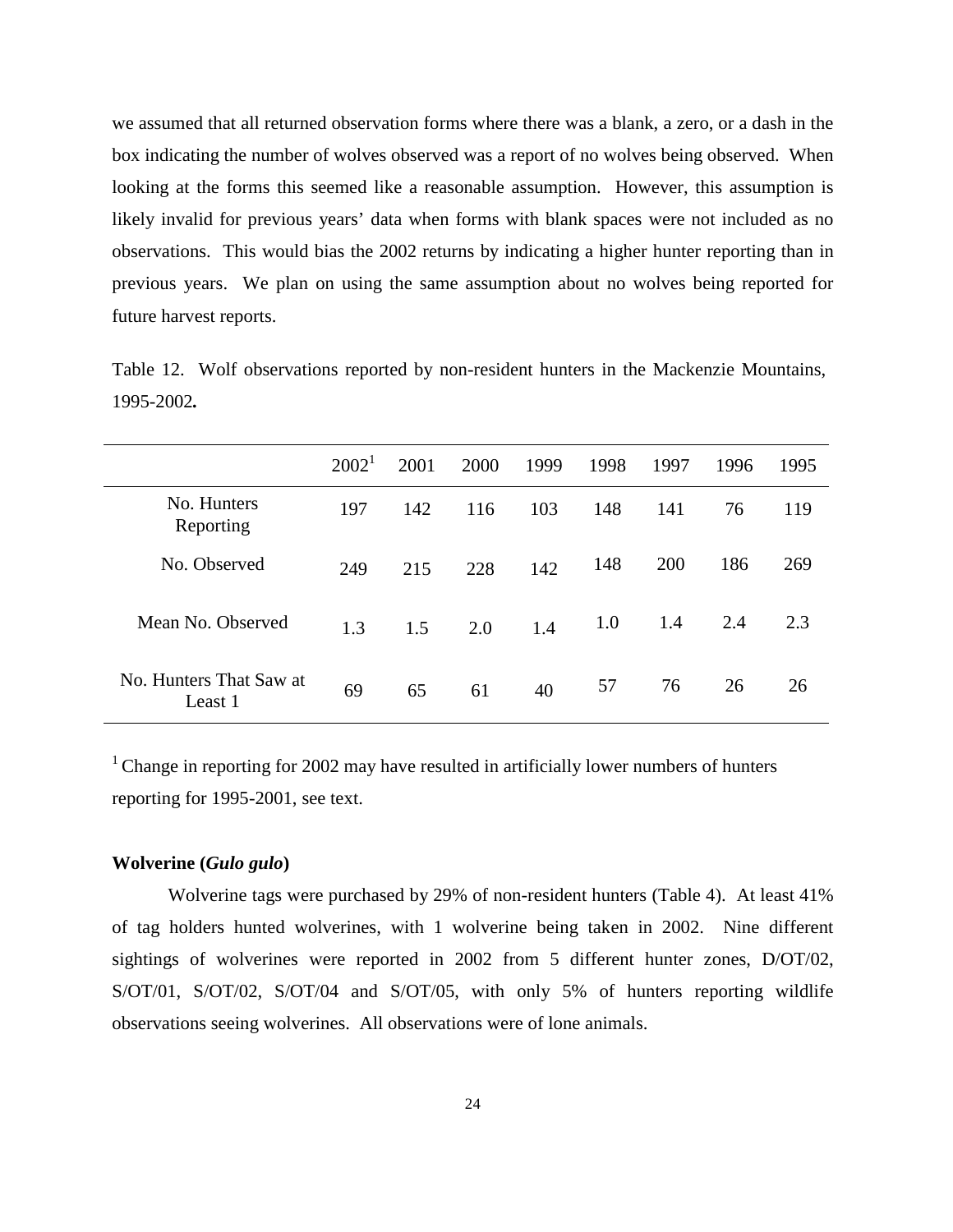Wolverines occur throughout the Mackenzie Mountains, but sightings are generally rare. Reported sightings for 2000-2002 averaged <10/year. Interestingly, reported sightings for 1995-1999 averaged >30/year (Figure 4). Most wolverine observations are made in hunting zones G/OT/01, S/OT/01, S/OT/04, and S/OT/05. There was no relationship between the yearly harvest and the number of wolverines observed in a year. The highest percentage of purchased wolverine tags was in 1997, the year with the most reported wolverine observations, but there was no relationship between the percentage of wolverine tags purchased and the number of reported observations (Table 13)

Table 13. The number of reported observations of wolverine, the number of wolverine harvested, the number of hunters with wolverine tags, the percentage of total hunters with wolverine tags, and the total number of hunting tags purchased for 1995-2002.

| Year                      | 1995 | 1996 | 1997 | 1998 | 1999 | 2000 | 2001 | 2002 |
|---------------------------|------|------|------|------|------|------|------|------|
| <b>Reported Observed</b>  | 21   | 34   | 36   | 34   | 30   | 11   |      | Q    |
| Number Harvested          |      |      |      |      |      |      |      |      |
| No. Wolverine Tags        | 35   | 114  | 135  | 99   | 65   | 78   | 83   | 97   |
| % Wolverine Tags          | 11   | 29   | 38   | 29   | 20   | 23   | 26   | 29   |
| <b>Total Hunting Tags</b> | 333  | 387  | 352  | 345  | 321  | 332  | 344  | 338  |

#### **Black Bear (***Ursus americanus***)**

Non-resident hunters purchased 3 black bear tags in 2002. No black bears have been harvested by non-residents in the Mackenzie Mountains in the last 7 years. Black bears are relatively rarely seen in the Mackenzie Mountains and in most years are reported only from below 63<sup>°</sup> 00 N. In 2002, 20 black bears (17 adults and 3 cubs) were reported from a total of 3 zones (D/OT/02, G/OT/01 and S/OT/01). Few observations occurred in the northern part of the Mackenzie Mountain range with most observations (14 adults and 3 cubs) made in D/OT/02 (Table 14). As with the other 2002 carnivore data, we assumed that all returned observation forms where blanks, zeroes, or dashes occurred in the boxes indicating the number of carnivores observed, was a report of no carnivores being observed. This assumption is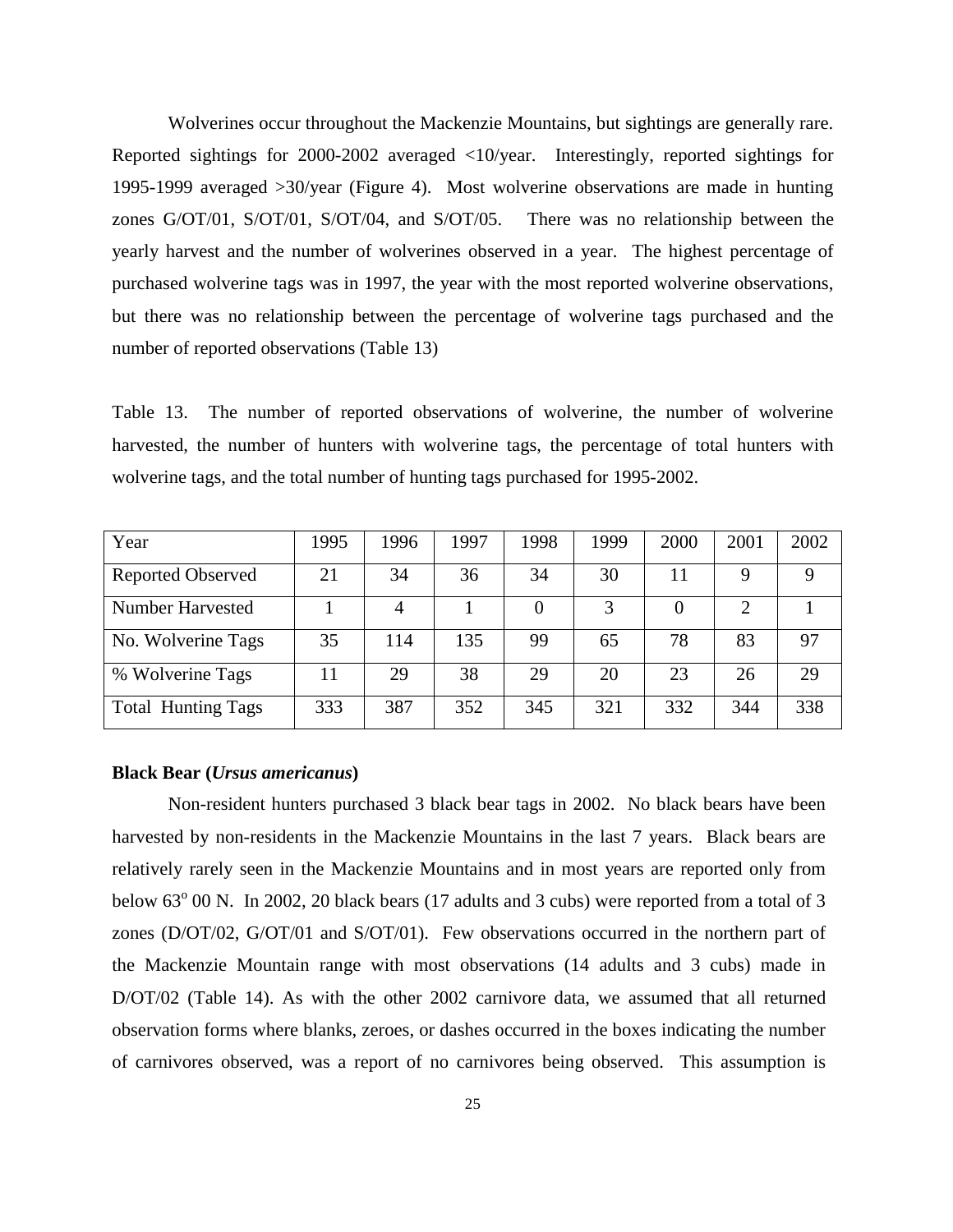

Figure 4. The number of wolverines observed from 1995-2002, and the outfitter zones where the observations occurred. Data are based upon voluntary hunter observation forms.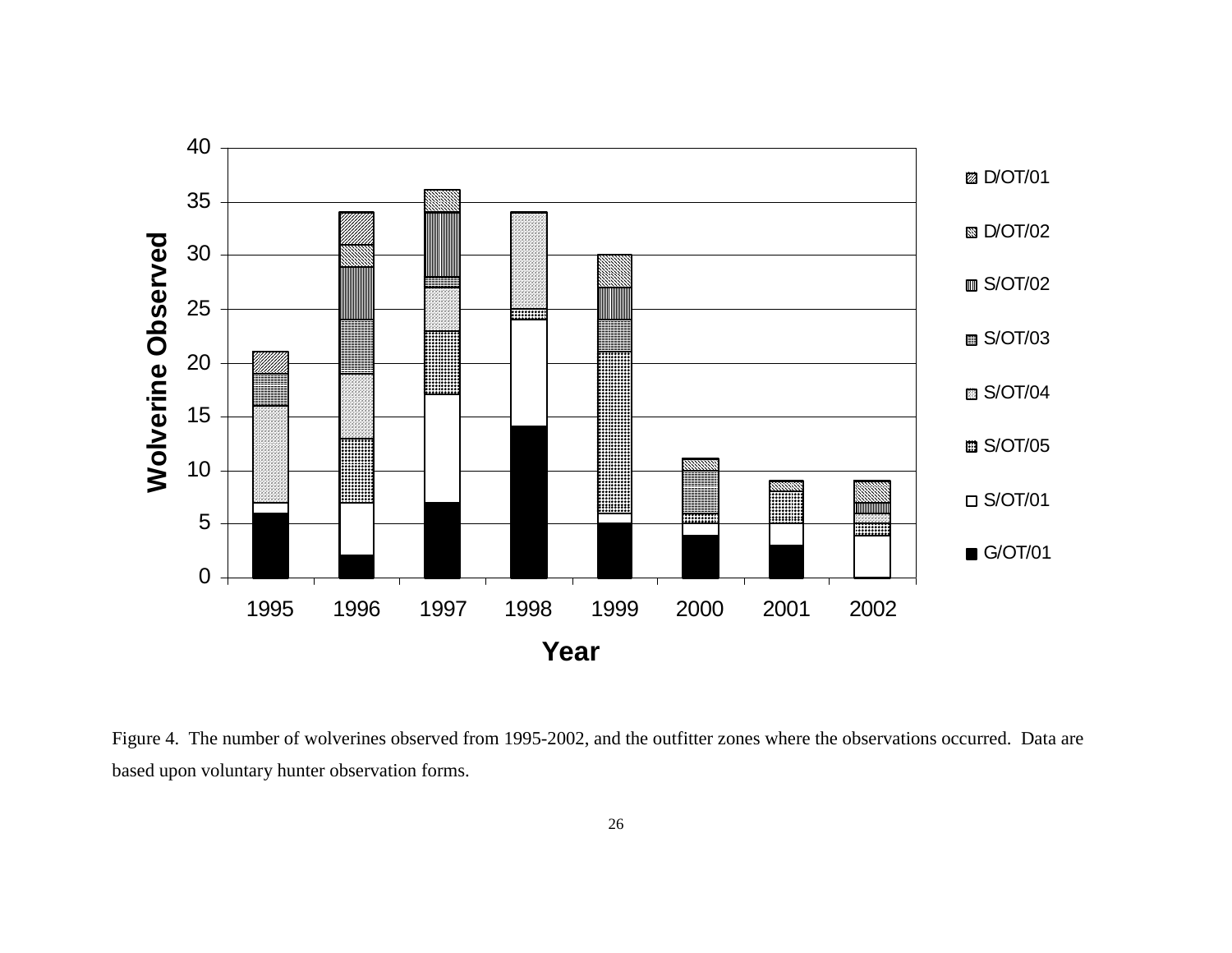|                               |                | 2002    |                | 2001  |     | 2000  |     | 1999  |                | 1998  |     | 1997  |     | 1996  | 1995                   |
|-------------------------------|----------------|---------|----------------|-------|-----|-------|-----|-------|----------------|-------|-----|-------|-----|-------|------------------------|
|                               | Cub            | Adult   | Cub            | Adult | Cub | Adult | Cub | Adult | Cub            | Adult | Cub | Adult | Cub | Adult | All Bears <sup>1</sup> |
| Total #<br>Observed           | 3              | 17      | $\mathbf{0}$   | 7     | 2   | 15    | 4   | 7     | $\overline{0}$ | 15    | 2   | 3     |     | 10    | 11                     |
| % of Total<br>Observed        | 15             | 85      | $\overline{0}$ | 100   | 12  | 88    | 36  | 64    | $\overline{0}$ | 100   | 40  | 60    | 9   | 99    | nil                    |
| No. Hunters<br>Reporting      | $199^2$        | $199^2$ | 127            | 130   | 88  | 93    | 87  | 89    | 121            | 124   | 96  | 96    | 6   | 14    | 44                     |
| No. Hunters<br>Saw at Least 1 | $\overline{c}$ | 14      |                | 7     |     | 10    | 2   | 6     | $\overline{0}$ | 8     | 2   | 3     |     | 9     | 9                      |
| Maximum #<br>Observed         | $\overline{c}$ | 3       | $\mathbf{0}$   |       | 2   | 3     | 2   | 2     | $\overline{0}$ | 3     |     |       |     | 2     | 2                      |

Table 14. Black bear observations reported by non-resident hunters in the Mackenzie Mountains, 1995-2002.

<sup>1</sup> All bears were not separated out by cubs and adults.

 $2$  Change in reporting for 2002 may have resulted in artificially lower numbers of hunters reporting for 1995-2001, see text.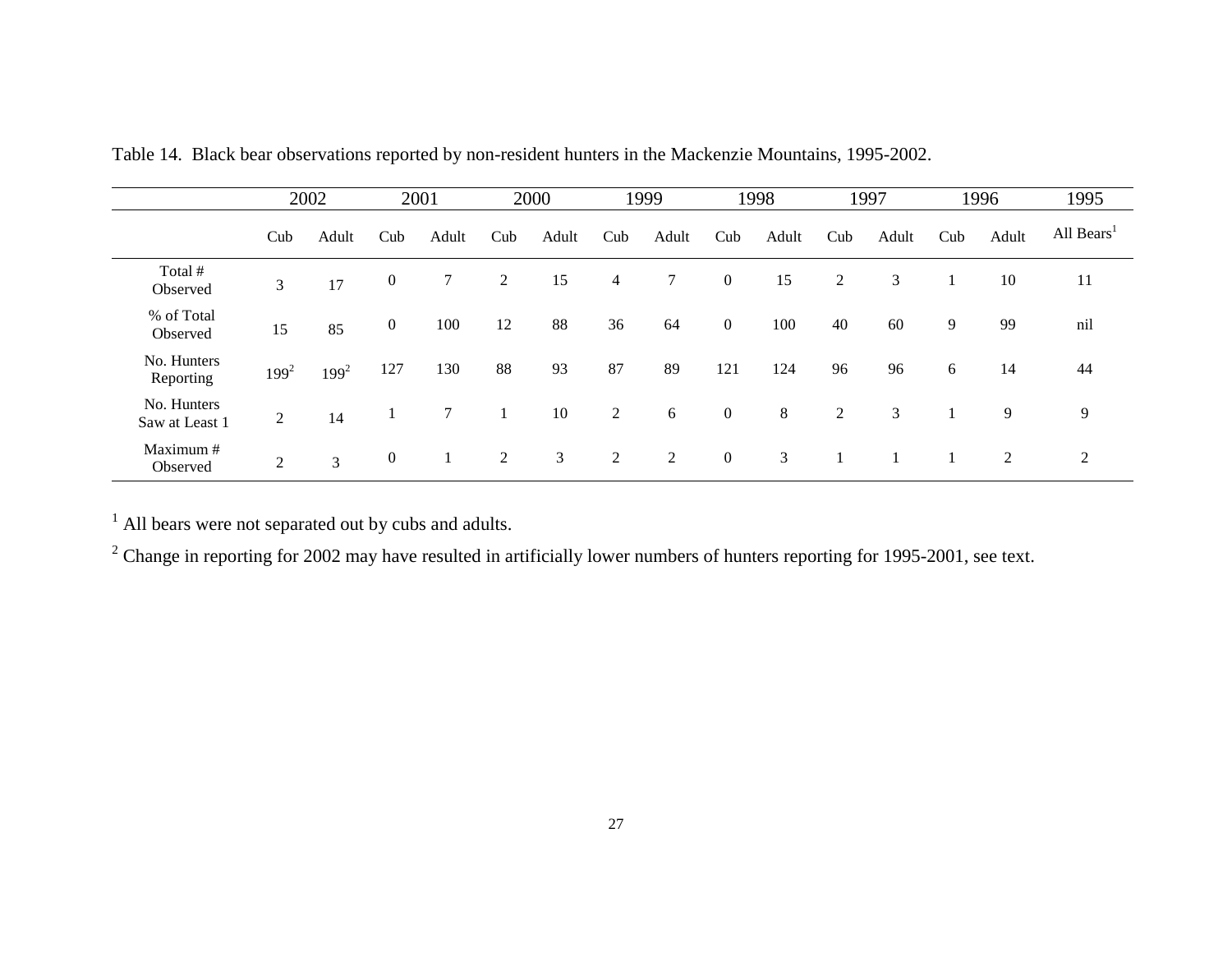likely invalid for previous years' data and likely inflates the 2002 values relative to previous years. We plan on using this assumption for future harvest reports.

#### **Grizzly Bear (***Ursus arctos***)**

The Mackenzie Mountains have been closed to non-residents for hunting grizzly bears since 1982 and resident hunters have been restricted to one bear per lifetime since the same year (Veitch 1999). It is clear from the comments made by hunters on voluntary observation forms that, despite the lack of hunting opportunities, grizzly bears remain a subject of considerable interest for non-resident hunters and their guides in the Mackenzie Mountains (Appendices 3 and 7). In 2002, hunters reported loss of meat, capes, food, and equipment to grizzly bears, a perception that there were too many grizzly bears, and several implicated grizzly bears as the principal reason for low numbers of moose and caribou calves. A frequent comment suggested that bears have lost their fear of humans because of a lack of hunting and a concern that this was a human safety issue. However, since the closure of the non-resident season there have been no documented injuries from grizzly bears in the Mackenzie Mountains (Veitch 1999). At least 30 grizzly bears have been killed in defence of life and property in the Mackenzie Mountains since 1993-1994, none occurring in outfitting zones in the Deh Cho Region (RWED, Norman Wells unpublished data; K. Davidge personal communication).

While the mean number of adult grizzly bears observed by hunters has remained relatively stable from 1996-2002, the cub to adult ratio calculated from the hunter observations was at least 50% greater in 2000 than in any other year, with cubs comprising 29% of all bears observed (Fig. 5; Table 15). Because cub grizzlies in the Mackenzie Mountains tend to stay with their mothers for 3 years (Miller et al. 1982), reported observations of 'cubs' refers to cubs-of-the-year, yearlings, and 2-year-old bears. Miller et al. (1982) documented a low reproductive rate for female grizzly bears in Mackenzie Mountains, with no sows less than 8 years-old producing cubs, an average inter-litter interval of 3.8 years, and a mean litter size of 1.8. The percent 'cubs' determined from reported hunter observations during 1996-2002 indicate an inter-litter interval of 4 years (Fig. 5), similar to what was reported during 1973- 1977 when there was non-resident hunting of grizzly bears. These current data imply that in 2004 we would expect another peak in percent 'cubs' observed. We estimated the mean litter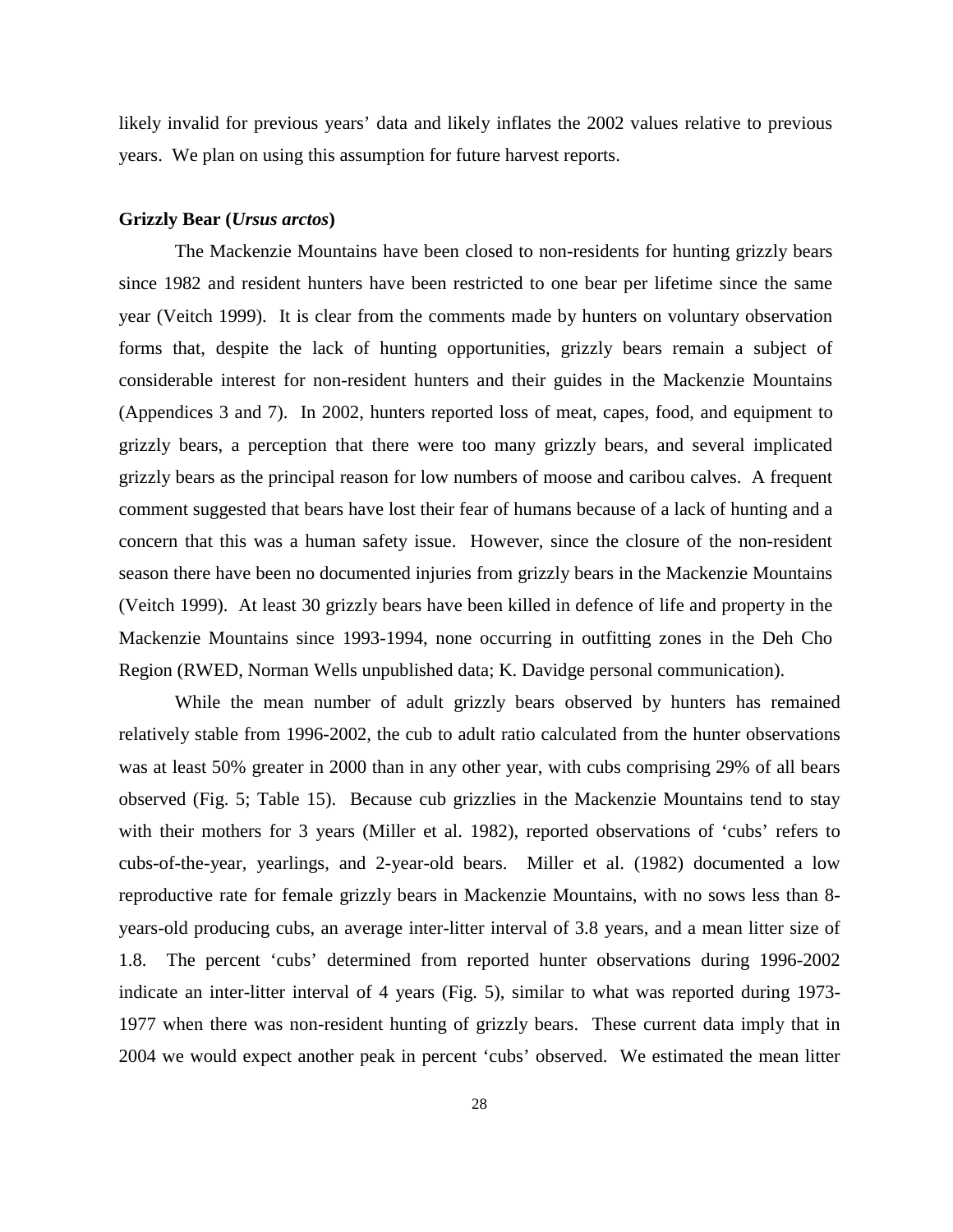

Figure 5. The percent of 'cubs' and the total number of adult bears observed from 1996-2002. Data are based upon voluntary hunter observation forms. The linear trend of total adult bears observed during the same time period is indicated.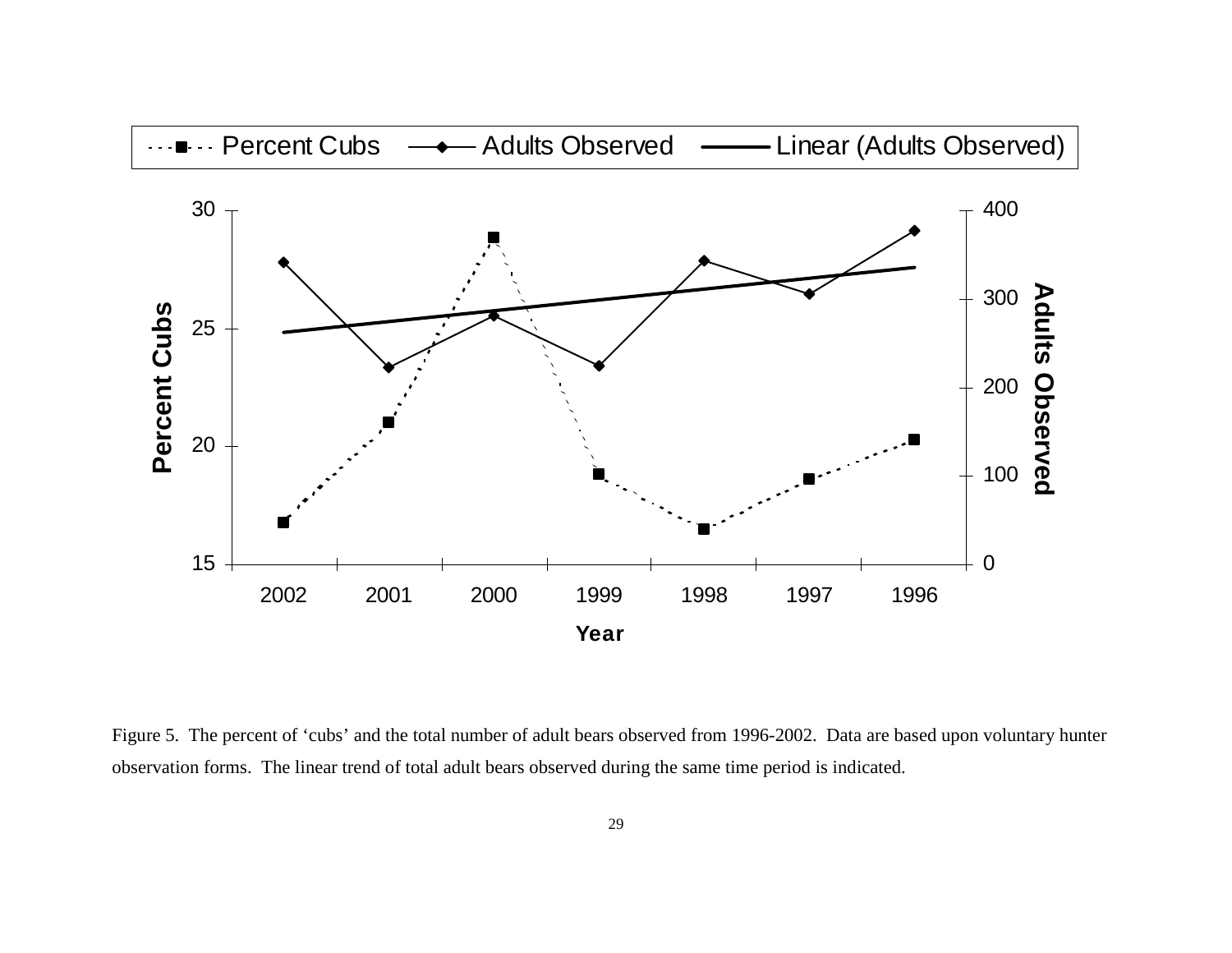|                               |     | 2002  |           | 2001  |     | 2000  |                | 1999  |     | 1998  |     | 1997  |     | 1996  | 1995                   |
|-------------------------------|-----|-------|-----------|-------|-----|-------|----------------|-------|-----|-------|-----|-------|-----|-------|------------------------|
|                               | Cub | Adult | Cub       | Adult | Cub | Adult | Cub            | Adult | Cub | Adult | Cub | Adult | Cub | Adult | All Bears <sup>1</sup> |
| Total #<br>Observed           | 69  | 341   | 59        | 222   | 113 | 281   | 52             | 225   | 68  | 343   | 70  | 306   | 96  | 377   | 389                    |
| % of Total<br>Observed        | 17  | 83    | 21        | 79    | 29  | 71    | 19             | 81    | 17  | 83    | 19  | 81    | 20  | 80    | nil                    |
| No. Hunters<br>Reporting      | 34  | 128   | 136       | 171   | 108 | 131   | 98             | 117   | 139 | 177   | 110 | 170   | 49  | 132   | 138                    |
| No. Hunters<br>Saw at Least 1 | 11  | 48    | 28        | 104   | 51  | 97    | 28             | 81    | 31  | 105   | 32  | 129   | 46  | 129   | 123                    |
| Mean $#$<br>Observed          | 2   | 2.7   | $\cdot$ 4 | 1.3   | 1.1 | 2.1   | 0.5            | 1.9   | 0.5 | 1.9   | 0.6 | 1.8   | 2.0 | 2.9   | 2.8                    |
| Maximum #<br>Observed         | 8   | 20    | 5         | 10    | 8   | 12    | $\overline{4}$ | 12    | 6   | 16    | 12  | 17    | 5   | 15    | 16                     |

Table 15. Grizzly bear observations reported by non-resident hunters in the Mackenzie Mountains, 1995 – 2002*.*

 $<sup>1</sup>$  All bears were not separated out by cubs and adults.</sup>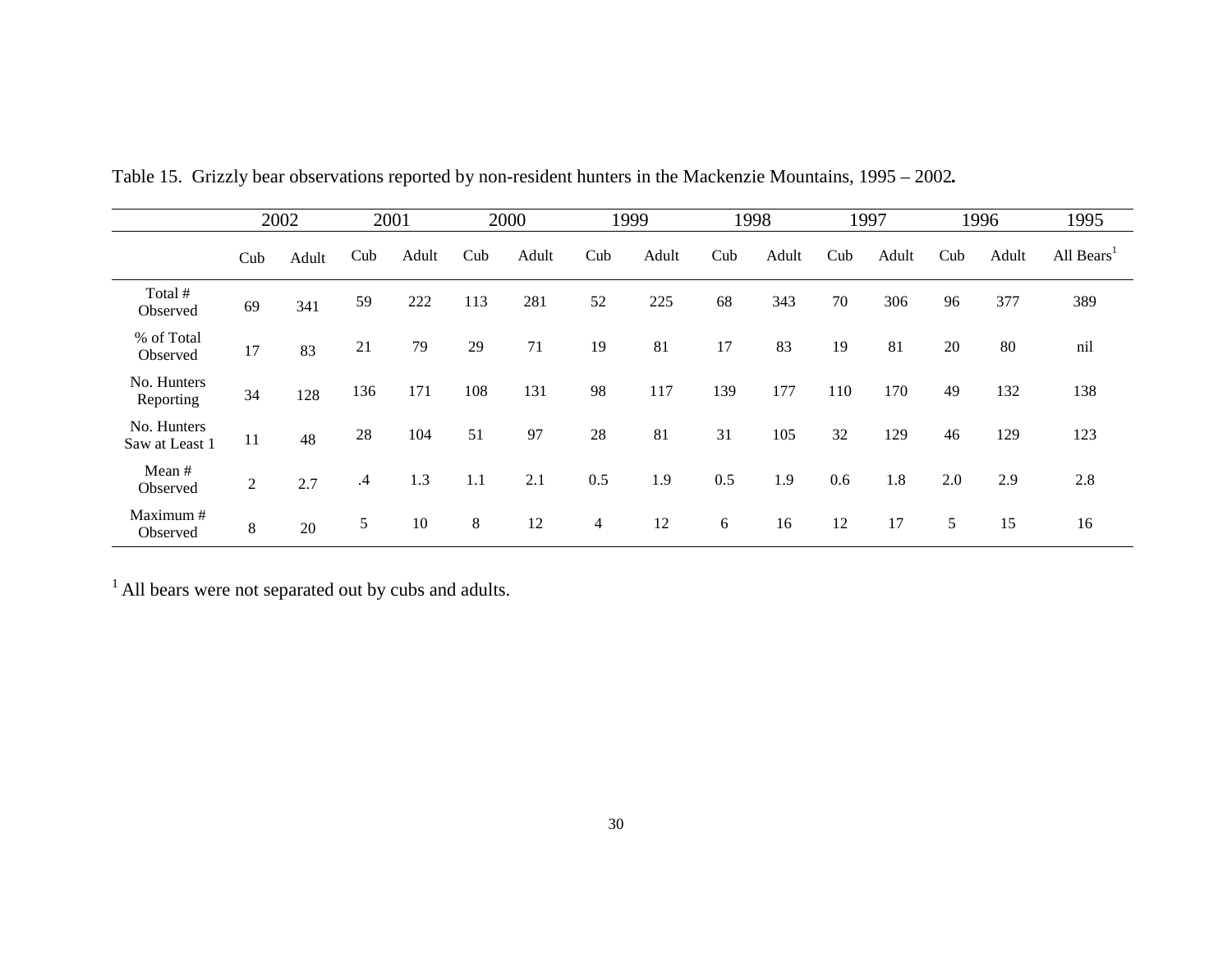size from 1996-2002 hunter observation reports by analyzing just those observations of groups of grizzly bears where cubs were present with only 1 adult present. The estimated mean litter size was 1.7 (range 1.4-1.9) from 1996-2002, similar to that reported by Miller et al (1982). It would appear that there has not been any substantial change in those demographic parameters estimated during 1996-2002 compared to those reported during 1973-1977 by Miller at al. (1982).

#### RECOMMENDATIONS

- 1. Ensure that all the voluntary hunter observation forms distributed in 2003 request the same information and if possible redesign and redistribute the form prior to the onset of the 2003 non-resident hunting season in the Mackenzie Mountains.
- 2. Discuss with the Renewable Officers in both the Sahtu and the Deh Cho the possibility of collecting additional measurements from the horns of harvested Dall's Sheep. These data will be used in a study looking at synchrony in horn growth patterns which has been ongoing in the Yukon.
- 3. Collect baseline data on moose distribution in addition to the harvest location data. The need to better delineate habitats and areas where moose (especially subspecies *gigas*) are prevalent and where absent was an important topic at the Departmental Moose Workshop held in May, 2003.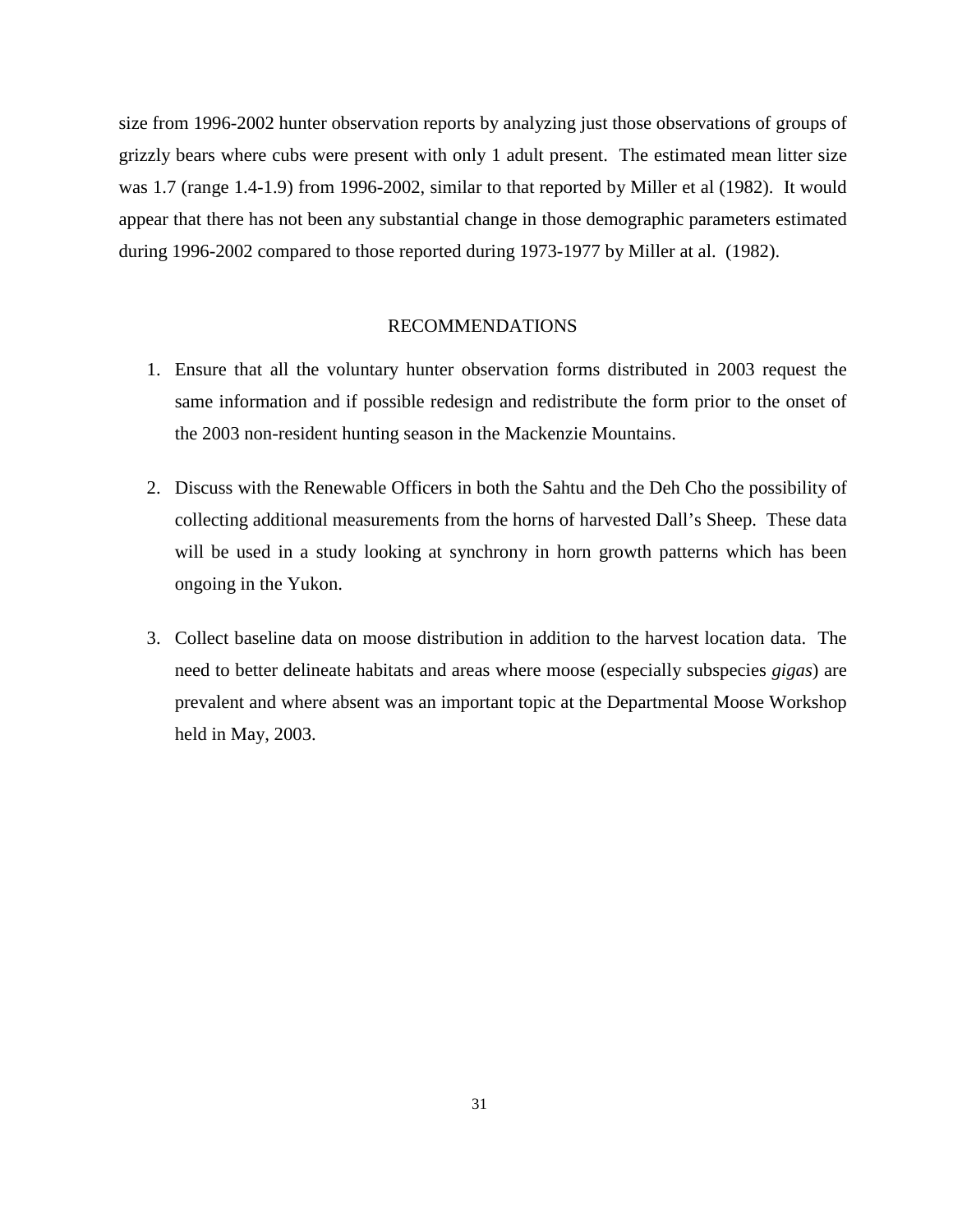#### ACKNOWLEDGMENTS

Co-operation from the outfitters operating in the Mackenzie Mountains in 2002 was again very good and we thank them for the extra effort they gave in completing, signing, and sending us their harvest report forms. We thank Renewable Resources Officers and clerks with RWED in Norman Wells, Fort Simpson, and Fort Liard for collecting and organizing data from nonresident hunters in their respective offices.

We also greatly appreciate the efforts, interest, and co-operation shown by our visiting hunters and the more than 80 guides that completed the forms, reported observations of animals seen, and did the various antler and horn measurements. In addition, we would like to particularly thank those hunters that took the time to write comments.

 We would like to thank Richard Popko, Alasdair Veitch, and Keith Hickling for ensuring that all data received by the Sahtu RWED office was forwarded to the Fort Simpson RWED office, which will now be compiling Mackenzie Mountain non-resident harvest statistics, and for stimulating conversation on the contents and previous drafts of this report. Lana Robinson (Sahtu GIS Project, Norman Wells) prepared the map of outfitting zones.

#### PERSONAL COMMUNICATIONS

Kelly Hougen, President, Association of Mackenzie Mountain Outfitters, Whitehorse, YT.

Jody Snortland, Executive Director, Sahtu Renewable Resources Board, Tulita, NT.

- Richard Ward, Moose Biologist, Wildlife Management, Department of Energy, Mines and Resources, Yukon Territorial Government, Whitehorse, YT.
- Ken Davidge, Renewable Resources Officer III, Department of Resources, Wildlife & Economic Development, Government of the Northwest Territories, Ft. Simpson, NT.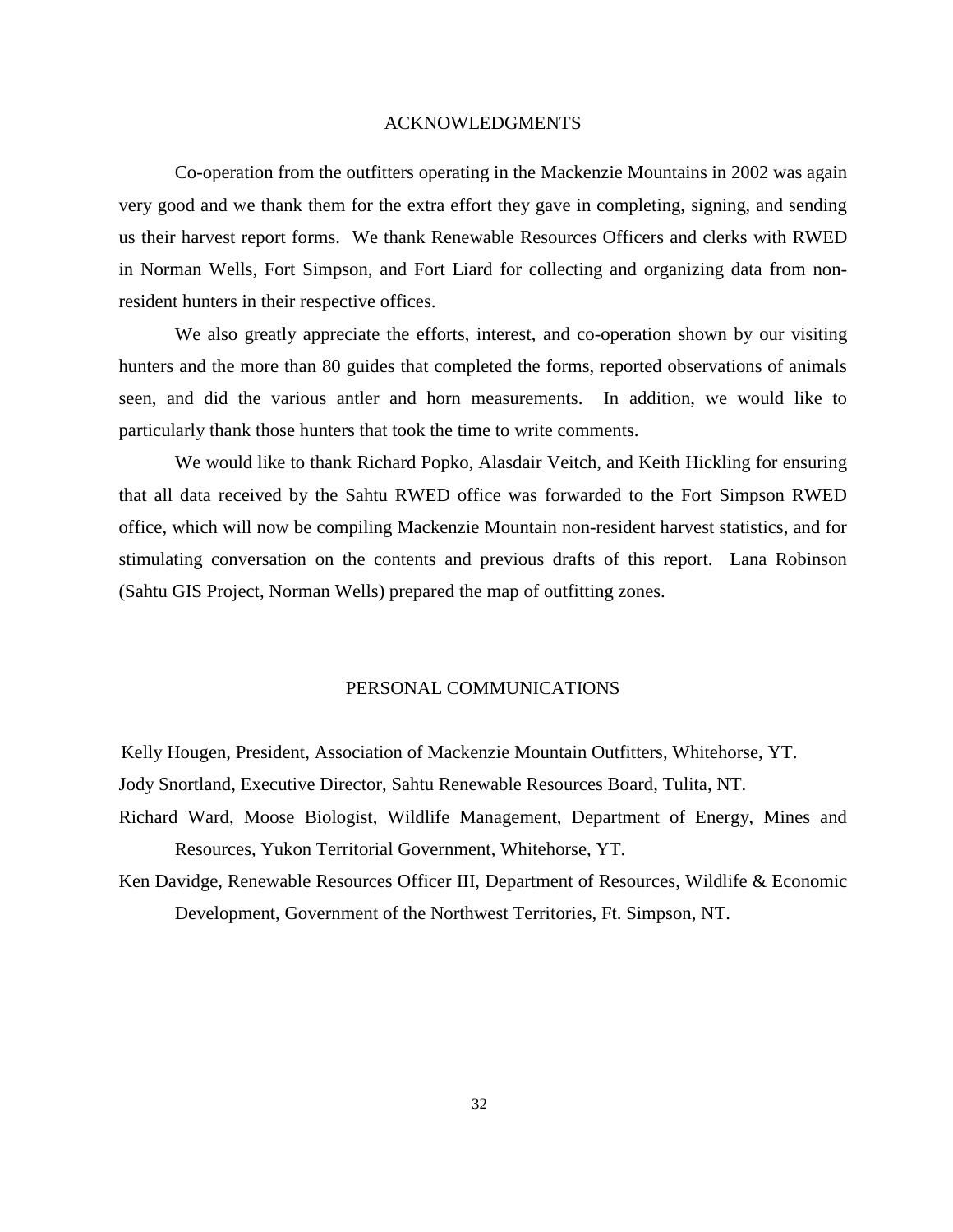#### REFERENCES

- Bergerud. A.T. 1978. Caribou. pp. 83-102 *in* Schmidt, J.L. and Gilbert, D.L. (eds.) Big game of North America: ecology and management. Stackpole Books, Harrisburg, PA. 494 pp.
- Bishop, R.H. and Raush, R.A. 1974. Moose population fluctuations in Alaska. 1950-1972. Naturaliste Canadien 101: 559-593.
- Bubenik, A.B. 1972. North American moose management in light of European experiences. Proceedings of the North American Moose Conference Workshop 8: 279-295.
- Bubenik, A.B. 1997. Evolution, taxonomy, and morphophysiology. pp. 77-123 *in* Franzmann, A.W. and Schwartz, C.C. (eds.) Ecology and management of the North American moose. Smithsonian Institution Press, Washington, DC. 733 pp.
- Byers, C.R. and Bettas, G.A. 1999. Records of North American Big Game. 11<sup>th</sup> Edition. Boone and Crockett Club, Missoula, MT. 712 pp.
- Crête, M., Taylor, R.J., and Jordan, P.J. 1981. Optimization of moose harvest in southwestern Quebec. Journal of Wildlife Management 45: 598-611.
- EXCELeration corp. 2000. Benefits of outfitted hunting in the NWT Mackenzie Mountains. Final report prepared for the Association of Mackenzie Mountain Outfitters in cooperation with the town of Norman Wells and the Department of Resources, Wildlife & Economic Development. Calgary, AB. 45 pp.
- Geist, V. 1971. Mountain sheep: a study in behaviour and evolution. University of Chicago Press, Chicago, IL. 383 pp.
- Geist, V. 1993. Wild sheep country. NorthWord Press, Minocqua, WI. 173 pp.
- Government of the Northwest Territories 2002. Northwest Territories summary of hunting regulations 2000-2001. Department of Resources, Wildlife & Economic Development, Yellowknife, NT. 24 pp.
- Jorgenson, J.T. 1992. Seasonal changes in lamb:ewe ratios. Northern Wild Sheep and Goat Council 8: 219-226.
- Latour, P. and MacLean, N. 1994. An analysis of data returned by outfitted hunters from the Mackenzie Mountains, NWT, 1979-1990. File Report No. 110, Dept. of Renewable Resources, Norman Wells, NT. 41 pp.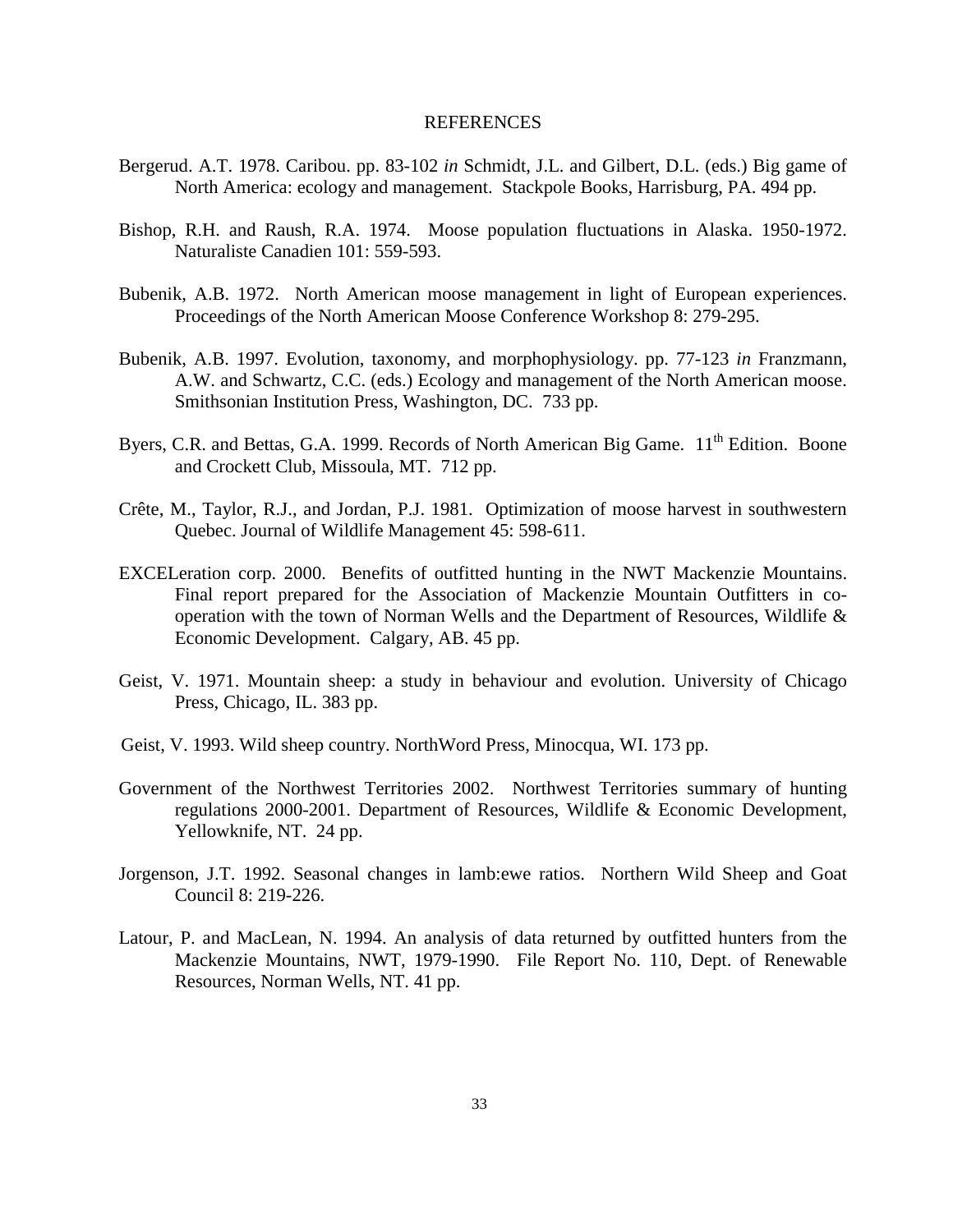- MacLean, N. 1994*a*. Population size and composition of moose in the Tulita area, NWT, November 1993. Manuscript Report No. 78, Dept. of Renewable Resources, Yellowknife, NT. 18 pp.
- MacLean, N. 1994*b*. Population size and composition of moose in the Fort Norman area, NWT, November 1993. Manuscript Report No. 80, Dept. of Renewable Resources, Yellowknife, NT. 17 pp.
- Miller, S.J., Barichello, N. and Tait, D. 1982. The grizzly bears of the Mackenzie Mountains, Northwest Territories. N.W.T. Wildl. Serv. Compl. Report No. 3, Yellowknife, NT. 118 pp.
- Minitab Inc. 1989. Minitab version 7.2 (computer program). State College, PA : Minitab Inc.
- Nagy, J. and Carey, J. 1991. Dall sheep survey in the Richardson Mountains, 1991. Unpublished survey report manuscript, Dept. of Resources, Wildlife & Economic Development, Inuvik, NT. 8 pp.
- Nichols, L. and Bunnell, F. 1999. Natural history of thinhorn sheep. pp. 23-77 *in* Valdez, R. and Krausman, P.R. (eds.). Mountain sheep of North America. University of Arizona Press, Tucson, AZ. 353 pp.
- Olsen, B. 2000. Fall distribution and population composition of woodland caribou in the central Mackenzie Mountains, October 2000. Manuscript Report No. 1 (draft), Sahtu Renewable Resources Board, Tulita, NT. 15 pp.
- Olsen, B. 2001. Caribou studies in the Redstone River watershed: research proposal 2001. Unpublished research proposal submitted to Sahtu Renewable Resources Board, Tulita, NT. 5 pp.
- Olsen, B., MacDonald, M., and Zimmer, A. 2001. Co-management of woodland caribou in the Sahtu Settlement Area: Workshop on Research, Traditional Knowledge, Conservation and Cumulative Impacts. Special Publication No. 1, Sahtu Renewable Resources Board, Tulita, NT. 22 pp.
- Schwartz, C.C. 1997. Reproduction, natality, and growth. pp. 141-171 *in* Franzmann, A.W. and Schwartz, C.C. (eds.) Ecology and management of the North American moose. Smithsonian Institution Press, Washington, DC. 733 pp.
- Schwartz, C.C., Regelin, W.L., and Franzmann, A.W. 1992. Male moose successfully breed as yearlings. Journal of Mammalogy 63: 334-335.
- Simmons, N.M. 1968. Big game in the Mackenzie Mountains, Northwest Territories. Proceedings of the Federal-Provincial Wildlife Conference. 32: 35-42.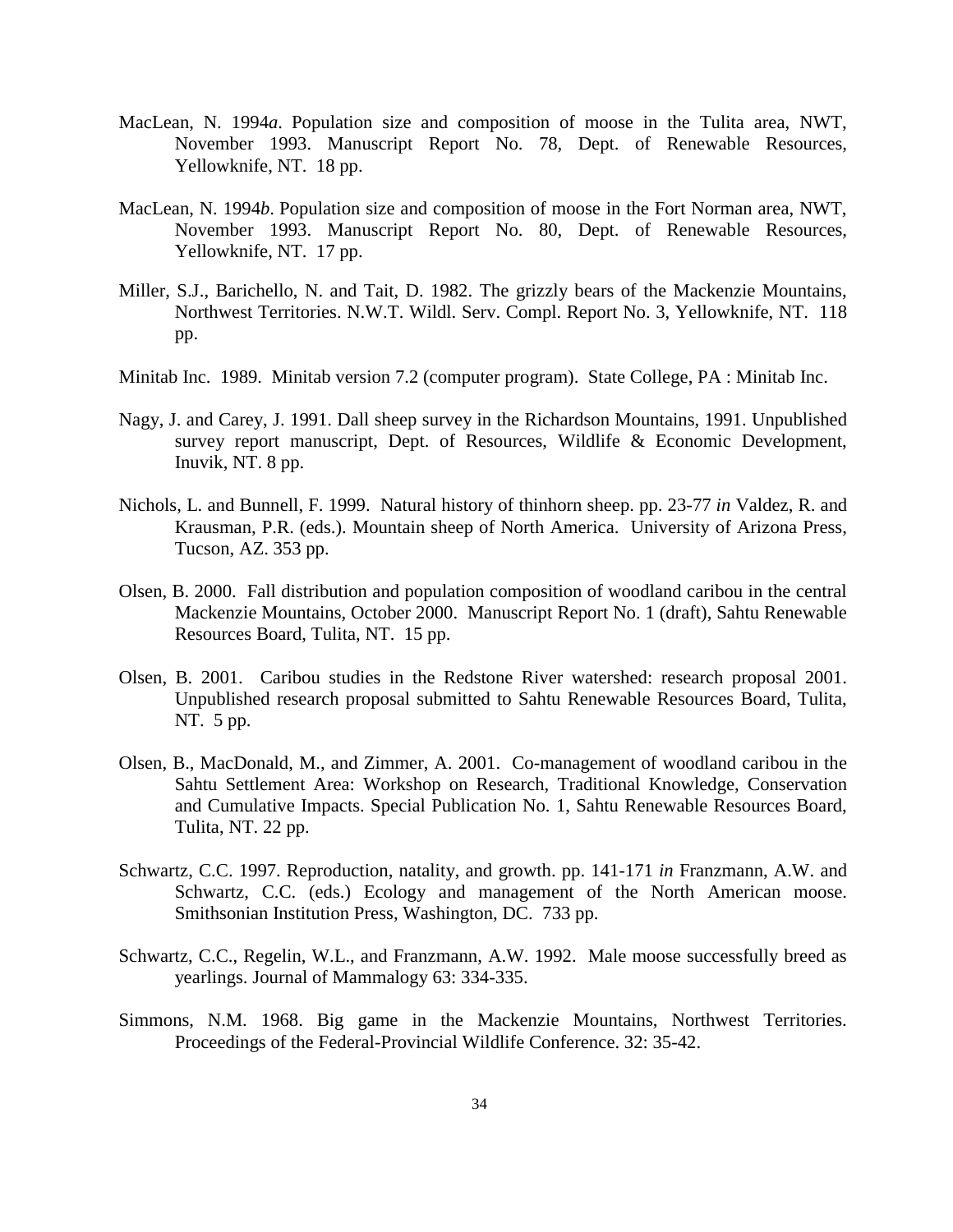- Solberg, E.J., Loison, A., Ringsby, T.H., Saether, B.E., and Heim, M. 2002. Biased adult sex ratio can affect fecundity in primiparous moose *Alces alces*. Wildlife Biology 8: 117-128.
- Van Ballenberghe, V. 1983. The rate of increase in moose populations. Alces 25: 25-30.
- Veitch, A.M. and Popko, R.A. 1996. 1995 Mackenzie Mountain non-resident hunter harvest summary. Manuscript Report No. 90, Dept. of Renewable Resources, Norman Wells, NT. 22 pp.
- Veitch, A.M. and Popko, R.A. 1997. Mackenzie Mountain non-resident and non-resident alien hunter harvest summary, 1996. Manuscript Report No. 97, Dept. of Resources, Wildlife & Economic Development, Norman Wells, NT. 37 pp.
- Veitch, A.M., Popko, R.A., and N. McDonald. 1996. Size, composition, and harvest of the Norman Wells area moose population, November 1995. Manuscript Report No. 93, Dept. of Renewable Resources, Norman Wells, NT. 32 pp.
- Veitch, A.M. and Simmons, E.N. 1998. Mackenzie Mountain non-resident and non-resident alien hunter harvest summary, 1997. Manuscript Report No. 106, Dept. of Resources, Wildlife & Economic Development, Norman Wells, NT. 28 pp.
- Veitch, A.M. and Simmons, N. 1999. Dall's sheep Northwest Territories. pp. 54-58 *in* Toweill, D.E. and Geist, V. (eds.) Return of royalty: wild sheep of North America. Boone and Crockett Club and Foundation for North American Wild Sheep, Missoula, MT. 214 pp.
- Veitch, A.M. 1999. Status of grizzly bears in the Mackenzie Mountains, NWT. Unpublished report, Dept. of Resources, Wildlife & Economic Development, Norman Wells, NT. 28 pp.
- Veitch, A. and Simmons, E. 2000. Mackenzie Mountain non-resident and non-resident alien hunter harvest summary, 1999. Manuscript Report No. 121, Dept. of Resources, Wildlife & Economic Development, Norman Wells, NT. 29 pp.
- Veitch, A.M., Simmons, E., Adamczewski, J., and Popko, R. 2000a. Status, harvest, and comanagement of Dall's sheep in the Mackenzie Mountains, NWT. Northern Wild Sheep and Goat Council 11: 134-153.
- Veitch, A., Simmons E., and Whiteman, N. 2000b. Mackenzie Mountain non-resident and nonresident alien hunter harvest summary, 1998. Manuscript Report No. 120, Dept. of Resources, Wildlife & Economic Development, Norman Wells, NT. 31 pp.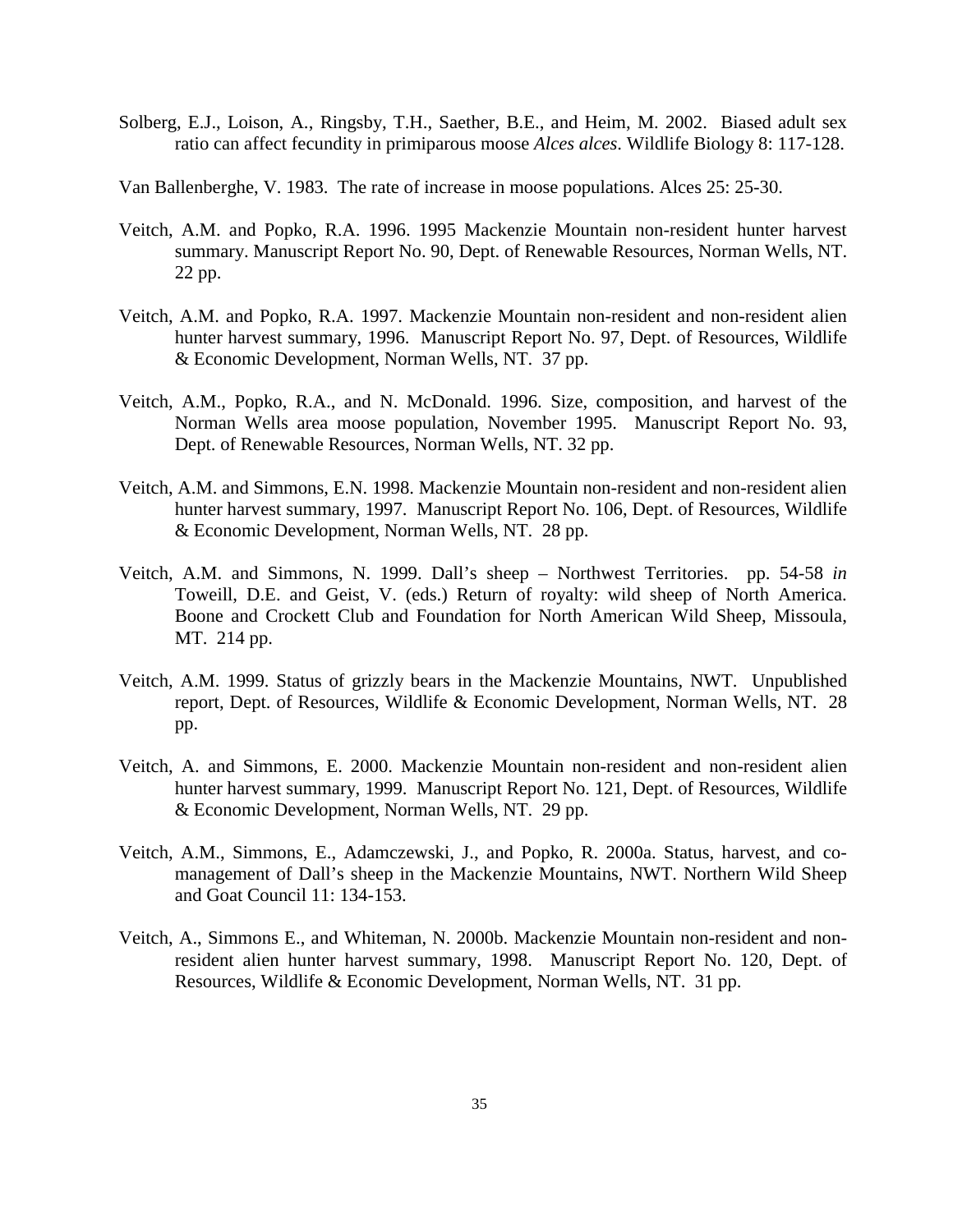- Veitch, A.,Popko, R. and Whiteman, N. 2000c. Classification of woodland caribou in the central Mackenzie Mountains, Northwest Territories, August 1999. Manuscript Report No. 122, Dept. of Resources, Wildlife & Economic Development, Norman Wells, NT. 13 pp.
- Yukon Renewable Resources. 1996. Sheep management guidelines. Dept. of Renewable Resources, Yukon Territorial Government, Whitehorse, YT. 10 pp.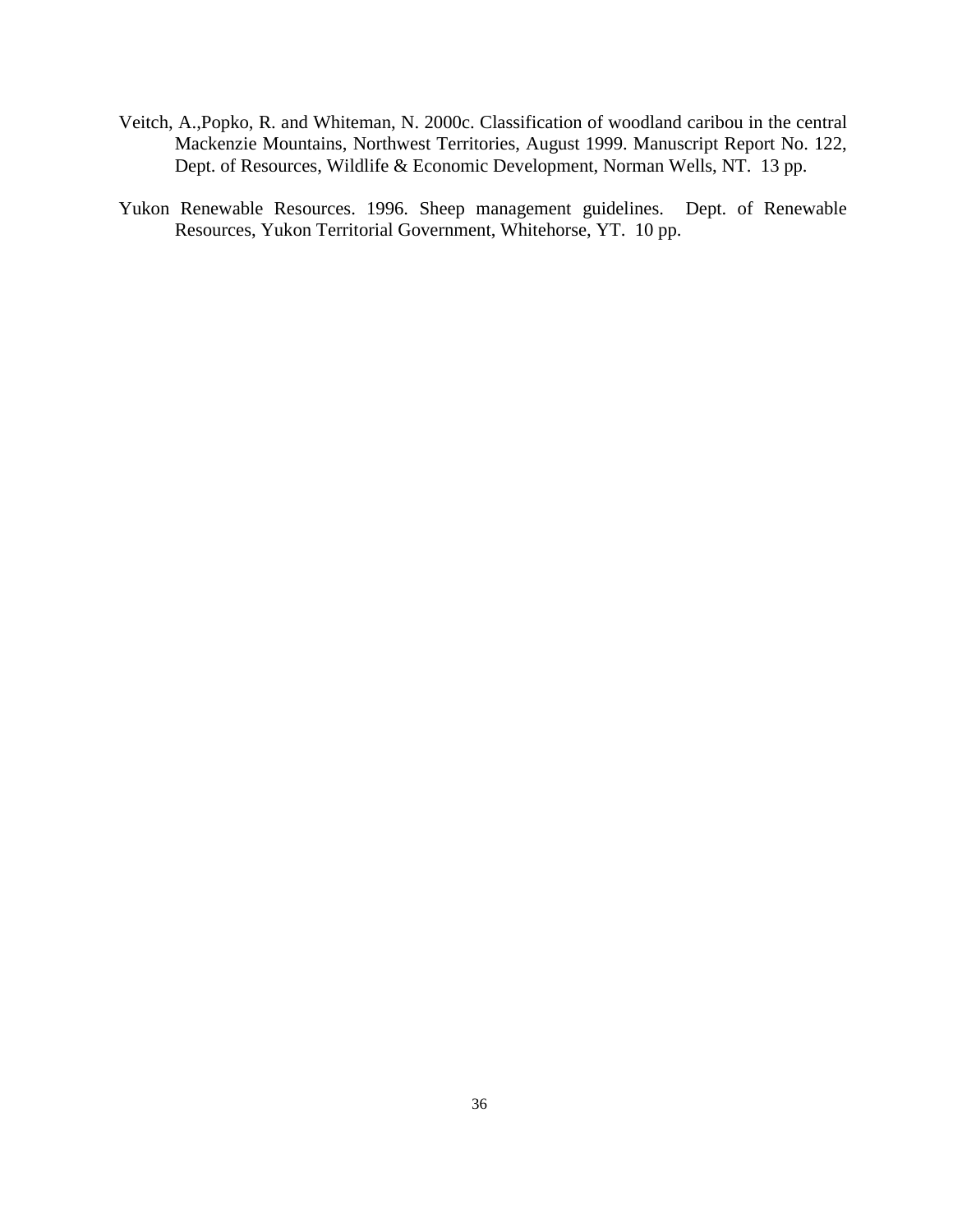Appendix 1. Outfitters licenced to provide services to non-resident hunters in the Mackenzie Mountains, NWT – 2002

## **D/OT/01** *– SOUTH NAHANNI OUTFITTERS*

Kevin Mattice 358 Golf Course Rd. Huntsville, ON P1H 1N8 Ph: (705)-789-5754 Fx: (705)-789-9514 e-mail: [snahanni@vianet.on.ca](mailto:snahanni@vianet.on.ca) website: [www.southnahannioutfitters.com](http://www.southnahannioutfitters.com/)

### **D/OT/02 –** *NAHANNI BUTTE*

*OUTFITTERS*  Cam and Clay Lancaster PO Box 653 Hudson Hope, BC VOC 1VO Ph: (250)-783-9197 Fx: (403)-380-6126 email: [claykris@pris.bc.ca](mailto:claykris@pris.bc.ca) website: [www.lancasterfontana.com](http://www.lancasterfontana.com/)

#### **G/OT/01 –** *ARCTIC RED RIVER OUTFITTERS*

Kelly and Heather Hougen P.O. Box 5988 Whitehorse, YT Y1A 5L7 Ph: (867)-633-4934 Fx: (867)-633-4934 email: [info@arcticred-nwt.com](mailto:info@arcticred-nwt.com) website: [www.arcticred-nwt.com](http://www.arcticred-nwt.com/)

### **S/OT/01 –** *GANA RIVER OUTFITTERS*

Bill and Carol McKenzie P.O. Box 4659 Quesnel, BC V2J 3J8 Ph: (250)-992-8639 Fx: (250)-992-8639

### **S/OT/02 -** *MACKENZIE MOUNTAIN OUTFITTERS*

Stan and Helen Stevens P.O. Box 5 Tomslake, BC V0C 2L0 Ph: (250)-786-5118 Fx: (250)-786-5118 email: [stevens.mmo@pris.bc.ca](mailto:stevens.mmo@pris.bc.ca) website: [www.mmo-stanstevens.com](http://www.mmo-stanstevens.com/)

#### **S/OT/03 –** *RAM HEAD OUTFITTERS*

Stan and Debra Simpson P.O. Box 89 Warburg, AB T0C 2T0 Ph: (780)-848-7578 Fx: (780)-848-7550 website: [www.ramheadoutfitters.com](http://www.ramheadoutfitters.com/)

#### **S/OT/04 -** *NWT OUTFITTERS*

Eric Mikkelson PO Box 106 Lazo, BC V9N 8Z8 Ph: (888)-293-2299 Fx: (250)-897-0054 email: [huntnwt@shaw.ca](mailto:huntnwt@shaw.ca) website: [www.wildsheep.org/nwtoutfitters](http://www.wildsheep.org/nwtoutfitters)

#### **S/OT/05 -** *REDSTONE TROPHY HUNTS LTD.*

P.O. Box 18 Pink Mountain, BC VOC 2BO Ph: (250)-772-5992 Fx: (250)-261-9962 website: [www.redstonehunts.com](http://www.redstonehunts.com/)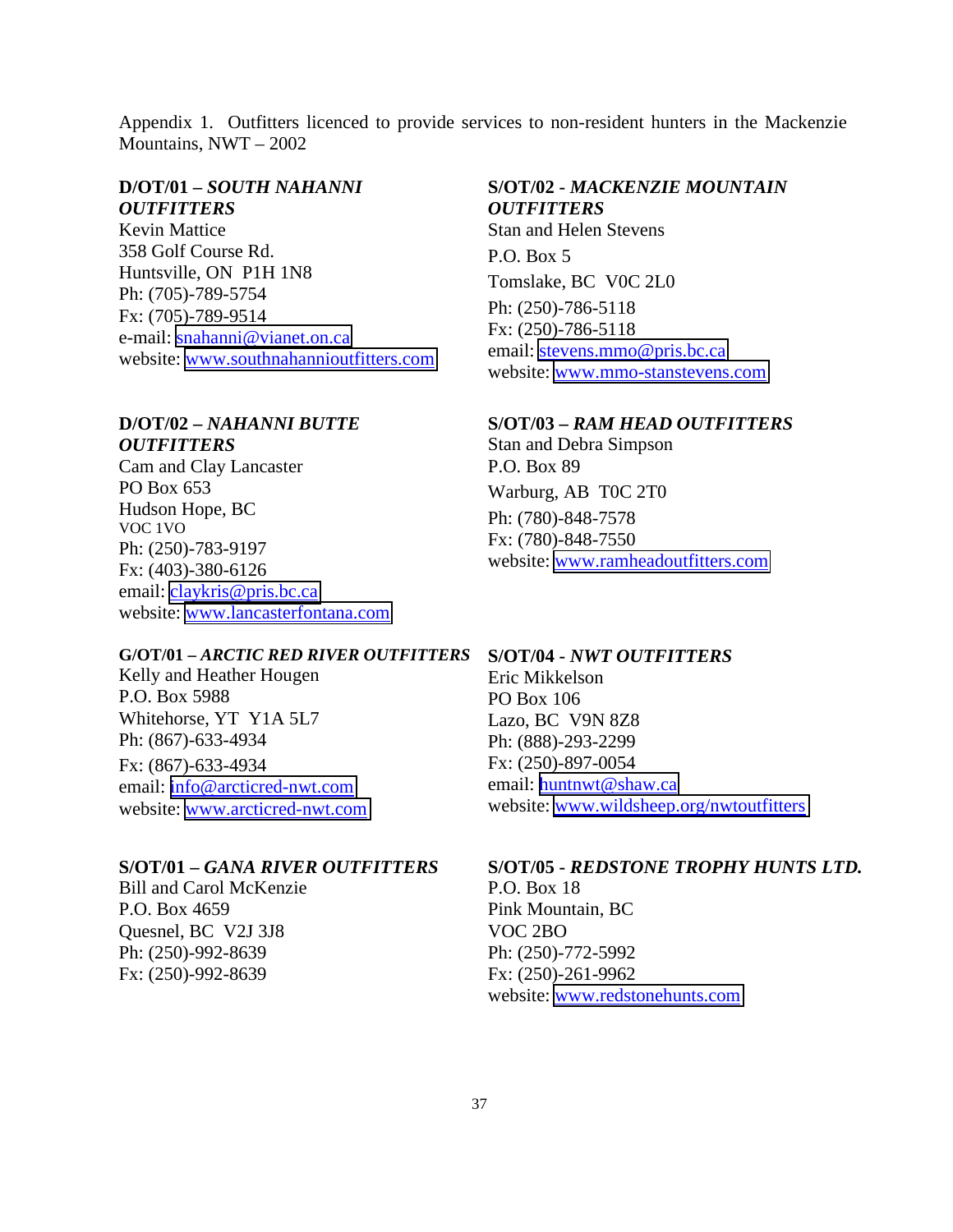Appendix 2. Summary of fees, bag limits, and seasons for big game species available to nonresident and non-resident alien hunters in the Mackenzie Mountains, NWT 2002. [Note: all prices are in Canadian funds.]

| Species             | <b>Status</b>                      | Tag<br>Fee         | <b>Trophy</b><br>Fee | <b>Bag Limit</b>                         | Season                              |
|---------------------|------------------------------------|--------------------|----------------------|------------------------------------------|-------------------------------------|
| <b>Black Bear</b>   | Non-resident<br>Non-resident alien | \$20.00<br>\$50.00 | \$100.00<br>\$100.00 | 1 adult bear not<br>accompanied by a cub | 15 Aug - 31 Oct                     |
| Woodland<br>Caribou | Non-resident<br>Non-resident alien | \$20.00<br>\$50.00 | \$200.00<br>\$200.00 | 1                                        | 25 Jul - 31 Oct                     |
| Mountain<br>Goat    | Non-resident<br>Non-resident alien | \$20.00<br>\$50.00 | \$200.00<br>\$200.00 | 1                                        | 15 Jul - 31 Oct                     |
| Moose               | Non-resident<br>Non-resident alien | \$20.00<br>\$50.00 | \$200.00<br>\$200.00 | $\mathbf{1}$                             | 1 Sep - 31 Oct                      |
| Dall's Sheep        | Non-resident<br>Non-resident alien | \$20.00<br>\$50.00 | \$200.00<br>\$200.00 | 1 adult male<br>with min. 3/4 curl       | 15 Jul - 31 Oct                     |
| Wolf                | Non-resident<br>Non-resident alien | \$20.00<br>\$50.00 | \$100.00<br>\$100.00 | $\mathbf{1}$                             | 15 Aug - 31 May<br>25 Jul - 10 Oct  |
| Wolverine           | Non-resident<br>Non-resident alien | \$20.00<br>\$50.00 | \$100.00<br>\$100.00 | 1                                        | 15 Aug - 31 Oct<br>25 July - 31 Oct |

Source: Government of the Northwest Territories. 2002. Northwest Territories Summary of Hunting Regulations. Department of Resources, Wildlife & Economic Development, Yellowknife, NT. 24 pp.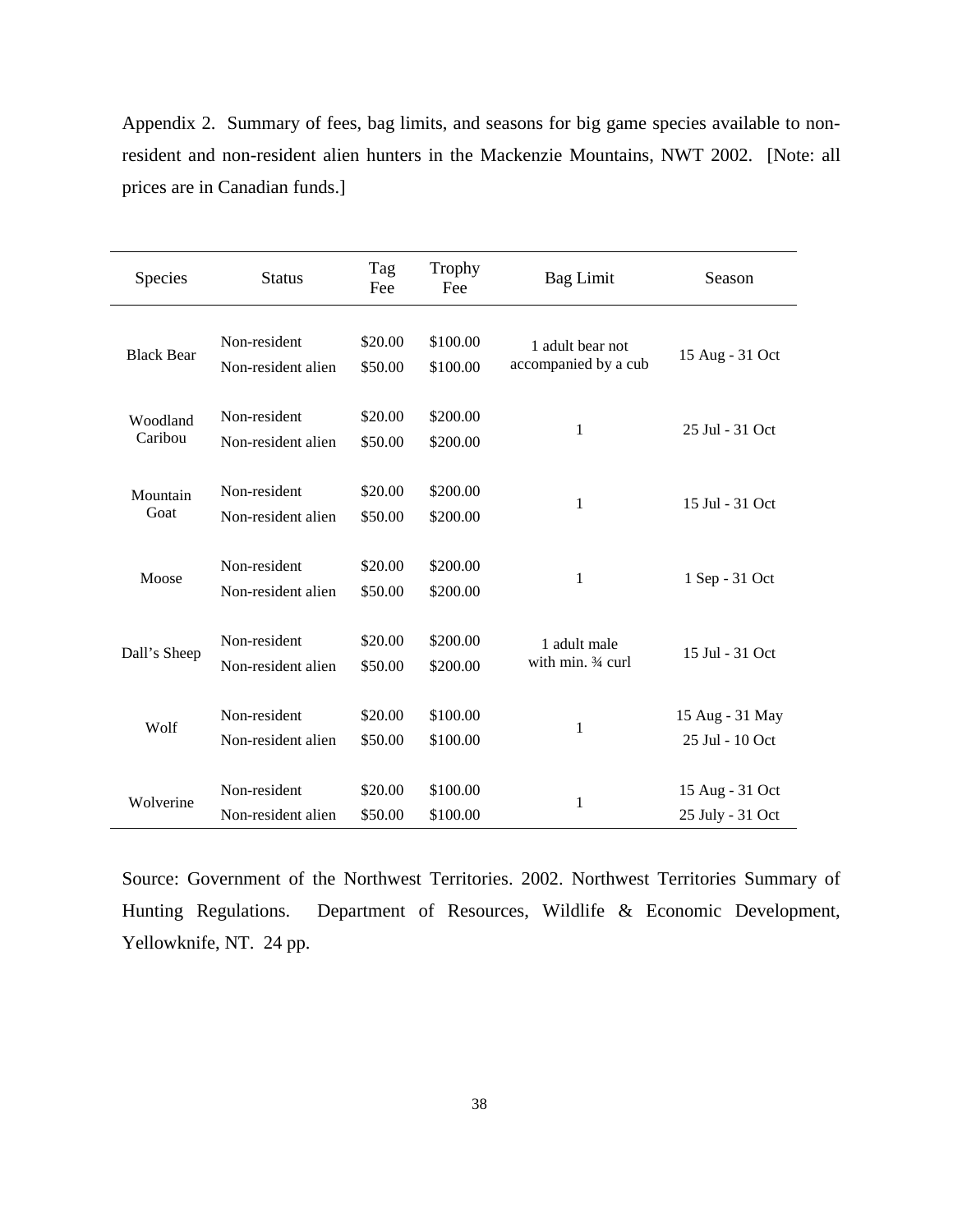Appendix 3. Comments provided from non-resident hunters in the Mackenzie Mountains, NWT on voluntary Hunter Wildlife Observation Report forms, 2002. Names of outfitters and guides have not been printed (XXX).

biological samples to Deh Cho 2/3 days in tent due to weather Was using a bow, but shot sheep on last day with a rifle lots chopper activity along Liard Range (seismic?), poor lamb crop old ram with little fat poor weather 1/5 days out hunting saw 3 golden eagles I hunted only 3 days out of the 10; I had a twisted ankle and had to come back to main camp. Did not get a Dall's sheep Tremendous hunting Hopefully! I had unique and educational experience hunting in the NWT, where I saw and did things I will not soon forget. We've hunted and fished with outfitter/guides in Montana, Wyoming, California & Alaska. This was our best experience -well run by our outfitter + guide in remarkable country. It was great to drink from streams again! A truly great area and experience Wonderful country - XXX does a supper job - truly professional Best experience in my life Great to see large numbers of game of various species while hunting The area is beautiful and rich in wild game. It was great having no signs of other people having been in the area. XXX Outfitters is an outstanding group with attention to all details See ya again Great experience, hope to come again Excellent experience Great hunt Superb area for game & guide service Excellent experience The weather was wet Wonderful hunt, guide & outfitter. Mother nature could have been nicer, but oh well… The grizzly bears that we saw were right in camp or close to camp. Presenting a danger to human life as they show very little fear Excellent outfitter + guide - beautiful country + scenery - abundant game - just an overall great trip – I will be back with my wife! Too many grizzlies though! Except for the weather-excellent and very good number of sheep weather rough Excellent experience-Quantity & quality of game excellent I had an incredible hunt harvesting a huge bull moose and a monster bull caribou. I would say the great hunting was only outdone by the people we met in camp. A 5 star hunt. We had a great time with all involved it was a trip of a lifetime thank you very much Too many bears Beautiful mountains-excellent habitat for caribou & dall's sheep Outstanding hunt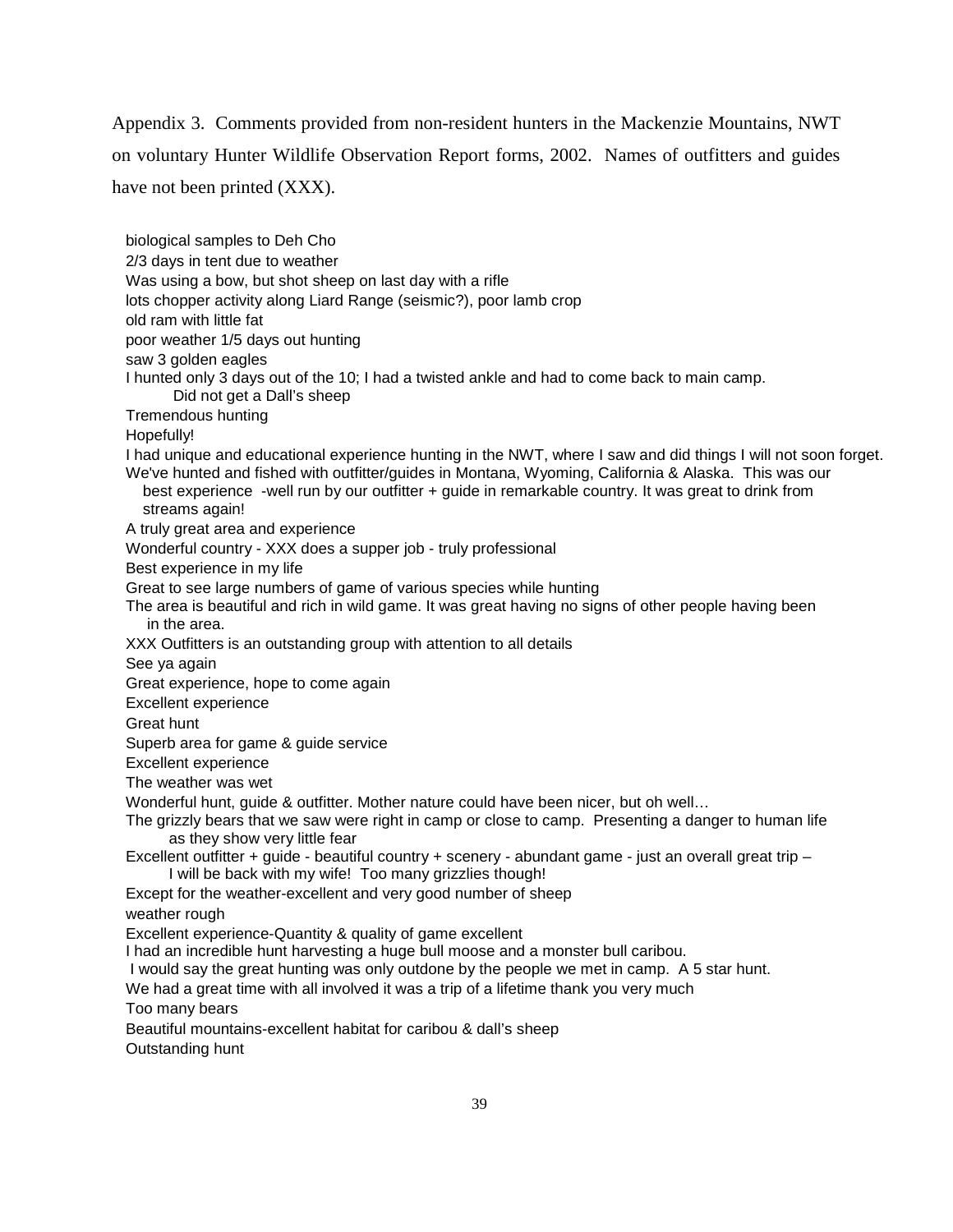Great outfitter and guide

Great time

The Mackenzie mountains are over run with an over abundance of aggressive grizzly bears with no fear of man because they have never been hunted. You have created a situation that is very dangerous

 for humans until these bears can regain a healthy respect and fear of man. They need to be hunted. Bear problem becoming very big problem-seen two very aggressive bears

Need to do something about grizzly population - too many bears - need to establish hunting to thin the population.

Great country

My hunt was very well organized, very professional I enjoyed it very much

Excellent outfitter, guides, food, accommodations. Best effort I have seen to give hunters opportunities Grizzly bears should be allowed a limited harvest

Excellent hunt

Great place to hunt

There must be a lot of bears. With in six hours there was a bear on our kill

Our outfitter did an excellent job in all aspects of the hunt! The Mackenzie mountains are truly one of the last untouched areas on earth! Suggestions; grizzly population high and they have no fear of man.

a non resident season should be managed to prevent future problems. Keep up the good work.

Good trip, good guides, poor weather

Many grizzly sightings

Surprised NWT- Doesn't have a grizzly season limited or otherwise.

 Bears seen constantly-by other clients-guides etc. 2 came in our camp-at the same time Excellent hunt in beautiful country

Unable to leave Norman Wells when hunt was ended due to cargo shipment

 (charged exorbitant amount plus change fee to change flight-more than anyone else) Awesome hunting but there are way too many grizzly bears.

There needs to be a season opened up to hunt grizzly in the NWT.

Outfitter and guide was extremely competent and provided me with a wonderful experience I had a wonderful time!

Excellent Hunt, excellent outfitter with knowledgeable people and excellent equipment

XXX Outfitters very professional, excellent service, and highly dedicated to quality game management and conservation.

Beautiful area!

I found XXX Outfitters to have the highest standards of professionalism

XXX Outfitters treated me well, had a great area to hunt.

My guide XXX worked harder than any other guides I have hunted with.

Expense is the only limiting factor

XXX Outfitters had a well organized hunt, excellent guides.

It's great to see an outfitter take painstaking care to adhere to regulations (meat) and take pride in the trophy care

Outstanding outfitter-conscientious guide-experienced-dedicated

XXX runs a great camp! Wonderful time! Air travel is too expensive to change.

Try to get the costs down and I will hunt here a lot more (more flexible on flights out)

I observed all sorts of game every day. Lots of caribou and sheep of all ages and sex. It seems that both species are doing very well in the area we hunted.

I saw three wolves, sheep every day of all size, sex and age. Caribou were abundant with daily sightings of all age + size animals. I was very impressed with quantity and quality of all game

species seen.

I was fortunate to harvest a nice ram and bull caribou. Saw lots of sheep every day we hunted. Spotted grizzly bear on several occasions

I observed large number of caribou of both sex and good number of sheep of both sex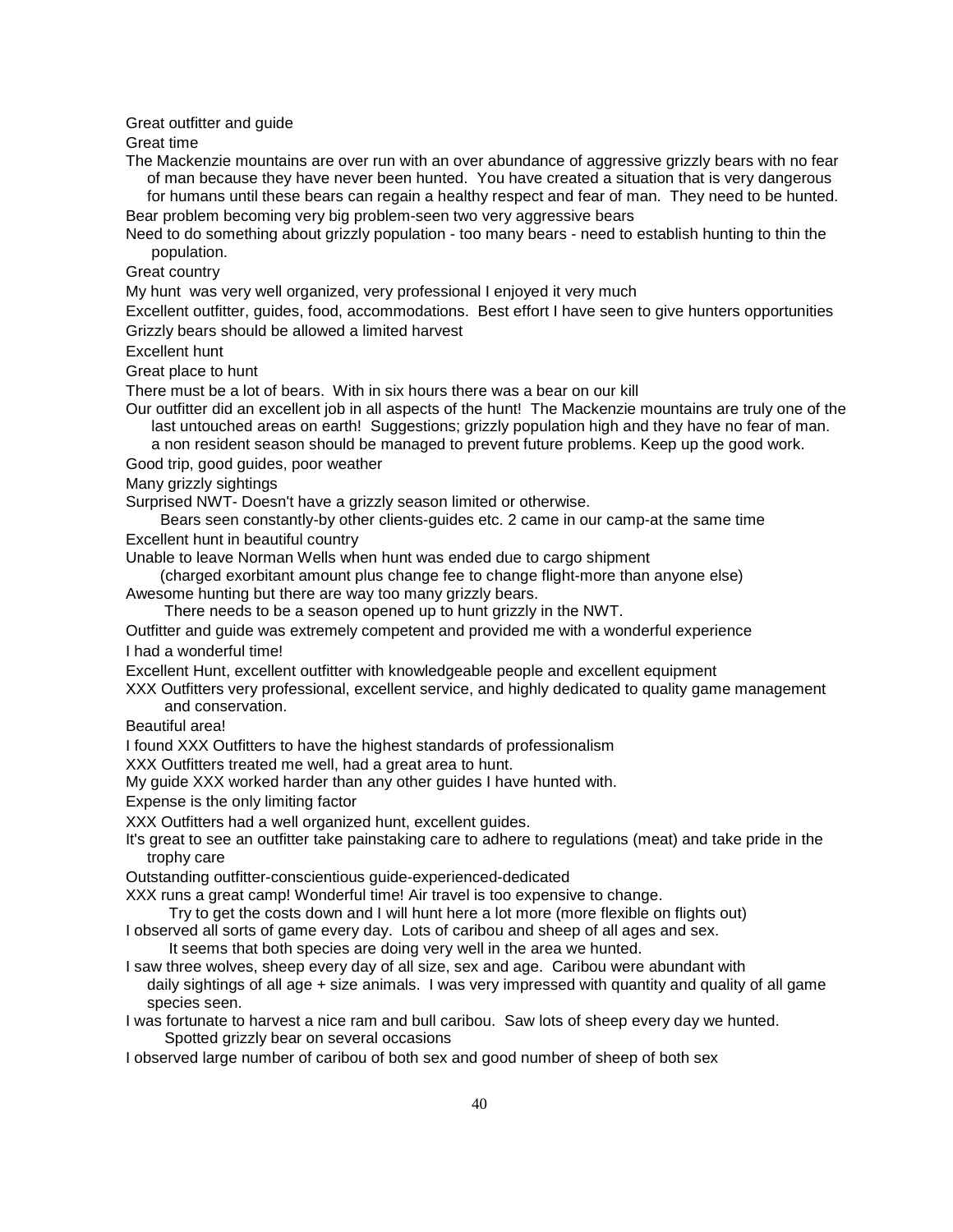The quality of animal observed, looked good and healthy

With the number of bears in the area; it would seem to reason that this area could be opened for grizzly bear hunting. Beautiful country!

I saw a lot of game of both sexes in good condition. Wildlife was abundant. No bears I saw a lot of cows and a lot of other game

Not what was expected. Weather prevented daily observation. Way to many grizzly bears, very few caribou and sheep not abundant in area we hunted

Lots of sheep, ewes and lambs - some good rams, very old ones - lots of caribou cows and bulls There was a good amount of species to hunt

There seems to be plenty of sheep, caribou and grizzly bears and a good population of wolf I saw over one hundred ewes and lambs, and over twenty good rams, too many caribou to keep track of

both cows and bulls. I also saw more bears than I have seen in my life. One almost everyday.

 They came into camp and stole five quarters of caribou. We couldn't keep them out! Sheep many, caribou - a few days too early for many to be seen - did not see wolverine & wolf For one day of hunting I was very happy with the numbers

I enjoyed sheep hunting - although it was difficult. They were where you found them.

I was disappointed on number of caribou. Just weren't enough bulls.

 I expected to do much observing and sighting. My caribou quality was, however, very good. There is an abundance of game; appears healthy. No unusual observations; too many wolves! Very happy with the game quality and quantity. Wish I could have spent more time hunting Beautiful country, World class!- The grizzly bears seem way too numerous, they have no fear to humans,

 they have no respect. I feel the outfitter should be responsible for the harvest of a certain number of mature bears every year.

I really feel that there should be grizzly season in the Mackenzie Mountains, in my opinion probably 6 to 8 permits per outfitter maybe a point system similar to the Yukon's management program

Plenty of game 1500 - 2000 caribou. Too many bears

A great hunting area for caribou. The bear population is very prolific!

Lots of sheep. Some caribou, few wolves

Too many grizzly bears; caribou had scar in chest

I had a great time and had a wonderful experience

Beautiful country - will return soon

Large numbers of caribou in excellent condition

The liver on one hunters caribou had 2 parasitic cysts I would like to know what it was

low numbers animals in good condition

A super abundance of wildlife every day

Plenty of game (caribou/bears/dall's sheep)

Quantity and quality bulls

Many caribou, healthy looking animals, observed one wolf, three bears, all species appeared healthy to me

Good mix of cows and bulls excellent quality of game

For my one day of hunting I seen plenty of game & way too many bears

XXX was unable to go out on a horse and hunt. His days were spent in base camp

Saw pair of gyro falcons, fresh grizzly, wolf & wolverine tracks at 64° 41 30 126° 51 30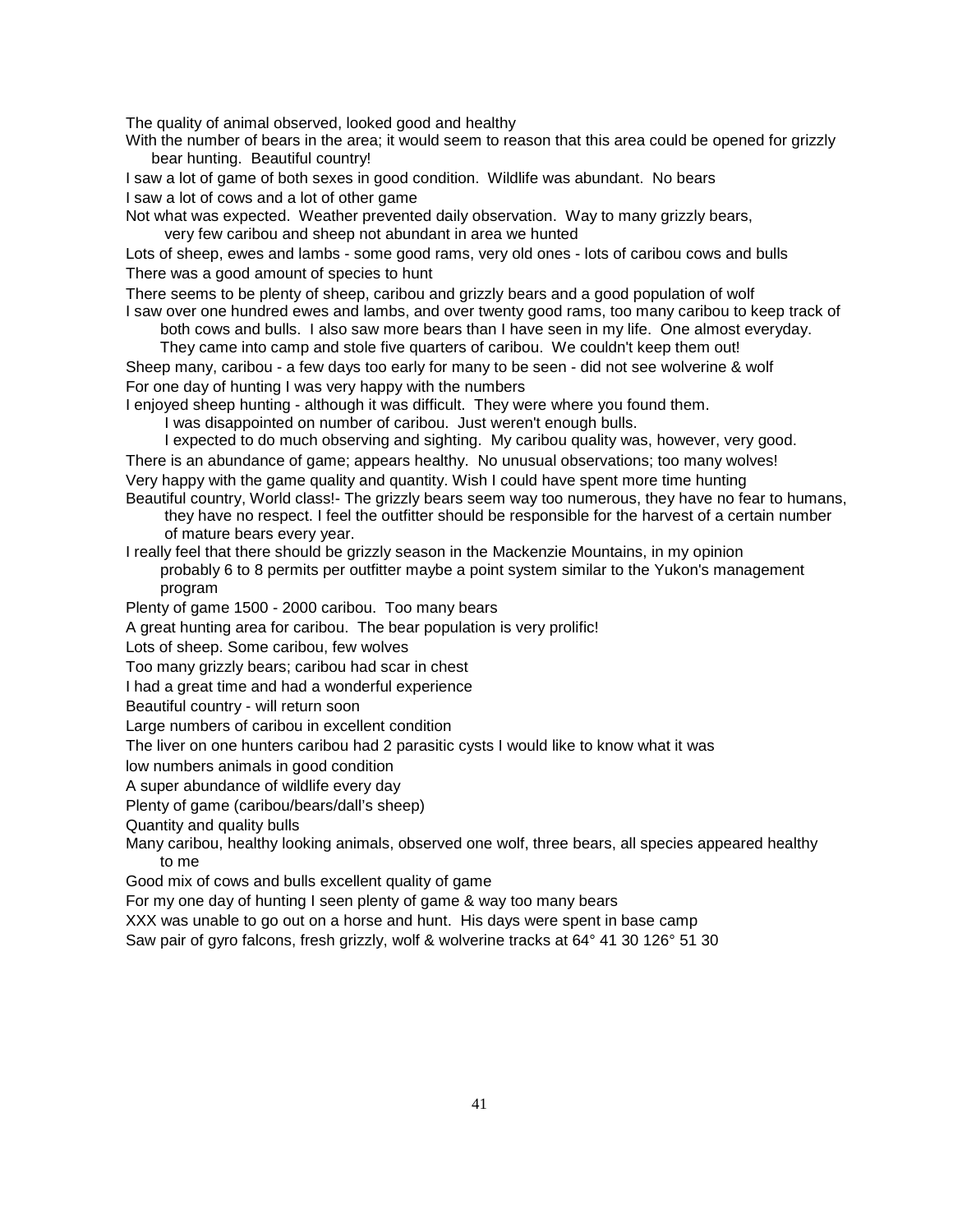|           | Number of Sheep |                | Age (Years)    | Length of Right Horn |             |  |  |
|-----------|-----------------|----------------|----------------|----------------------|-------------|--|--|
| Year      | Harvested       | Mean           | Sample Size    | Mean $(cm)$          | Sample Size |  |  |
| 1967-1968 | 223             | 8.4            | Unknown        | 86.4                 | 168         |  |  |
| 1969      | 110             | $\overline{a}$ | ÷              |                      |             |  |  |
| 1970      | 94              |                |                |                      |             |  |  |
| 1971      | 88              |                |                |                      |             |  |  |
| 1972      | 110             | 8.5            | 96             | 86.2                 | 90          |  |  |
| 1973      | 89              | 8.9            | 86             | 84.4                 | 88          |  |  |
| 1974      | 93              | 9.2            | 85             | 88.6                 | 91          |  |  |
| 1975      | 129             | 7.6            | 67             | 84.6                 | 127         |  |  |
| 1976      | 144             | 7.8            | 46             | 88.0                 | 144         |  |  |
| 1977      | 132             | 5.7            | 69             | 86.8                 | 132         |  |  |
| 1978      | 187             | 8.5            | 115            | 88.9                 | 165         |  |  |
| 1979      | 200             | 8.7            | 108            | 90.7                 | 154         |  |  |
| 1980      | 180             | $\Box$         | $\blacksquare$ | 89.9                 | 127         |  |  |
| 1981      | 187             | 8.1            | 101            | 93.7                 | 157         |  |  |
| 1982      | 126             | 8.7            | 98             | 89.7                 | 124         |  |  |
| 1983      | $100\,$         | 9.0            | $80\,$         | 90.9                 | 94          |  |  |
| 1984      | 102             | 8.4            | 98             | 91.2                 | 99          |  |  |
| 1985      | 123             | 8.1            | 115            | 89.7                 | 112         |  |  |
| 1986      | 154             | $8.8\,$        | 132            | 88.4                 | 153         |  |  |
| 1987      | 148             | 8.9            | 148            | 89.4                 | 148         |  |  |
| 1988      | 177             | 9.8            | 166            | 91.7                 | 161         |  |  |
| 1989      | 207             | 9.9            | 199            | 90.4                 | 203         |  |  |
| 1990      | 219             | 9.8            | 200            | 90.2                 | 218         |  |  |
| 1991      | 170             | 9.7            | 161            | 89.1                 | 170         |  |  |
| 1992      | 203             | 9.7            | 199            | 88.0                 | 202         |  |  |

Appendix 4. Number, age, and horn length measurements of Dall's sheep rams harvested by non-resident hunters in the Mackenzie Mountains, 1967-2002.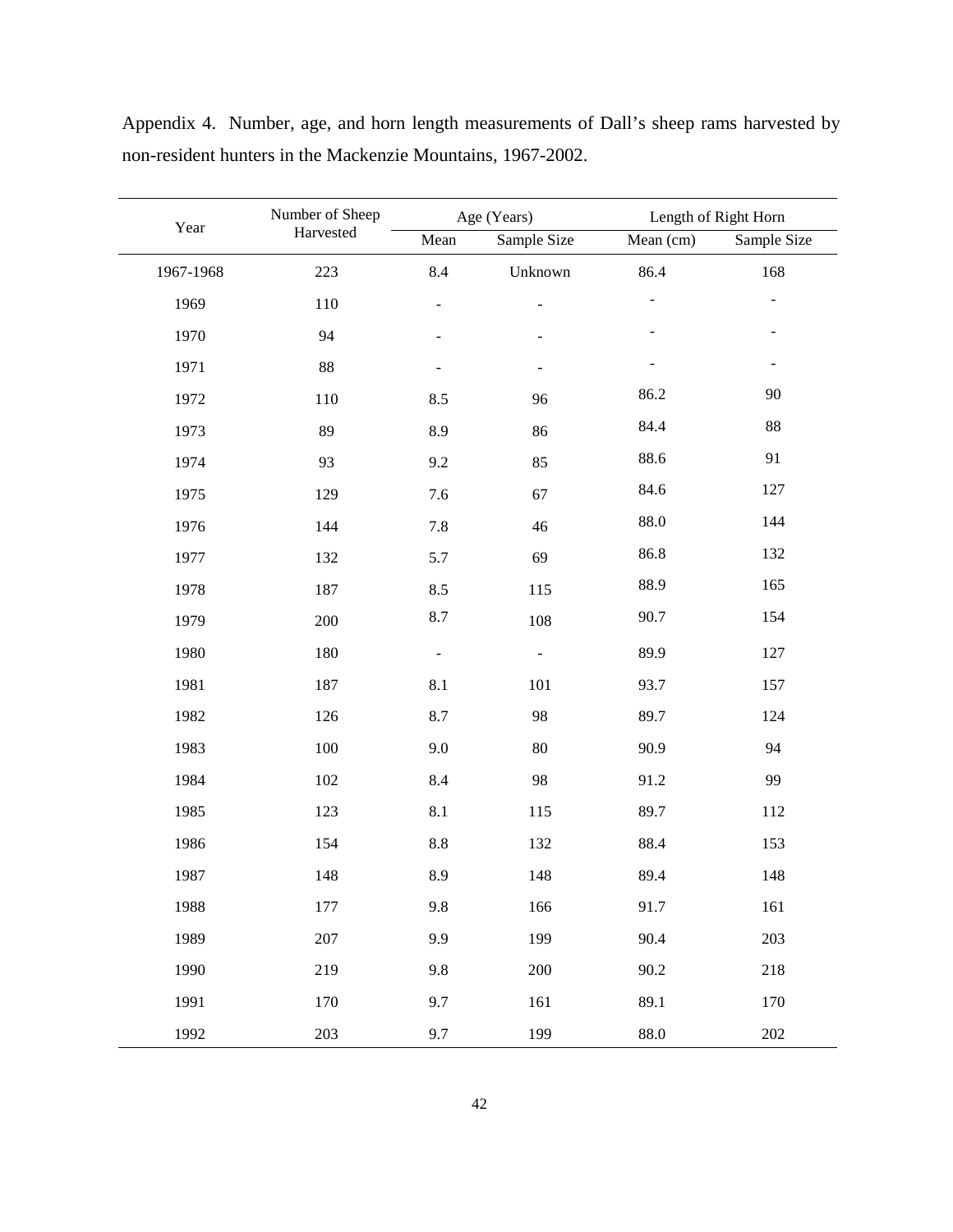| Year | Number of Sheep | Age (Years) |             | Length of Right Horn |             |  |
|------|-----------------|-------------|-------------|----------------------|-------------|--|
|      | Harvested       | Mean        | Sample Size | Mean                 | Sample Size |  |
| 1993 | 191             | 9.7         | 181         | 87.6                 | 190         |  |
| 1994 | 199             | 9.5         | 191         | 89.8                 | 196         |  |
| 1995 | 190             | 9.7         | 189         | 89.3                 | 189         |  |
| 1996 | 201             | 9.5         | 200         | 88.7                 | 201         |  |
| 1997 | 210             | 10.0        | 206         | 89.9                 | 203         |  |
| 1998 | 215             | 10.0        | 207         | 90.0                 | 209         |  |
| 1999 | 204             | 10.2        | 183         | 88.8                 | 184         |  |
| 2000 | 189             | 10.0        | 189         | 89.5                 | 189         |  |
| 2001 | 199             | 10.0        | 188         | 87.7                 | 189         |  |
| 2002 | 173             | 9.9         | 166         | 89.2                 | 166         |  |

Appendix 4 (cont.) - Number, age, and horn length measurements of Dall's sheep rams harvested by non-resident hunters in the Mackenzie Mountains, 1967-2002.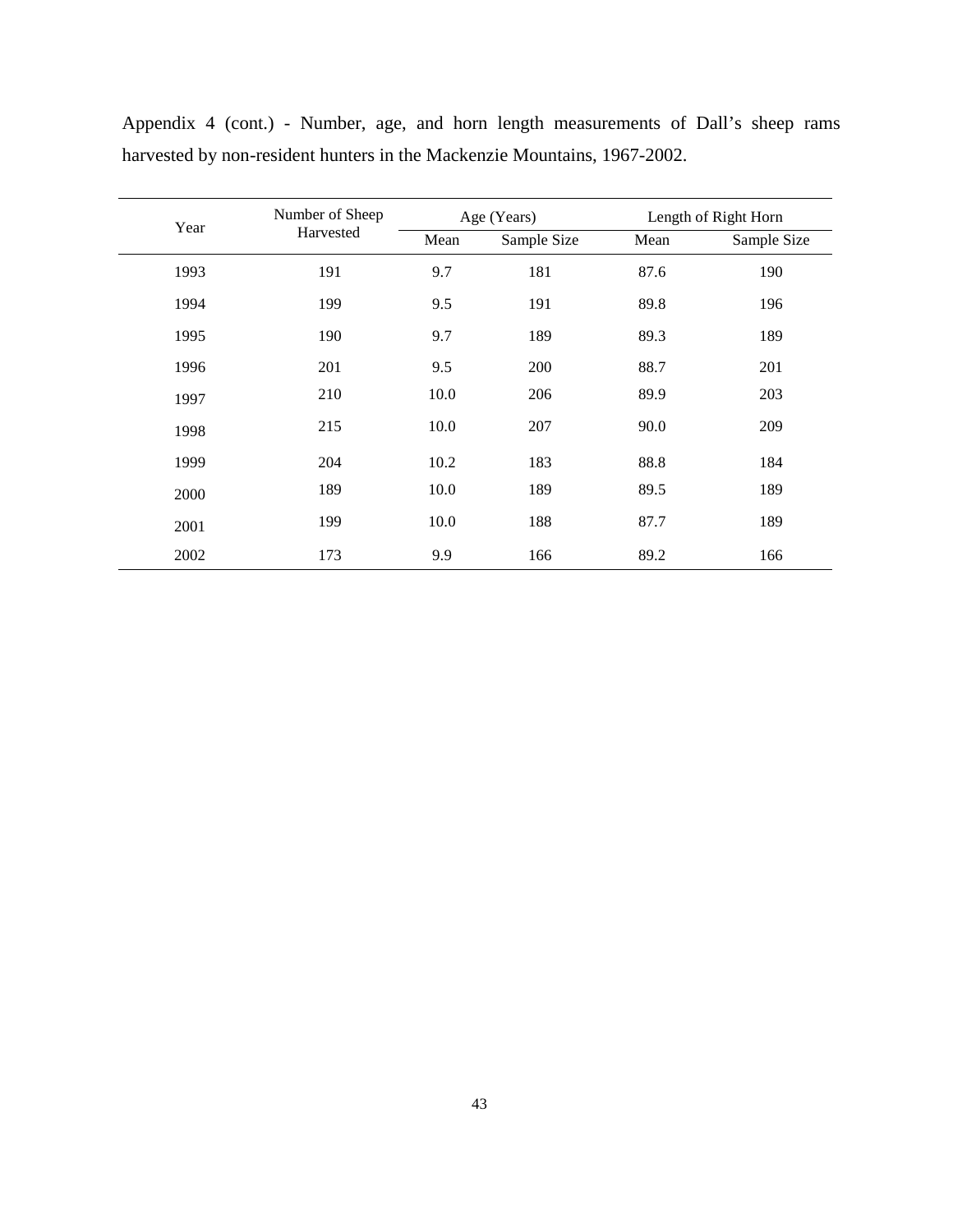| Year      | Dall's Sheep |          | <b>Woodland Caribou</b> |          | Moose    |          |  |
|-----------|--------------|----------|-------------------------|----------|----------|----------|--|
|           | Lambs:       | Rams:    | Calves:                 | Bulls:   | Calves:  | Bulls:   |  |
|           | 100 Ewes     | 100 Ewes | 100 Cows                | 100 Cows | 100 Cows | 100 Cows |  |
| 1995      | 67           | 82       | 36                      | 34       | 30       | 95       |  |
| 1996      | 44           | 82       | 45                      | 40       | $26\,$   | 76       |  |
| 1997      | 57           | 55       | 36                      | 21       | 30       | 107      |  |
| 1998      | 60           | 84       | 36                      | 34       | 30       | 95       |  |
| 1999      | 58           | 90       | 43                      | 25       | $20\,$   | 100      |  |
| 2000      | 47           | 90       | 41                      | 39       | 26       | 89       |  |
| 2001      | 59           | 89       | 56                      | 61       | 28       | 120      |  |
| 2002      | 58           | 89       | 59                      | 31       | 29       | 96       |  |
| 1995-2002 |              |          |                         |          |          |          |  |
| Mean      | 56           | 83       | 44                      | 36       | 27       | 97       |  |

Appendix 5. Summary of age and sex ratios calculated from non-resident hunter observation reports in the Mackenzie Mountains, 1995-2002.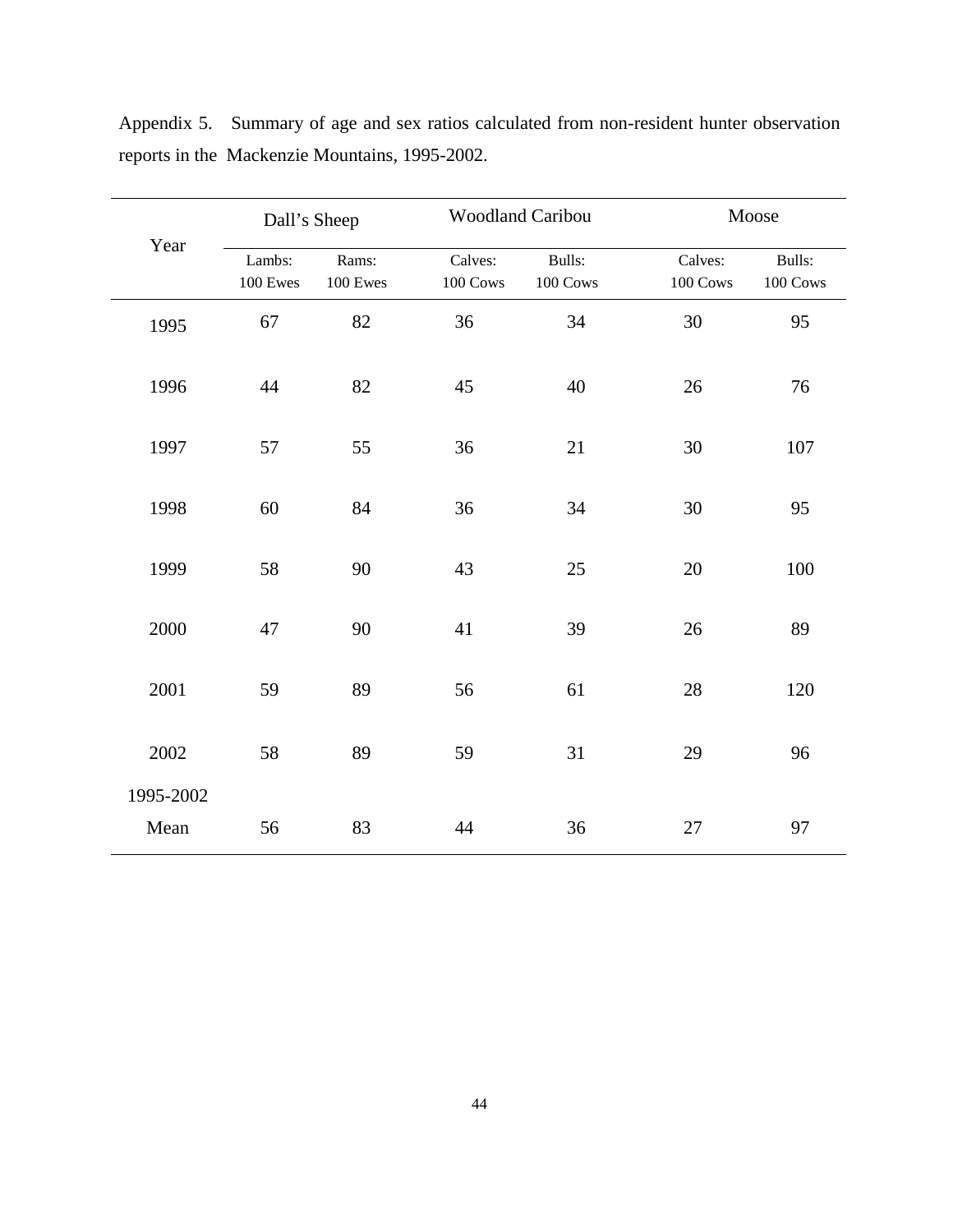| Year              | Number of        | <b>Number of Animals Harvested</b> |                     |       |                  |        |                  |  |
|-------------------|------------------|------------------------------------|---------------------|-------|------------------|--------|------------------|--|
|                   | Licences<br>Sold | Dall's<br>Sheep                    | Woodland<br>Caribou | Moose | Mountain<br>Goat | Wolf   | Wolverine        |  |
| 1991              | 354              | 170                                | 179                 | 40    | 6                | 14     | 3                |  |
| 1992              | 364              | 203                                | 142                 | 32    | $\overline{4}$   | $\tau$ | $\boldsymbol{0}$ |  |
| 1993              | 382              | 191                                | 191                 | 56    | 9                | $\tau$ | 3                |  |
| 1994              | 356              | 199                                | 164                 | 46    | 5                | 15     | $\overline{2}$   |  |
| 1995              | 344              | 190                                | 180                 | 49    | 6                | 14     | $\mathbf{1}$     |  |
| 1996              | 387              | 201                                | 175                 | 46    | $\overline{4}$   | 11     | $\overline{4}$   |  |
| 1997              | 352              | 210                                | 168                 | 44    | $\mathbf{2}$     | 17     | $\mathbf{1}$     |  |
| 1998              | 345              | 215                                | 160                 | 52    | 5                | 9      | $\boldsymbol{0}$ |  |
| 1999              | 321              | 204                                | 117                 | 36    | $\mathbf{1}$     | 11     | 3                |  |
| 2000              | 332              | 189                                | 127                 | 44    | $\mathbf{1}$     | 14     | $\boldsymbol{0}$ |  |
| 2001              | 339              | 199                                | 132                 | 47    | $\overline{2}$   | 15     | $\mathbf{2}$     |  |
| 2002              | 329              | 173                                | 168                 | 42    | 5                | 11     | $\mathbf{1}$     |  |
| Mean<br>1991-2002 | 350              | 195                                | 159                 | 45    | $\overline{4}$   | 12     | $\mathbf{2}$     |  |

Appendix 6. Outfitted non-resident hunter harvests in the Mackenzie Mountains, 1991-2002.